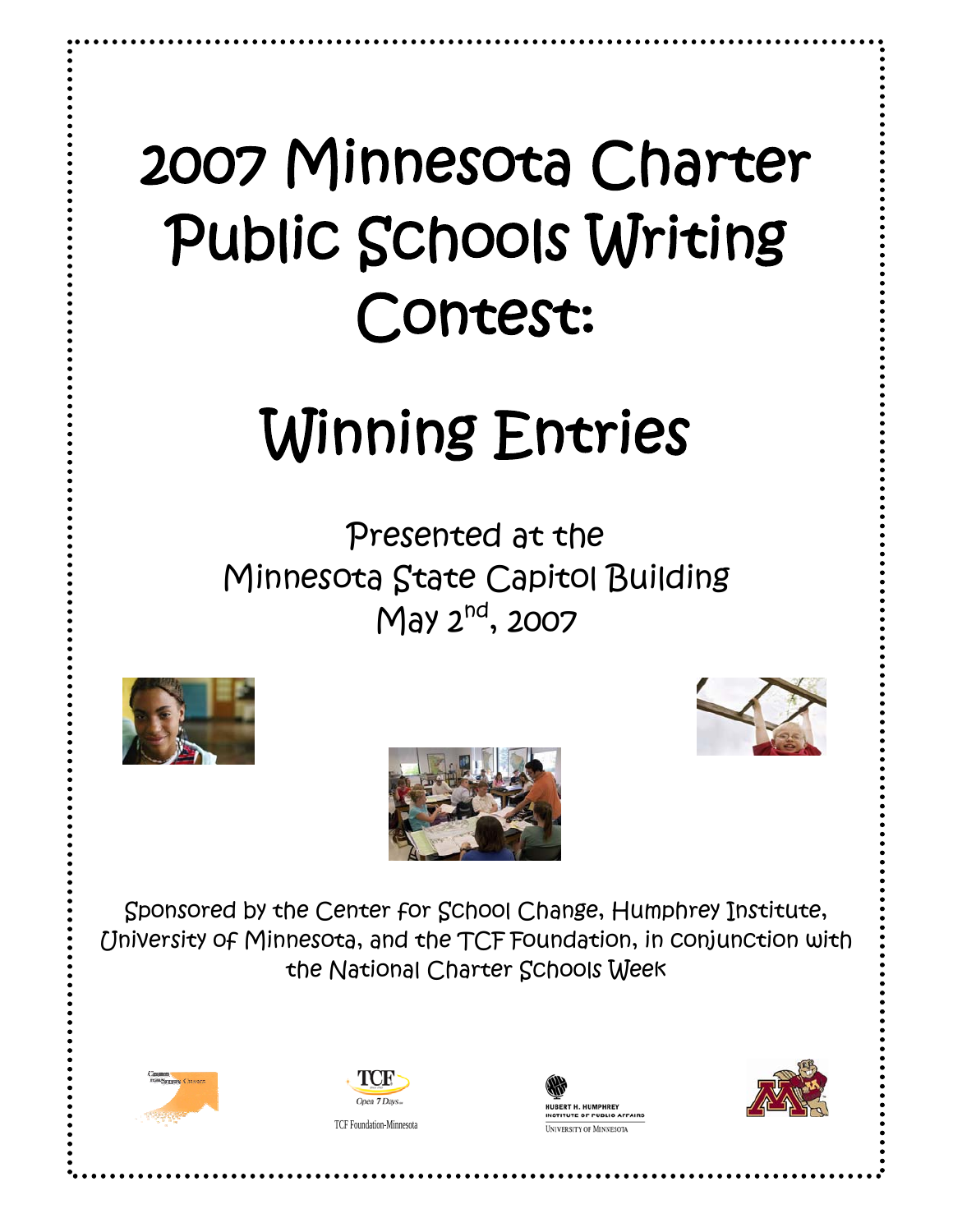## **Acknowledgements**

The Center for School change would like to thank the TCF Foundation for donating funds to the 2007 Minnesota Charter Public Schools Writing Contest and making this event possible. CSC would also like to thank Bernie Steele, Facilities Support Manager, and all the staff members at the Minnesota State Capitol Building for all their help. Last but not least, thank you to all the schools and students who participated in the 3rd Charter Public Schools Writing contest!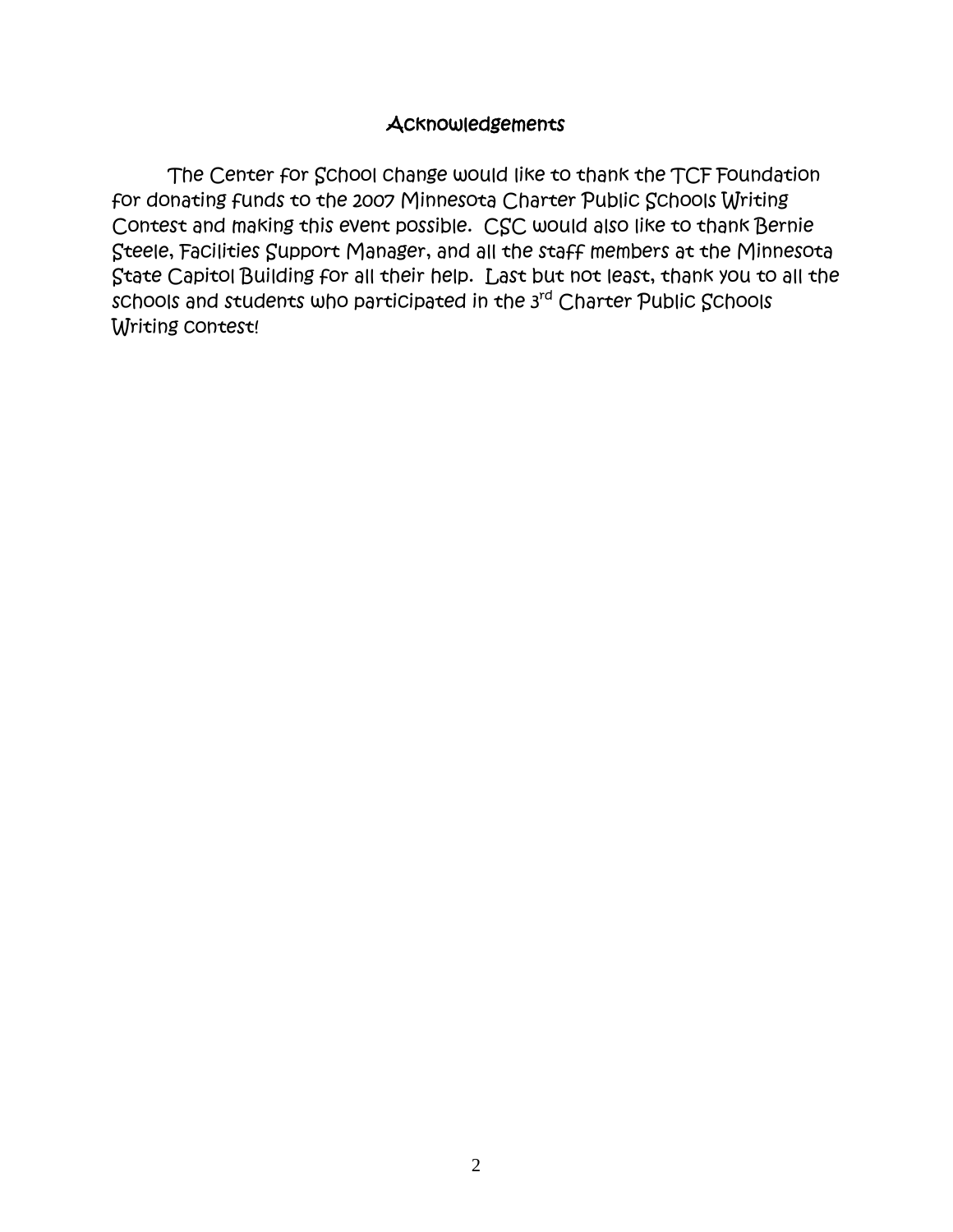| $\overline{4}$ |
|----------------|
| 5              |
| 6              |
| 7              |
| 8              |
| 10             |
| 11             |
| 12             |
| 14             |
| 15             |
| 16             |
| 17             |
| 18             |
| 20             |
| 22             |
| 24             |
| 26             |
| 27             |
| 29             |
| 31             |
| 32             |
| 34             |
| 36             |
| 37             |
| 39             |
| 40             |
| 42             |
| 45             |
| 47             |
| 50             |
| 52             |
| 54             |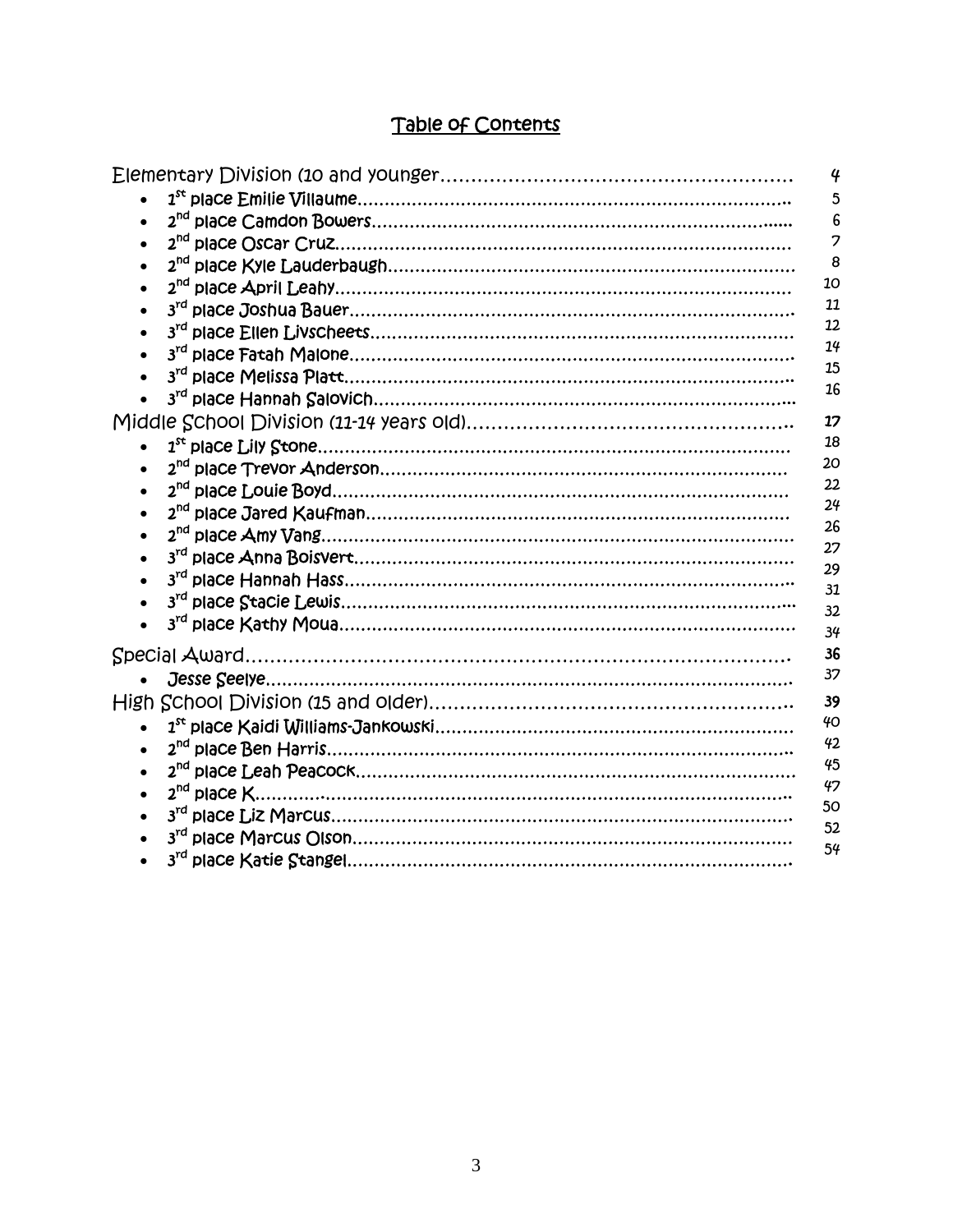## Elementary Division (10 and younger)

## FIRST PLACE

Emilie Villaume (Beacon Academy)

## SECOND PLACE

Camdon Bowers (New Heights School) Oscar Cruz (Partnership Academy) Kyle Laudergaugh (Metro Deaf School) April Leahy (Beacon Academy)

## THIRD PLACE

Joshua Bauer (Concordia Creative Learning Academy) Ellen Livscheets (Beacon Academy) Fatah Malone (Concordia Creative Learning Academy) Melissa Platt (PACT) Hannah Salovich (Seven Hills Classical Academy)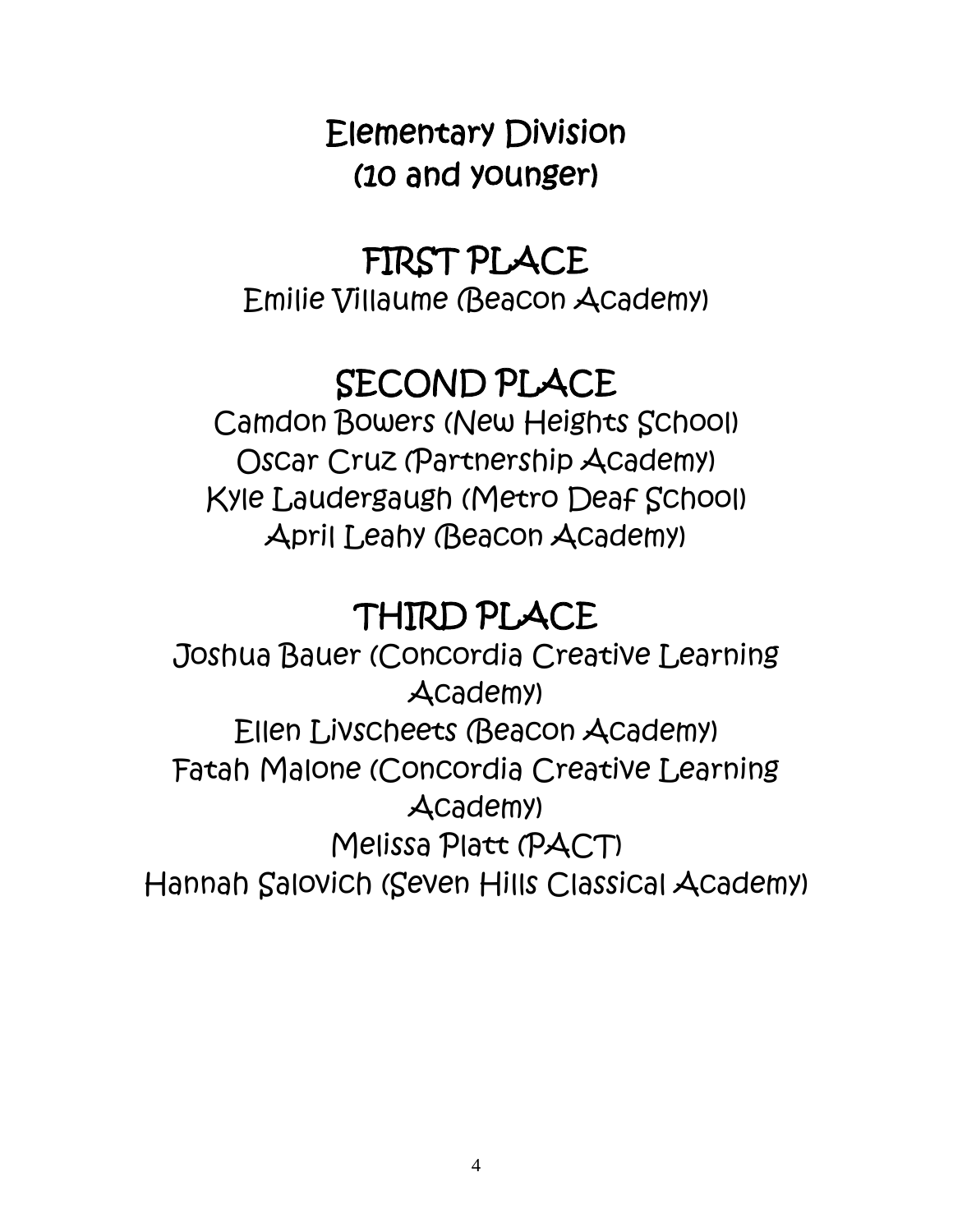## Emile Villaume Beacon Academy

Since I have been at Beacon Academy I have felt safer. All the kids here are kind and smart. I have made a lot of new friends and I am becoming intelligent. The Beacon Academy motto makes me even more confident. Kids are kind and friendly. I like my old school but I prefer Beacon Academy.

 I feel luckier and confident in Beacon Academy. It makes me feel I can do anything. Beacon Academy is more challenging and pays a lot of attention to my safety. They have great ideas and thoughts. They make me want to think very hard. They take it to the next level! I feel great entering Beacon Academy and the Principal is always standing right there to say "Good morning Emily." It's music to my ears!

 Beacon Academy has taught me all kinds of new things from challenging addition to harder subtraction. I have techniques to me learn. I feel confident and stronger. That is how Beacon Academy changed my life!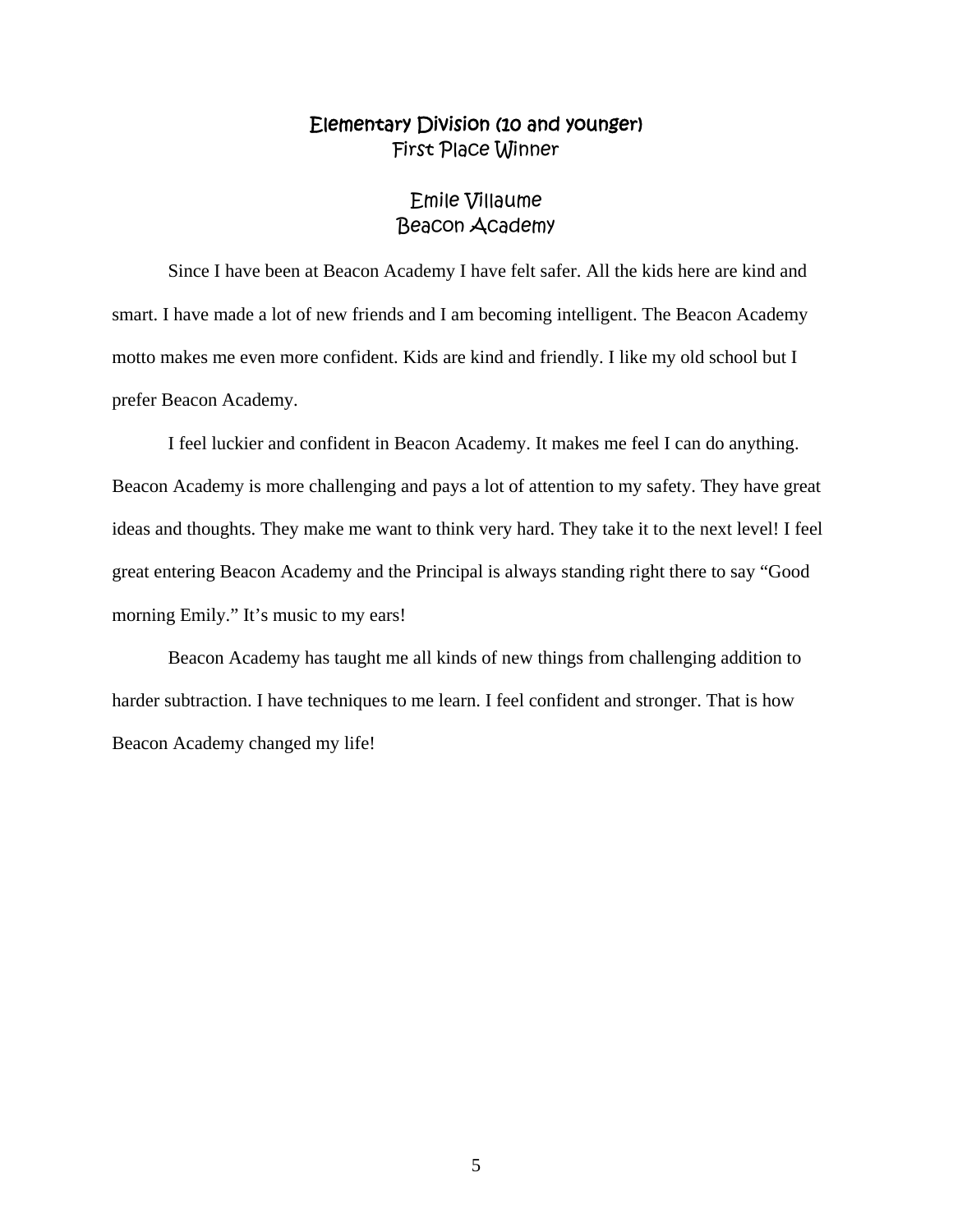## Camdon Bowers New Heights School

#### **How My Charter School has Changed My Life**

 I am from Russia and New Heights School helped me learn better. My school helped me read and speak a little bit of American Language. They teach me how to learn about science. They help me to write and say the Pledge of Allegiance. My school also helped me learn about continents and about computers. They help me draw pictures. They help me tell time.

 In Russia we didn't get to draw pictures or have snacks. We didn't do fun things in class. In my school now we get to do all these things. Also at school, we have a principal. In Russia, we didn't. I am so glad I get to go to school here.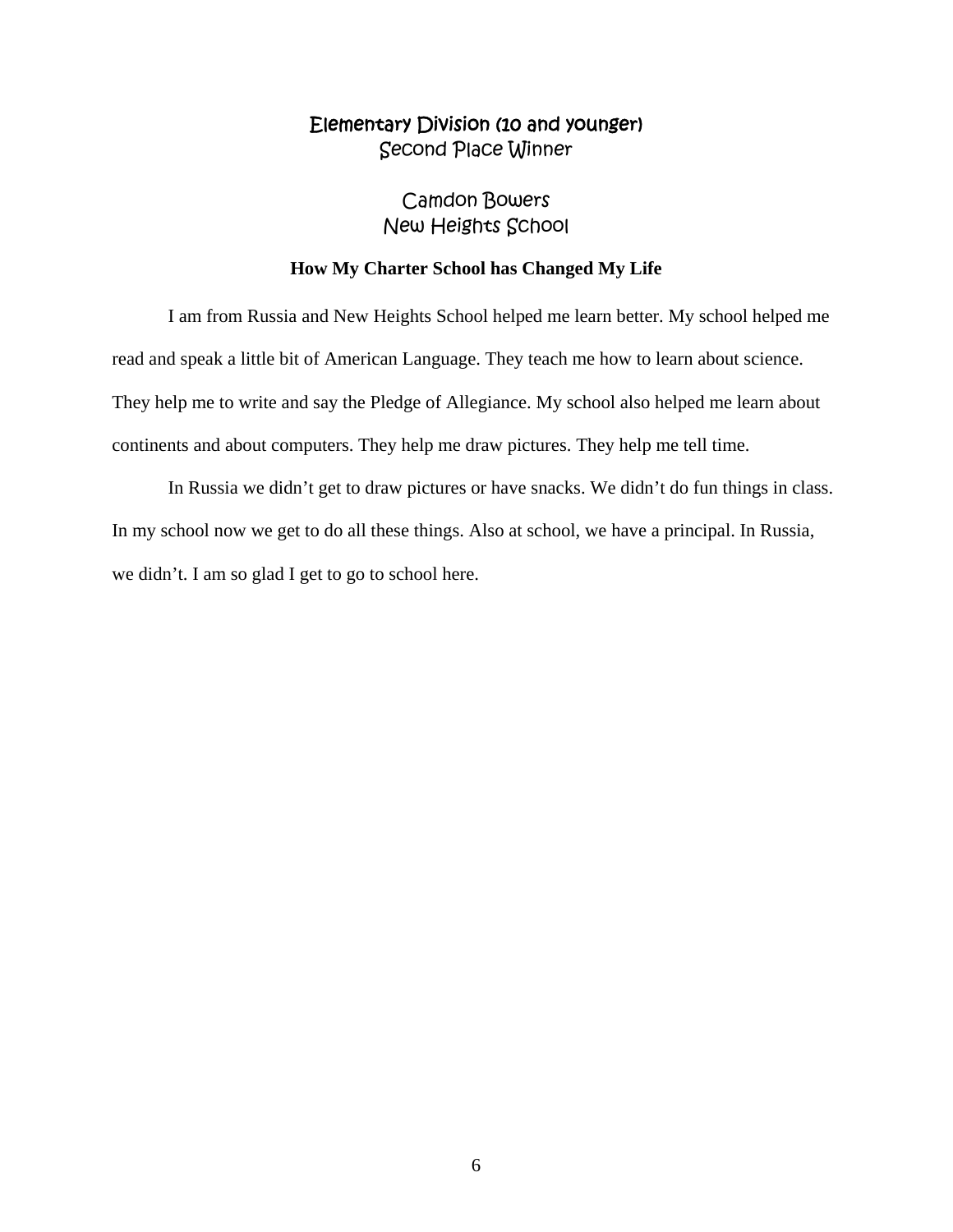## Oscar Cruz Partnership Academy

#### **How my life changed when I came to Partnership Academy**

 Going to school at Partnership Academy has changed my life by helping me make new friends when I didn't know anyone. My life changed here because when I first came I didn't know how to talk in English but with my friends on my side I learned how to talk English.

 When I first came here my teacher was nice and tried to help me a lot because I didn't understand English at all. The second year I came here I just knew a little English and the teacher was nice like the other. My life changed a lot.

 My life changed after the second year. I now know how to speak English and I made a new friend. I always have a great time at Partnership Academy. When I get home from school I teach my little brother every day. I hope my life keep changing.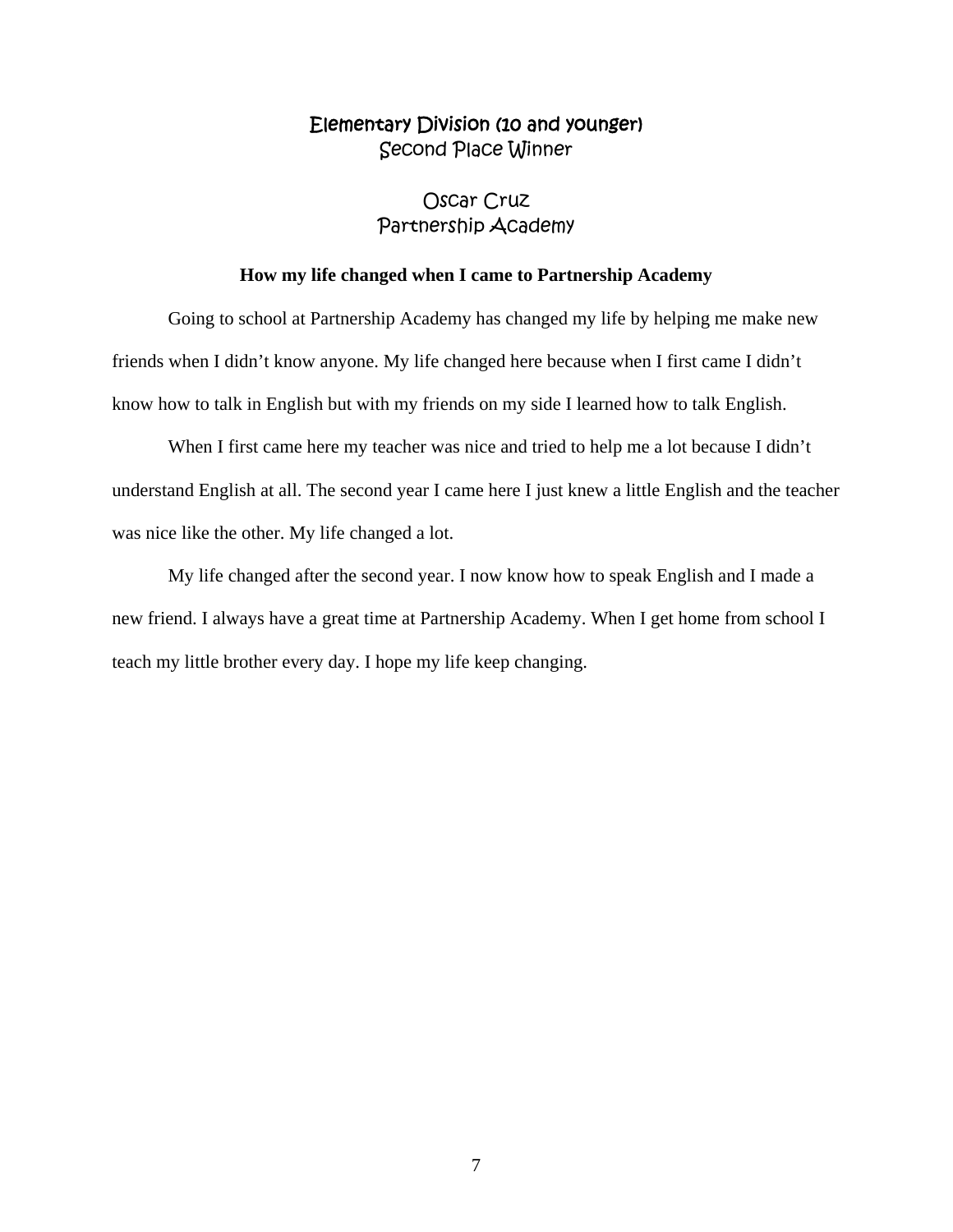### Kyle Lauderbaugh Metro Deaf School

#### How MDS changed my life

Do you know what happened in my life? Do you know about Metro Deaf School and how it has changed my life?

 At the public school I was at I had interpreters, I had to look at them with my head facing sideways. I didn't I didn't like it, so I told the teacher to move me to a different spot, she said "No"! Now here at MDS I don't have to look at an interpreter, so now my neck feels better.

 IN MDS I can sign more easily, and I can have a better education. My first school had a little bit of education; then I went to another school when I was hard of hearing where I had absolutely no education! Then I came to this deaf school, and I have a lot education here because I am deaf. At the other public school, they gave me home work, but I did not understand but I did not understand my homework because the teacher did not explain it to me!!!! Here at MDS the teachers explain my homework so then I can do my homework more easily and return it to the teacher.

 MSA has the perfect education for me because I can communicate more easily with my friends, teachers, and the staff at MDS. The other public school was fun, and cool, but not right for me, because I have to look at my friends more carefully when they spoke! Also it was hare work for me to talk with my friends there, but I still want to be with my friends at that elementary school, but I can't so now it seems to me I have new friends at Metro Deaf School. I prefer to stay at MDS and I don't want to go back!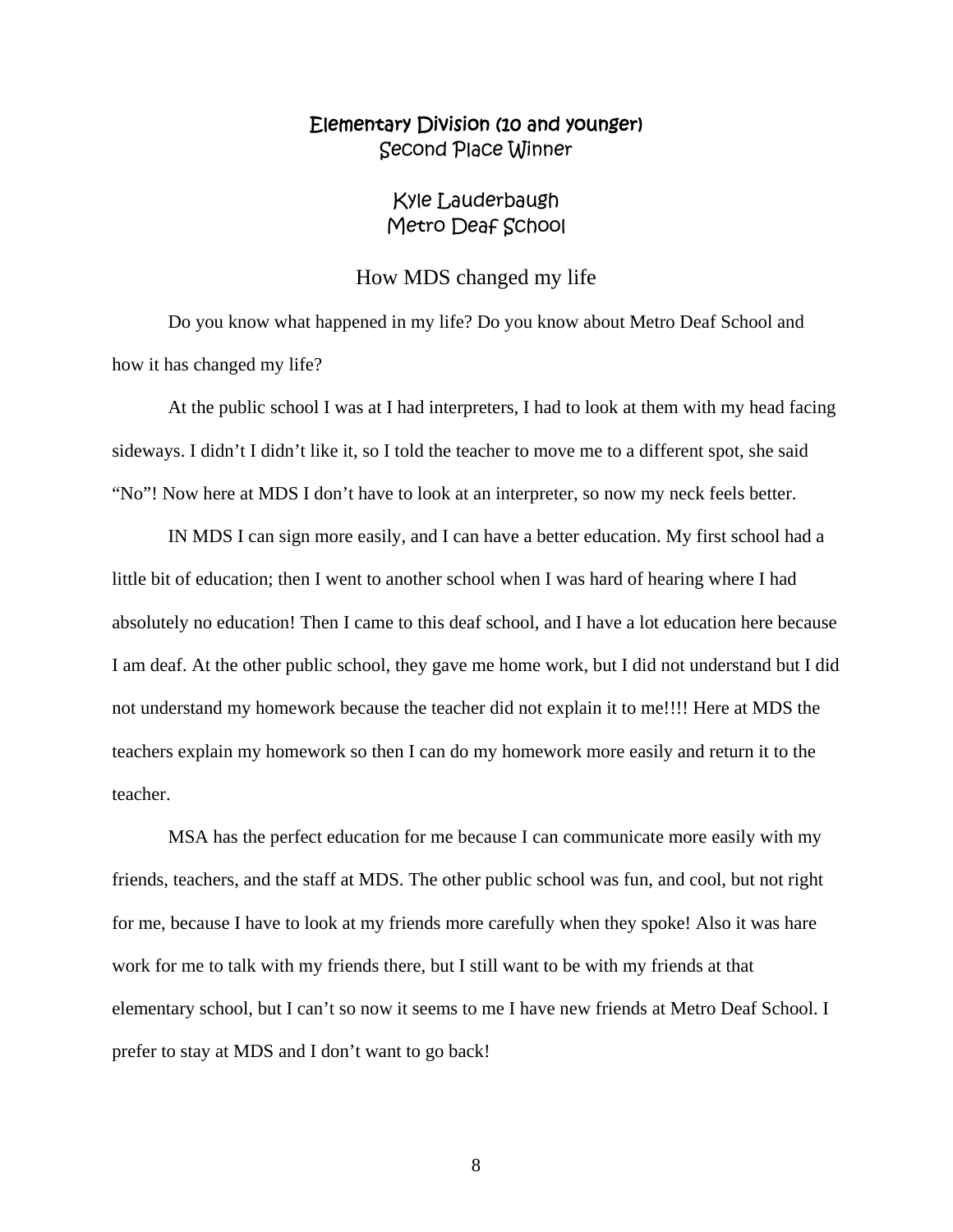The students in MDS don't pick on other students that have aids or something because if they do then they are "talking to themselves" because they are deaf or hard of hearing too. In the elementary school I went to before, the kids (not all of them) picked on student that have hearing aids, and I think that is the wrong thing to do!

 In MDS there are no interpreters for me (like I said), so now I don't feel like my neck is broken!! Metro Deaf School has no bullies that I know. My school is an original school. So why don't you do a challenge for me, try signing once in a while for me!!! This is the best school ever in my opinion!!!!!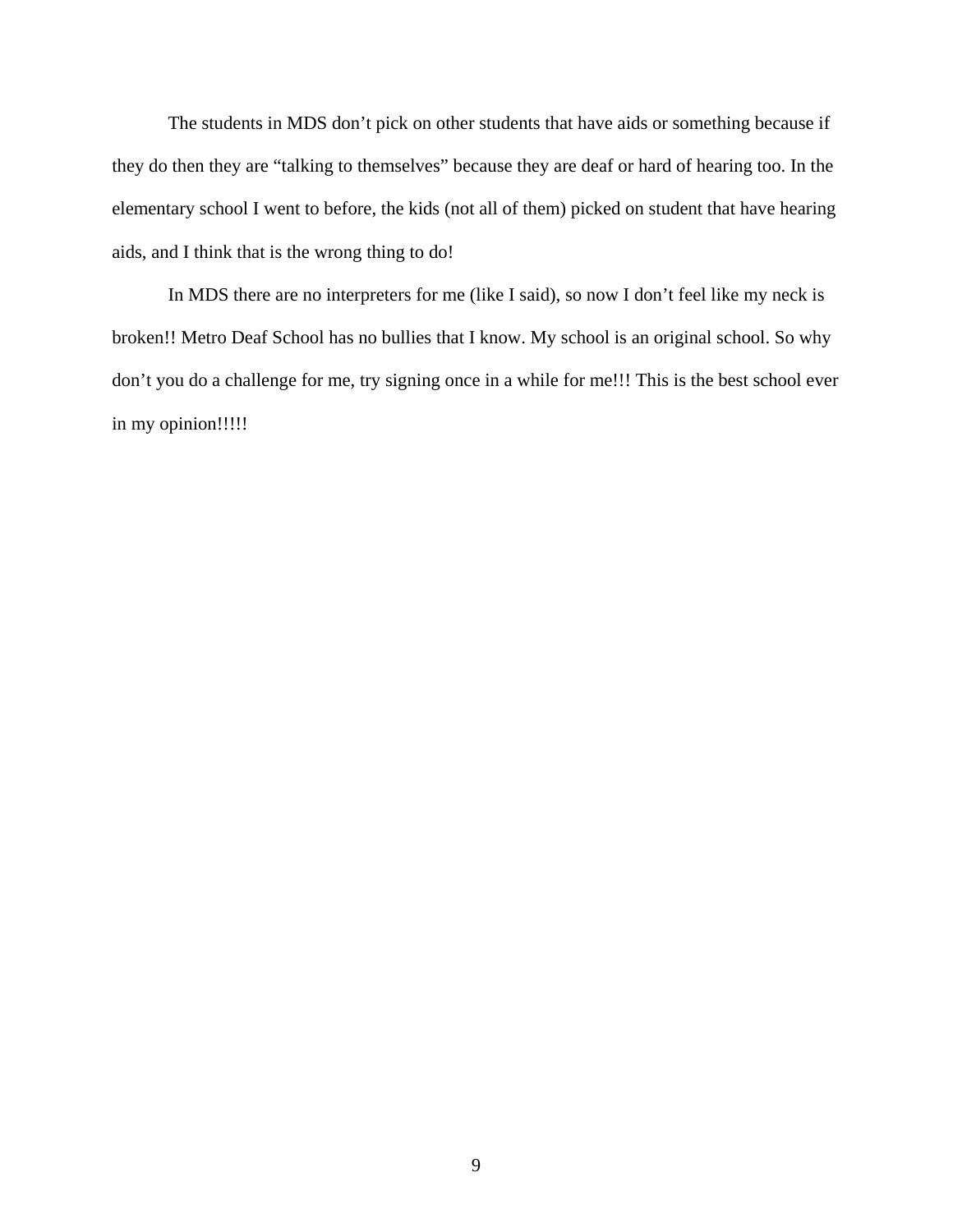## April Leahy Beacon Academy

At first, when mom signed me up to go to Beacon Academy, I wailed non-stop. I didn't want to be switching from school to school for the rest of my life! Neither did I want to lose any more friends from Pilgrim Lane. And I really did not like the idea of stairs. (I hated stairs) But, my mind changed soon enough.

 I heard it was first year opening. I listened closely when mom said, "It's closer to our house." I really did like the idea of Core Knowledge.

When I was finally I, I was in  $2<sup>nd</sup>$  grade. By the end of the year I knew the Constitution, Greek Myths and Gods, (Goddesses too) and then four or five new friends! My brother, Kaelan, was in kindergarten back the. My family decided to stay. My family decided to stay. After that, it was third grade I was in. I kept most friends with me. I had learned multiplication by the end. My life moved on to fourth grade.

Where am I now? I made lots of new friends. Already, I'm learning long division! Life is way better. I have thousands of friends. And now I know stairs and all. Beacon is a great place to learn.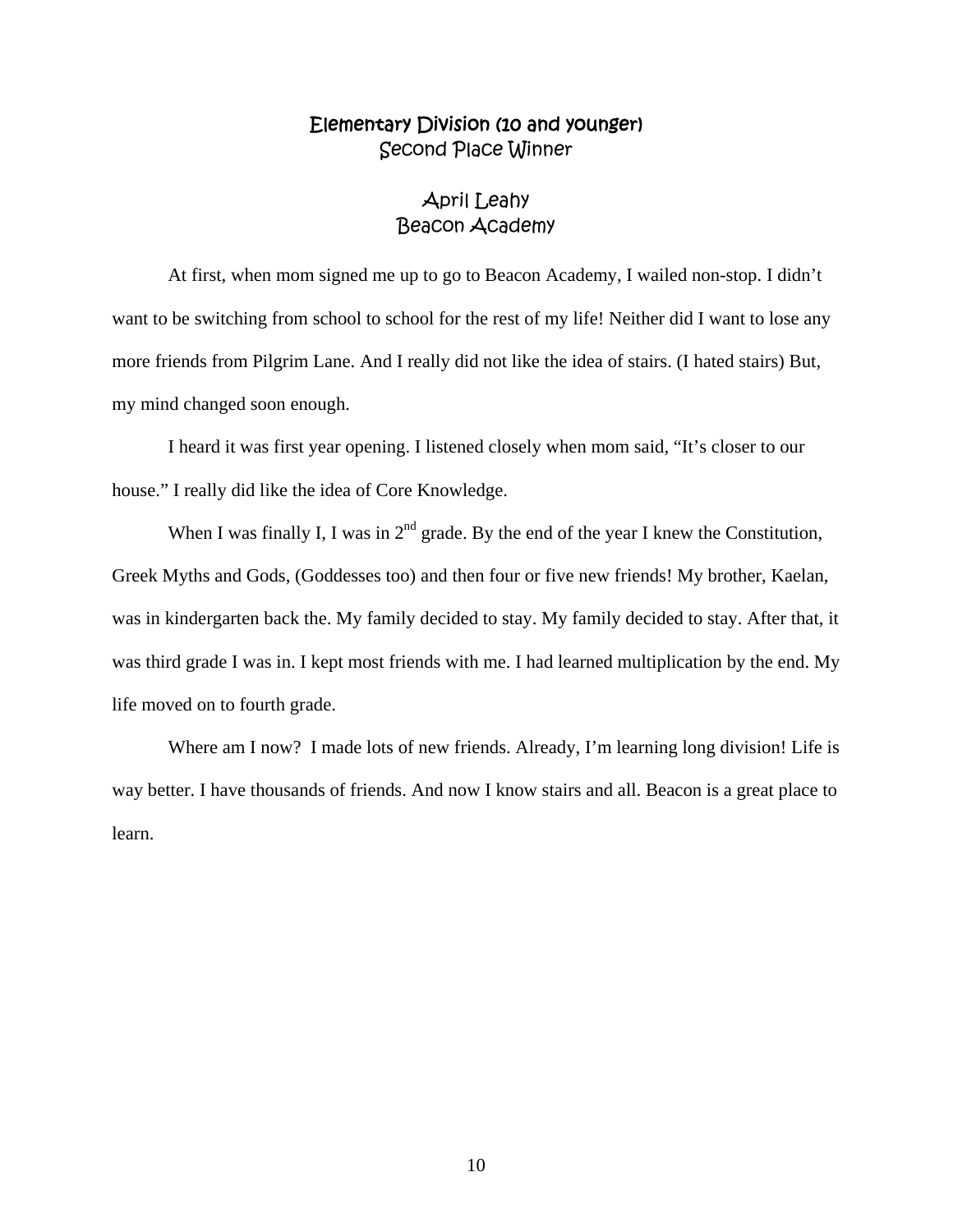## Joshua Bauer **CCLA**

#### **How CCLA Changed My Life...**

My school has changed my life in a lot of ways. I've read lots of really cool books that I never knew existed! Now, my reading is at an  $11<sup>th</sup>$  grade level, and I am only in the  $5<sup>th</sup>$  grade! I've also gotten really good at football and basketball! I can bead my dad at football now. CCLA has such great teachers that make learning for everyone easy.

 In Art, I have studied lots of different styles of art and paintings. Math is also really fun! We do something called accelerated math, plus we get a bonus from our math Mr. Maloney. English and Literature are fun because I am writing a book!

 I am the student council president, so I have to make a lot of important decisions. This has improved my responsibility skills greatly! I love Science, because we get to do a lot of really exciting experiments! My Social Studies teacher, Mrs. Molde, just taught us about Civil War. It was very interesting!! Now, our class is doing research and projects on South America. Overall, I would say that CCLA is AWESOME!!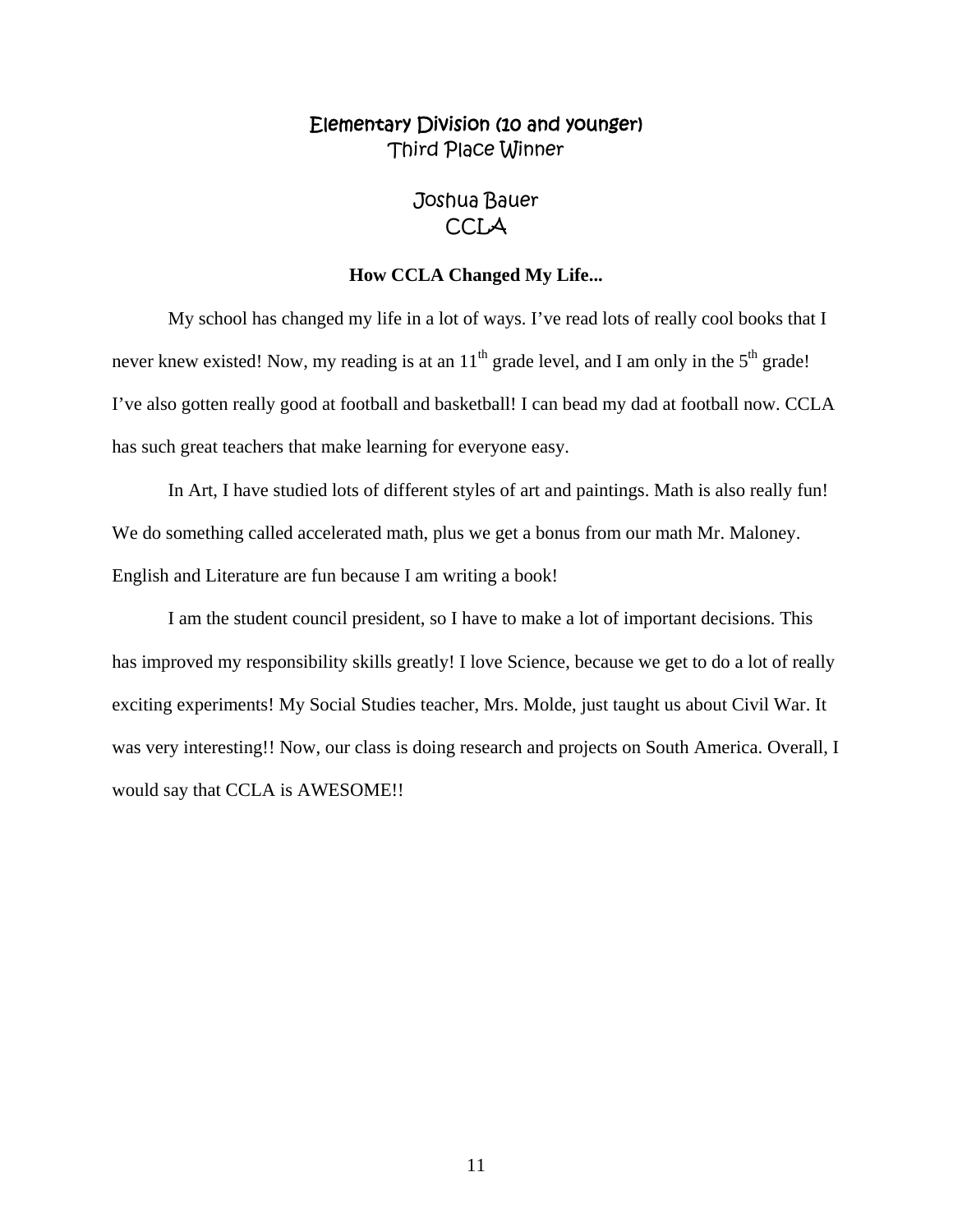### Ellen Livscheets Beacon Academy

Everyone should have equal rights and respect when learning and going to school. Beacon Academy & Prep shows all of those traits. All people should have friends or someone to talk to. I think that everybody here at Beacon Academy & Prep is very, very welcoming and friendly. I believe that these things are very important.

 Everyone at this school has to wear uniform as a sign of respect and equal rights to everybody. That is so everybody would be treated equally and not picked as friends because of what they are wearing. So many volunteers and staff care about care about respect of others. So they have many adults supervise us at lunch and recess, and they also help us solve our conflicts when anybody has one.

 Our school is bully Zone free. Teachers and volunteers think of many ways to make school a safer place, so everyone would feel safe and secure. Everyone at Beacon Academy & Prep is encouraged to go outside and play withy your friends.

 The activities include in our school can be very exciting. People enjoy going to chess club, private music lessons, sign language, choir, and Sticky Math and Science. Beacon Academy & Prep also holds a Student Council which brings out great ideas. Our school activities include art, music, physical education, and Spanish once a day. We have a wonderful curriculum called Core Knowledge. Our history and science lessons can be very challenging and advanced. We have learned and are learning material that some people have been taught in junior school. Also, our teachers teach in a way that makes it very interesting.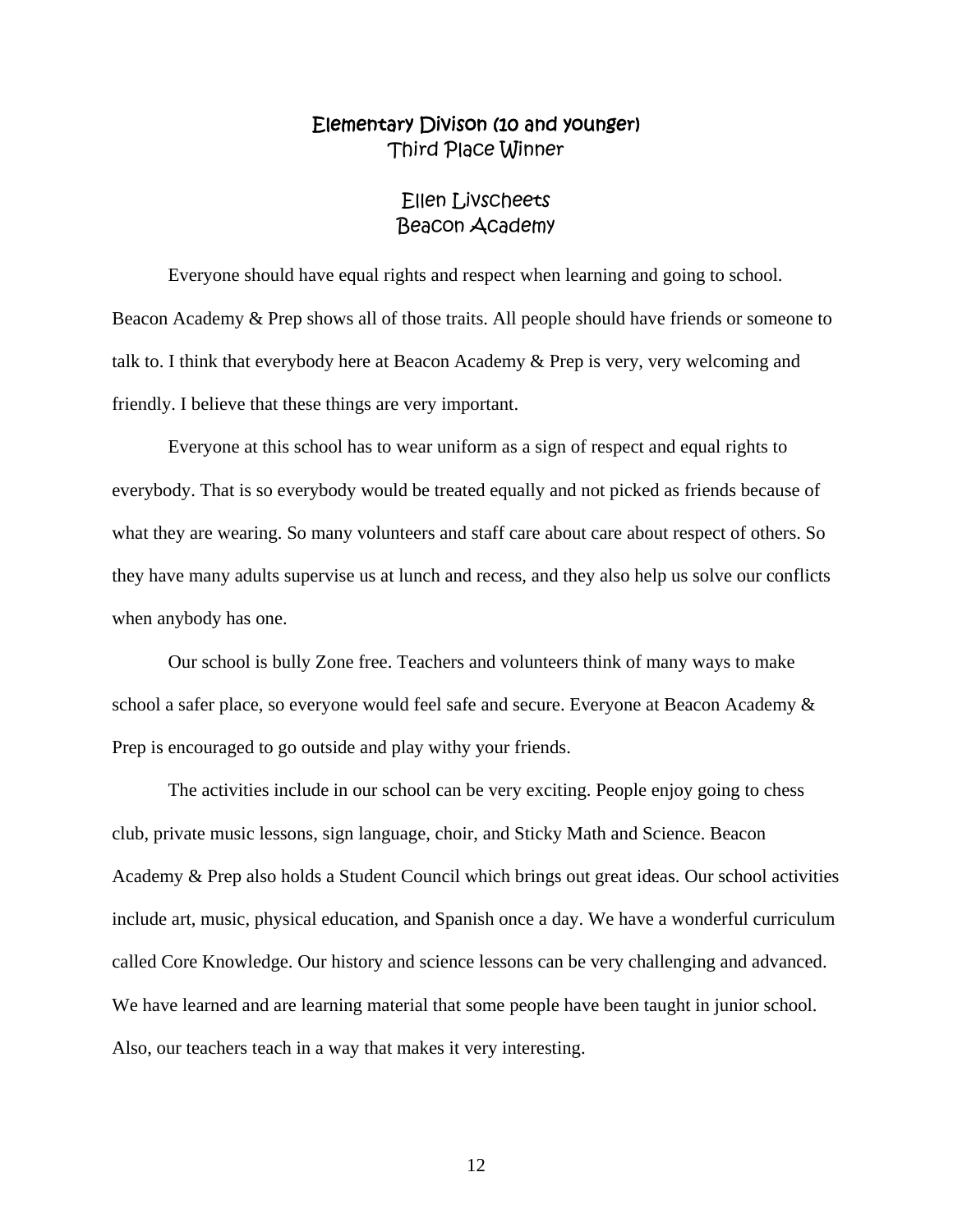Other activities that we have are special occasions. We have Valentines Day Party, a Fall Festival party, and the Sock Hope, a day when you dress up as the 50's people do.

 In our daily schedule, we have math, language arts, science and history. During history we learn many great topics. In the  $5<sup>th</sup>$  grade, we learned about the Renaissance, the Reformation, Feudal Japan Russia, England, The Age of Exploration, and the Aztecs, Maya, and the Inca Civilization. In science, 5<sup>th</sup> grade we learned about chemistry, scientist, and much more. In all grades, students learn math from a math book called Saxon Math. In language Arts, we read stories, and then our teachers ask us great questions. In each subject, our teachers teach us important information that you probably will never forget!

 The volunteers in our school try to make the school better too. We have a PAC committee for volunteers. [Parent Advisory Committee] Our lunch ladies are actually volunteers. They come on open days to serve lunch and supervise us during lunch time. Our volunteers are trying to make Beacon Academy & Prep better, and I think they doing a great hob!

 Our school is streaming to be better in many ways and everyone is treated with great respect. I believe that Beacon Academy & Prep is a wonderful school with wonderful education!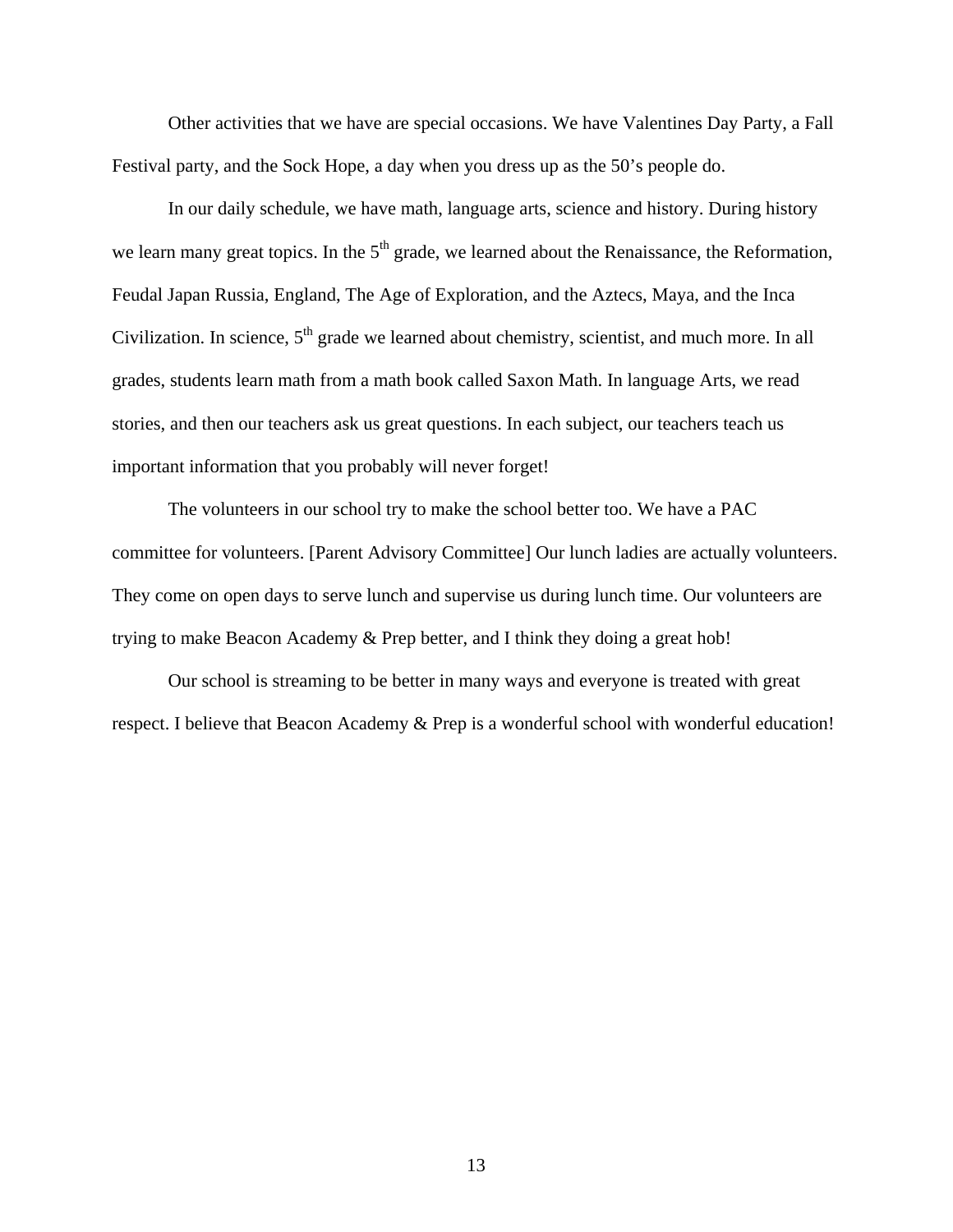#### Elementary Division (10 and younger)

Third Place Winner

## Fatah Malone CCLA

 This school changed my life because I used to get in trouble at my old school. I would tell my friend Cory at my old school. My teachers didn't support me like they do at CCLA. We go on lots of fields like the Renaissance Festival. It was a blast. I bought a sword from one the stores there. I beat one of my friends in a splashing game. I have been at this school for five years. My teacher, Ms. Le Ann wants to be on American Idol. I don't think she will make it. My principal Ms. D, she lets us go to her house during art and we do graffiti. That is our favorite subject. Graffiti is my favorite subject and we have pet named Zinkoff. We use to have a pet named Tom but we gave him away to our principal. Our  $6<sup>th</sup>$  and  $7<sup>th</sup>$  grade teacher is Mr. Maloney and he is really cool, he likes to do science experiments like dropping eggs from the window. We have experiments like putting oil, water, and pop together. That makes pollution. At my old school, I got into trouble for fighting with other kids, but when I came to CCLA, they taught me how to not fight with other kids. I try to do better and not fight with other kids—many people have been complimenting me about this. The teachers taught me to never scribble or rip my papers like I always use to do.

 I have no problems at this school. I have no problems with the teachers or the students. I hope that I will be successful in life. They told me that I could go to a private, community, or public college. I hope I can stay at CCLA for as long as I can.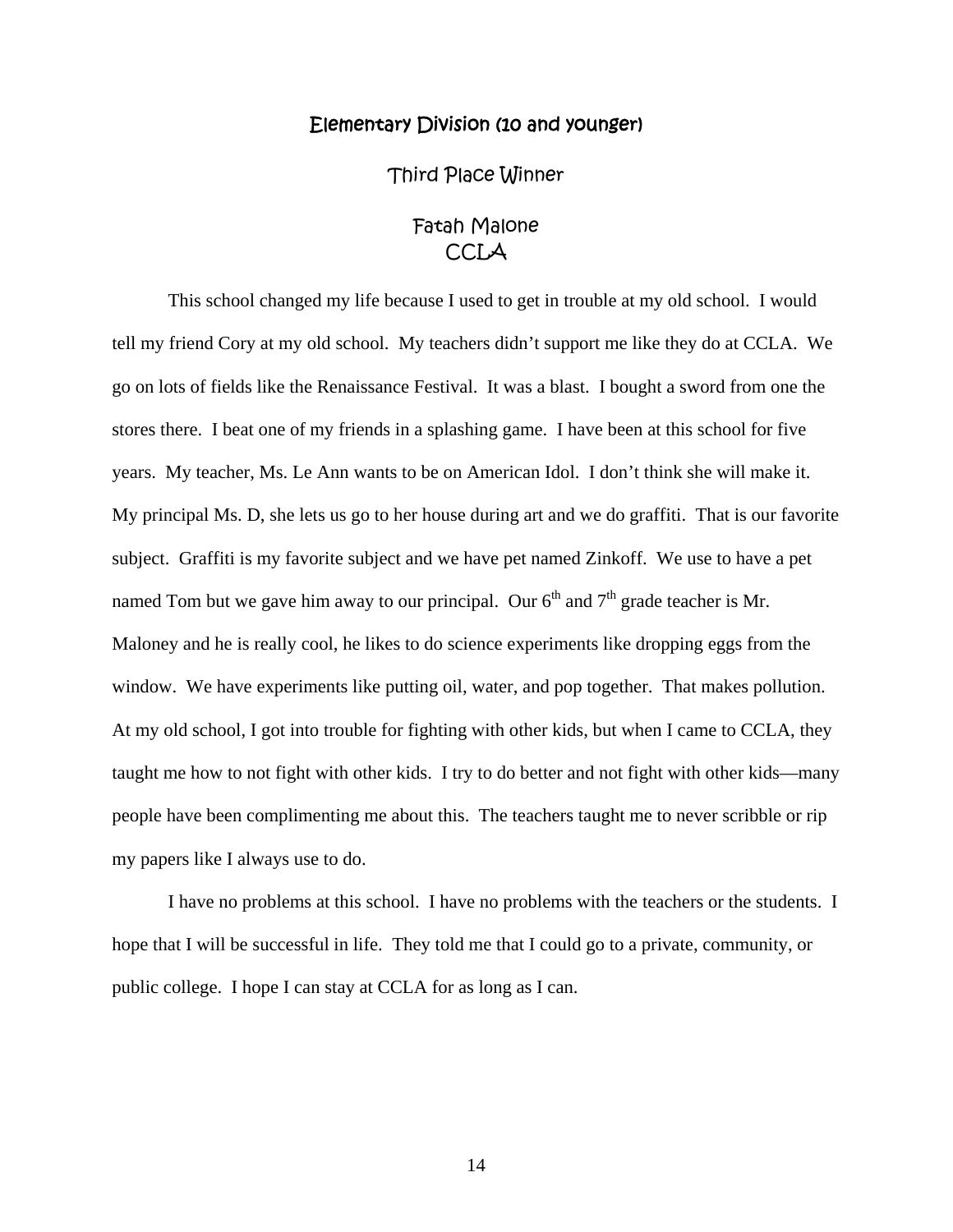## Melissa Platt PACT

#### **Find a Better Place**

You should come to Pact Charter School! Pact isn't a regular school; it is fun, exciting, and awesome! We do a lot of different things then you do at you public school!

 First of all we have Fall Festivals and symposiums! You probably don't know what they are because you've never done these great events! I'll tell you what these awesome things are! The Fall Festival is a great way of learning! This awesome year at Pact we had a Fall Festival on what you need for your body to be healthy. We had a lot of things set up for it, like booths that help you learn even more! We also did skits and sang songs for people who wanted to learn more! They symposium helps you learn so much more! We decorate our school so it looks like the place we're studying, like this year we studied Australia. We go from class to class learning about it and we se a play! These events are so much fun!

We also have multi-age classrooms. That means first and second grade go together third and fourth, all the way up to eleventh and twelve. The reason why we do this is so we can help each other. Older kids help younger kids, that's the all schools should be!

Also we learn second languages, we learn Spanish. We can use Spanish for college and other uses, and we learn Latin and Greek root words!

One great thing about my school is parents, teachers, and students work together. We have a lot of volunteering done! This helps make Pact a better school! These are just a few things that are great about Pact. This is why you should come to Pact.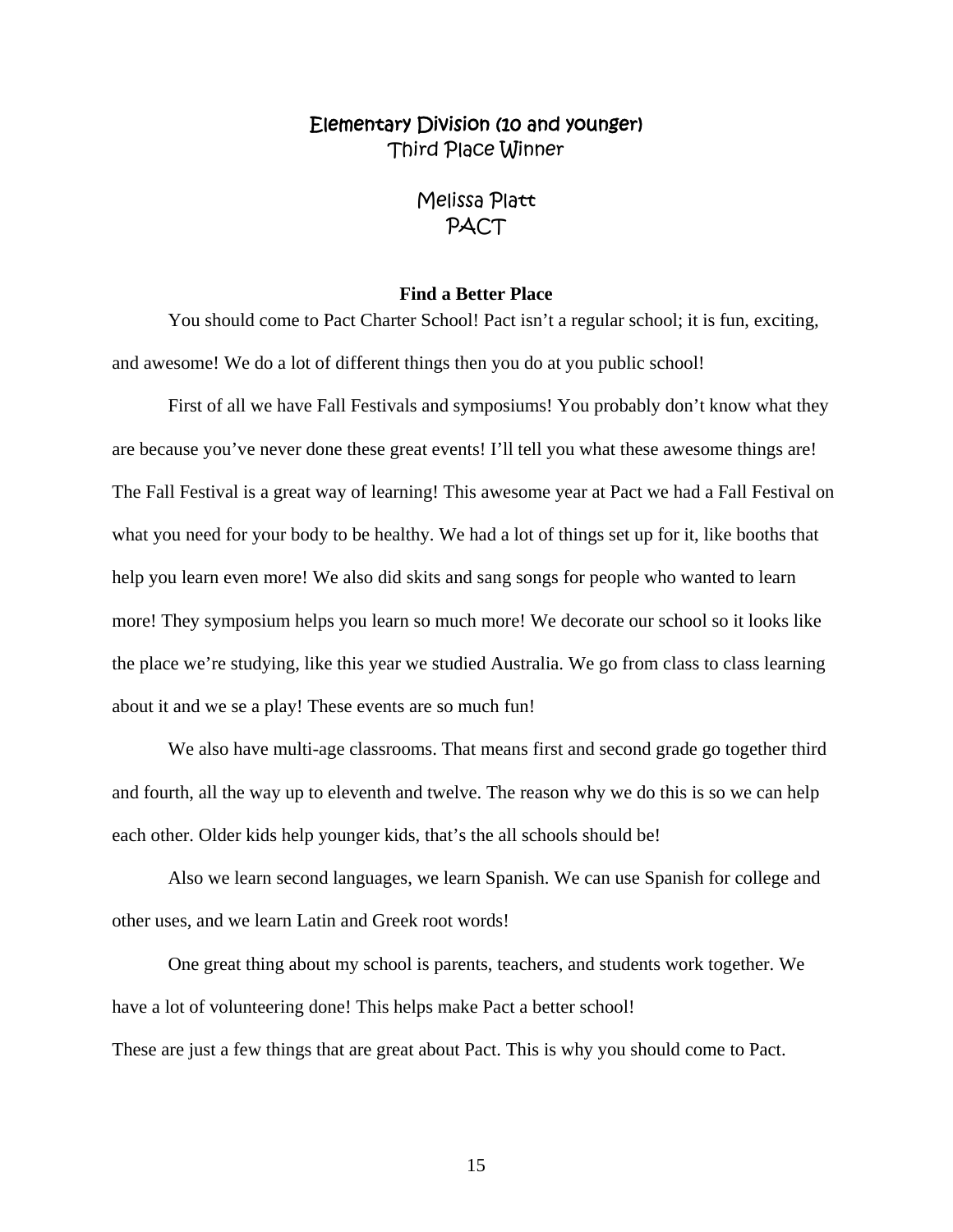## Hannah Salovich Seven Hills Classical Academy

Why I would encourage my friend to attend Seven Hills Classical Academy

 I thing that my friend Melissa should come to this school. I would say "Melissa, this a really good school. It is going to go up to  $8<sup>th</sup>$  grade one day. The teachers are nice and the classes are fun."

My teacher's name is Mrs. Tieman and she teaches  $3<sup>rd</sup>$  grade. I like her because she plays 'heads up 7 up' with us. We start with 7 people up front. They are it. Every one else puts their head down and their thumb up. The people who are it go around the class and they each pick one thumb to put down. Then, someone calls out "Heads up 7 up, stand up if you were picked." The person whose thumb was down tries to guess who put their thumb down. If they are right, they switch places with person and they become it. If they are wrong, they sit down and the person who did it stays it. It is fun to play.

 My school is cool because we do experiments in class, and we have Exploration Destination on Friday mornings. We learn Spanish and next year we are going to learn French and Latin. My Spanish teacher's name is Seniorita Diaz. Even though my name is Hannah, my Spanish teacher name is Carla. We have learned the months of the year, and on Tuesday we learned the rooms of our houses' names and our address in Spanish. We sometimes play games in Spanish and that is really fun.

 The kids her are really nice. All my friends are Nicole, Blair, Elizabeth, and Ashlyn. The funniest boy in my class is Micaiah because he tells lots of jokes. Being at Seven Hills Classical Academy makes me feel happy.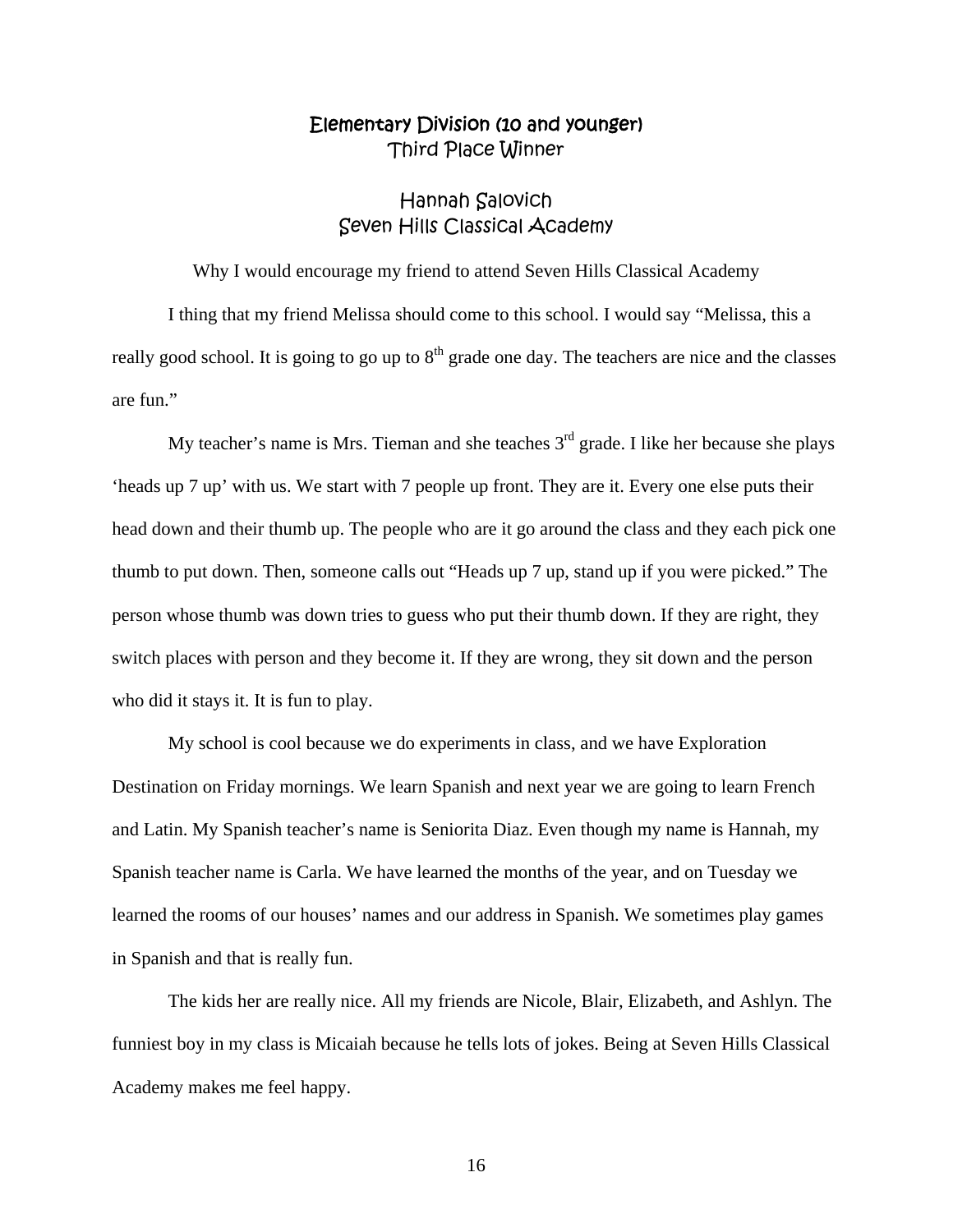## Middle School Division (11-14 years old)

## FIRST PLACE

Lily Stone (Nova Classical Academy)

## SECOND PLACE

Trevor Anderson (Metro Deaf School) Louie Boyd (Twin Cities Academy) Jared Kaufman (Beacon Academy) Amy Vang (Community of Peace Academy)

## THIRD PLACE

Anna Boisvert (Cyber Village Academy) Hannah Hass (Minnesota New Country School) Stacie Lewis (Blue Sky Charter School) Kathy Moua (Community of Peace Academy)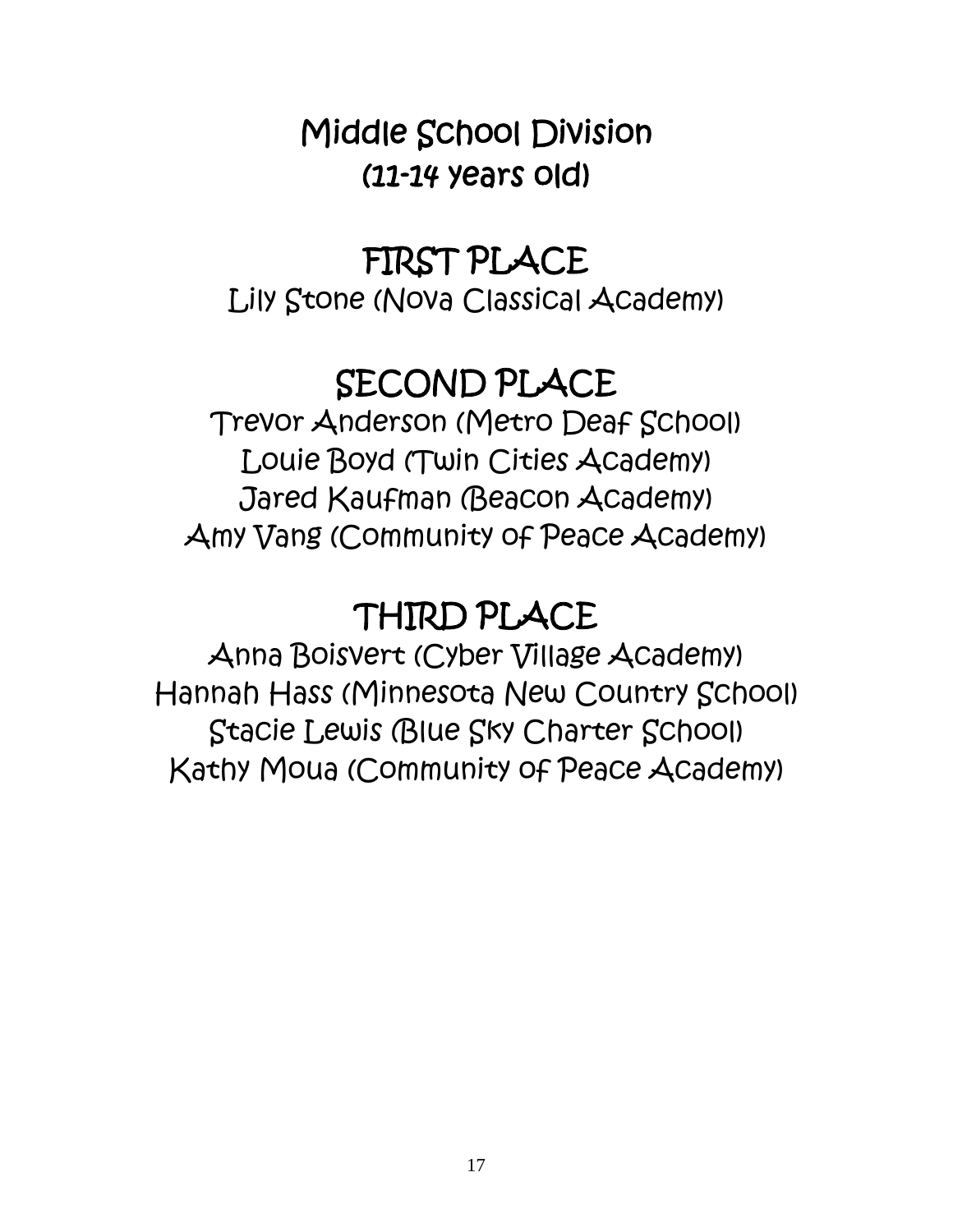## Middle School Division (11-14 year olds) First Place Winner

## Lily Stone Nova Classical Academy

 Did I tell you that I am a new student at Nova Classical Academy? This charter school has been in existence for only three year and is located right behind Highland Junior High in St. Paul, MN. Please allow me to introduce myself. I am in seventh grade. The classes that I am currently enrolled in are the following: Latin, Logic, Gym, Art, Music, History, Science, Math, and Grammar. As you can see, I have a lot of studying to do. In addition, I play for Blackhawks soccer, study ballet, and art. There are many advantages to attending this charter school which have changed my life for the better. First, I will focus on some of the sparkling perks. Secondly, I will share a heartfelt story that helped me to push forward when I was academically stuck. Finally, I will conclude with a close examination of Nova's "mission statement" by putting on my detective's hat.

 The most obvious perk, which other preteens may disagree with, is my uniform. I wake up every morning and put on my maroon and white Nova uniform on with pride and dignity. I don't need to worry about competing in the fashion industry or being distracted at school with the possible following dialogue: "*Your skit is too short!*" Another perk is the fact that Principal John Greving reinforces the following virtues: *Fortitude, Temperance, and Humility*. Not only are these virtues reinforced during monthly assemblies, but they are enforced year round which helps to create a positive and productive academic atmosphere. In fact, located under "curriculum highlights" it states that Nova teachers "*Moral and ethical character education.*" By focusing on these virtues alone is just one way to teach moral and ethical education. Negativity, bullying, searing are pretty much absent at this charter school as a result. Students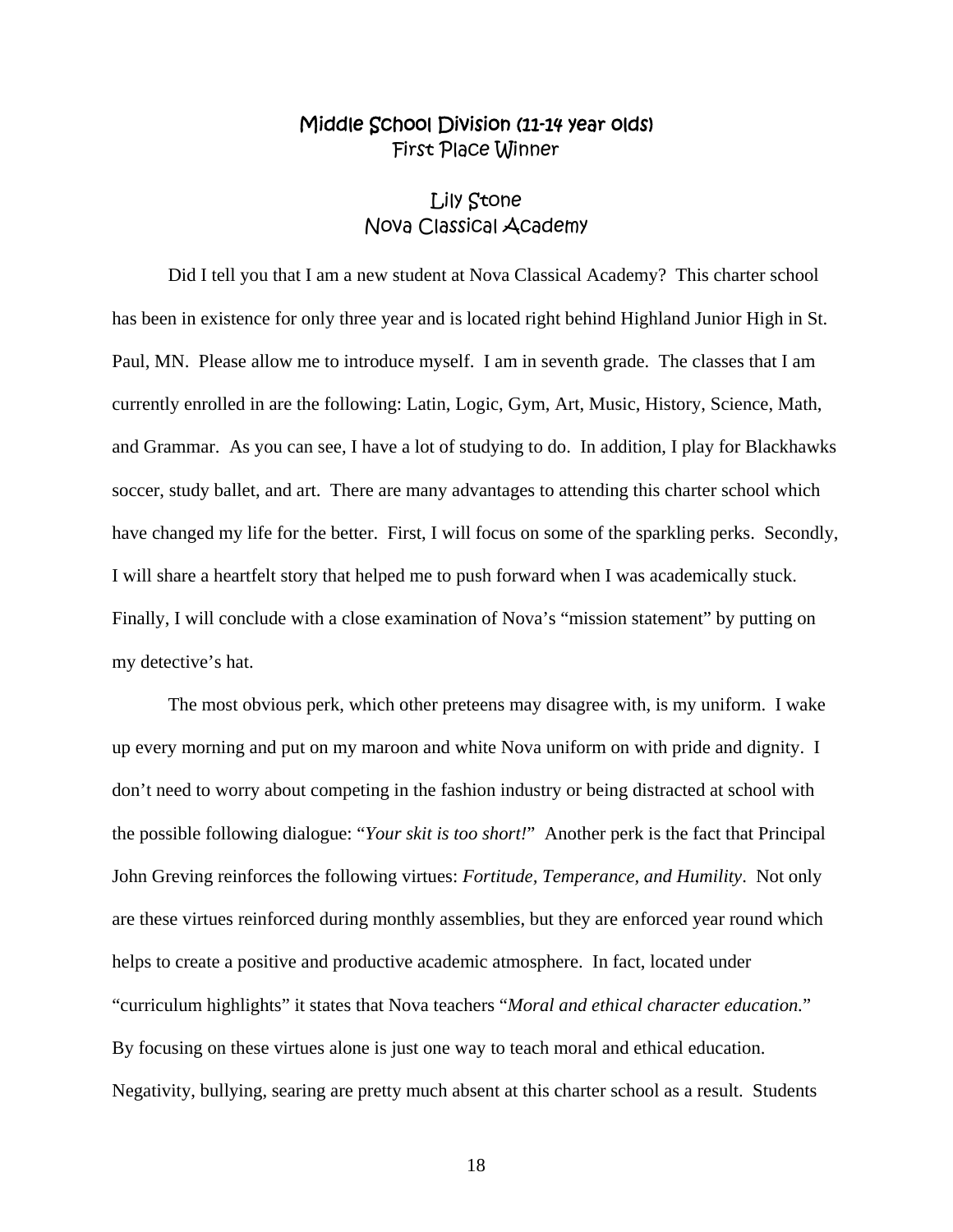seem to support each other by adhering to these virtues which is refreshing given the negative attitudes and bullying at some public schools that friends attend.

 Now I would like to share a story with you. I remember it well. There was a terrible icy snow blizzard a couple of weeks ago. My mom could barely see where she was driving because of the "white out conditions' as the weather man so scientifically termed it. Our charter school closed early as a result. Next, my Latin teacher cancelled our appointment to meet in order go over my test. I just felt so awful about it. You see I studied and studied and studied but I didn't perform well. I kept asking myself, "*Where did I take a wrong turn?*" After all, I made flashcards; I reviewed them on an hourly basis around the clock; and I even stayed in for recess. On the bright side, we met last week. She explained how I could improve and what I did wrong. I just hate making mistakes. However, I am grateful for her constructive feedback. My strict English teacher, and I do mean strict, took time during recess in order to assist me in diagramming sentences which I struggled to master. When I aced my test, she let me know right away! It is always nice to witness my grades improve.

 In summary, the official mission statement of Nova Classical Academy state the following: "*In nurturing, small-school environment, and through the use of an academically accelerated and enriched curriculum, Nova Classical Academy will offer its learners a rigorous, thorough, systematic, challenging, K-12 college-preparatory education the classical tradition.*"

 One way that I have been enriched and transformed is by studying the classics. For example, last fall we read Shakespeare's *A Midsummer Night's Dream*. At first the language sounded completely foreign to me. I did not know what *lamentable, gallant,* or *amorous* meant. However, our teacher showed us some film-clips from the film version of the play and asked us to read certain sections out loud and engage in a theatrical role playing exercise. I played the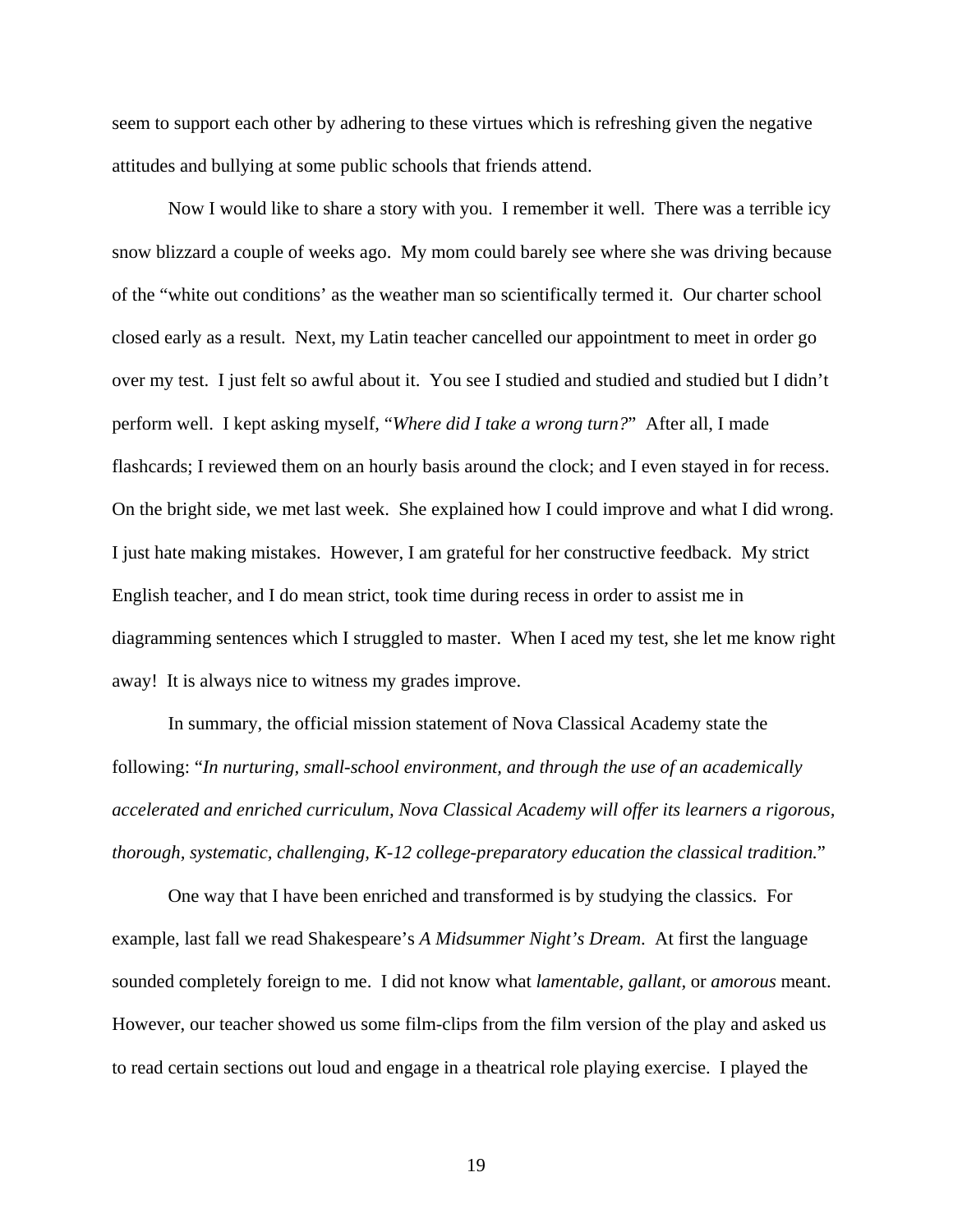role of Hermia. In addition, as a class, we saw the play performed live at Park Square Theater which was magical. The words crystallized before my eyes! The actions I once only imagined came to life! I am truly grateful to my dedicated teachers who provided me with the tools to help decipher this tough play geared for adults. Speaking of plays, another way that the curriculum has enriched me is through learning a foreign language. You may ask me, "*Who needs Latin?*" Well, after seeing a play performed 100% in Latin last week, I would argue I do. Since most words are derived from *Latin*, I am being educated accordingly. Indeed, this charter school has provided me with a rigorous curriculum. For example, in my Science class, we were given several high school experiments to complete throughout the year. I even had to work on my sludge experiment with a partner after the class hour. It paid off because I aced the test! Another way that the curriculum is rigorous is due to the fact that we were asked to write a formal research paper on the "four most important events that happened from 1300 to 1500" in History which required that I view life through a historical lens, conduct research at the library, and write over 200 flashcards! These assignments clearly challenged me to form views about the present.

 Without a doubt, *Nova Classical Academy* has provided me with the tools and skills in order to succeed in this global and diverse society. I walked in last fall no knowing anything about Latin or Logic. I didn't know how to diagram sentences properly; I had no idea what type of writer Shakespeare was or that he was famous for his dramaturgy; and I didn't even know how to play a xylophone. Still, I wasn't able to do algebra. I never drew a two point perspective before. Now, I am delighted to report that I do! I am armed with new confidence! Nova has changed my life for the better.

Thank you kindly for your time.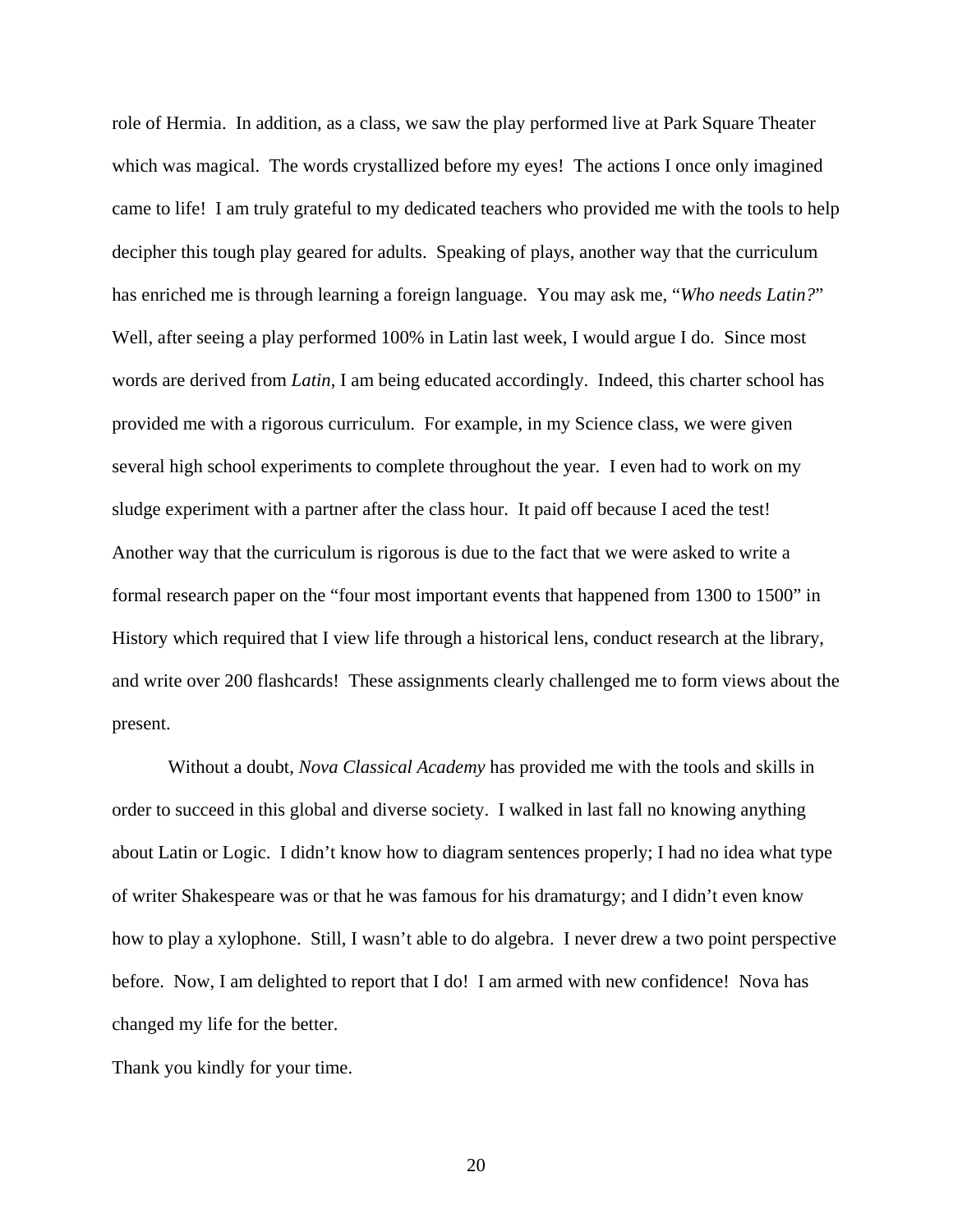## Middle School Division (11-14 year olds) Second Place Winner

## Trevor Anderson Metro Deaf School

 I would encourage you, who are deaf, to go to Metro Deaf School! Metro Deaf School is a remarkable school, all teachers are creative and hard working, and it is easy to learn in Metro Deaf School!

 Metro Deaf School is a remarkable school because all the people in this charter school are deaf or hard of hearing. We communicate together with American Sign Language. Another reason is that Metro Deaf School is proud to be the first deaf charter school in U.S.A! Those are the reasons why Metro Deaf School is unique!

 All of the teachers in Metro Deaf School are creative! I bet you are very curious why they are? They are creative because they have many different ways to teach us, most of them are fun! For example, they use SMART boards to teach us (I will explain about the SMART boards later). And they use PowerPoint to show their presentations. That is why they are creative!

 Guess what? All of the teachers in this charter school works so hard to teach us! And they enjoy teaching us which makes it enjoyable to attend school! Other reasons are that they really care about us, are friendly to us, and easily communicate with us! For example, if something is bothering me, they would ask, "What is the matter?" and "How can I help with the problem that is bothering you?" Those are the reasons why they are the BEST!

 It is easy to learn at Metro Deaf School because this school has great technology, such as a classroom that has a SMART board. What is a SMART board? It is like a white board with a LCD projector that shows the image from the computer. Teacher can move the cursor on the SMART boards, just the same as the mouse except you touch the SMART board and move.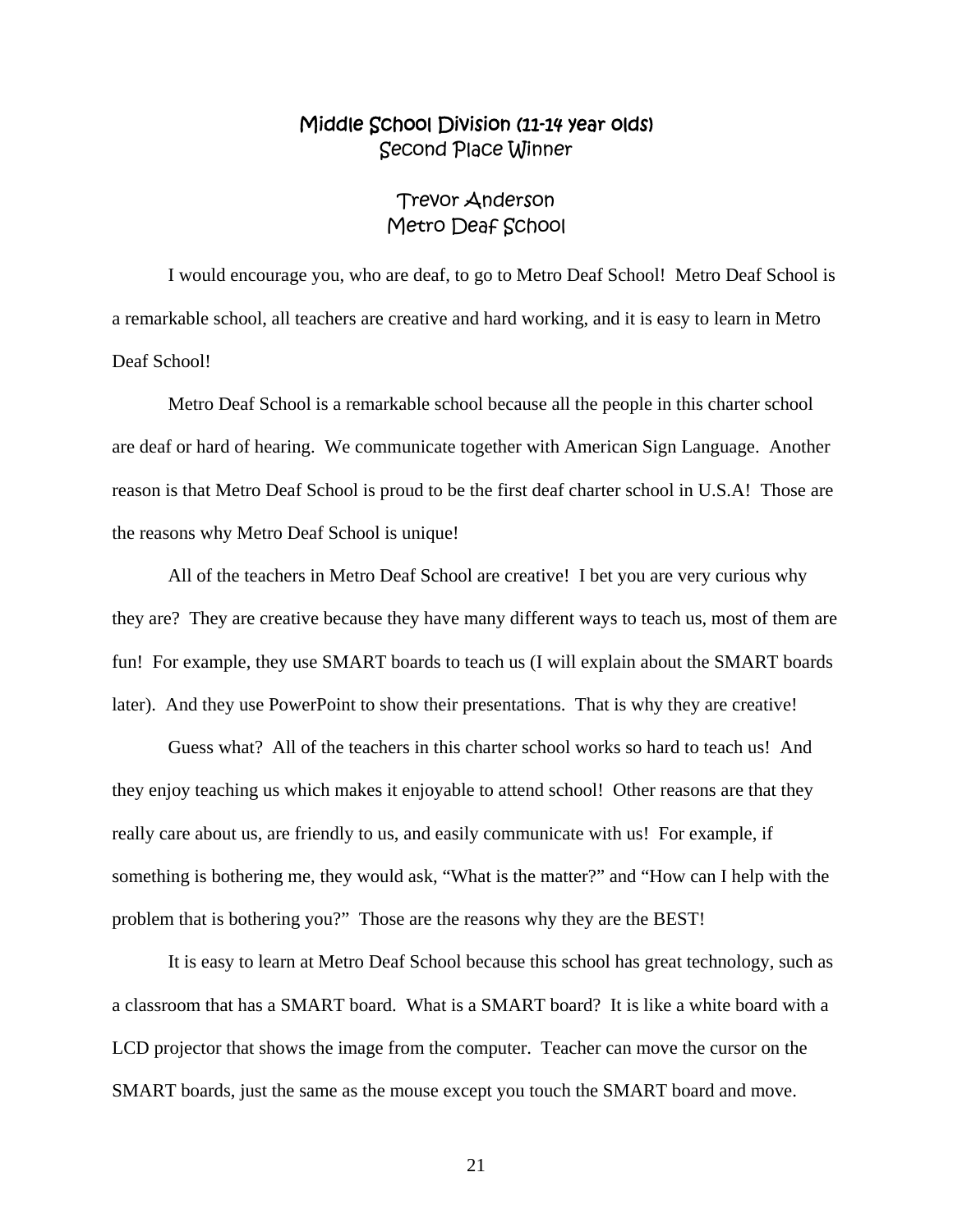SMART boards are cool and fun! Most teachers use the SMART Boards everyday and it saves trees! Another reason is we usually go to the computer lab once a day. These are reasons why it is easier for students to learn at Metro Deaf School!

 These are just a few of many reason why I like Metro Deaf School and you should join us. You can visit our school and see for yourself. Or, for deaf children, you can join us!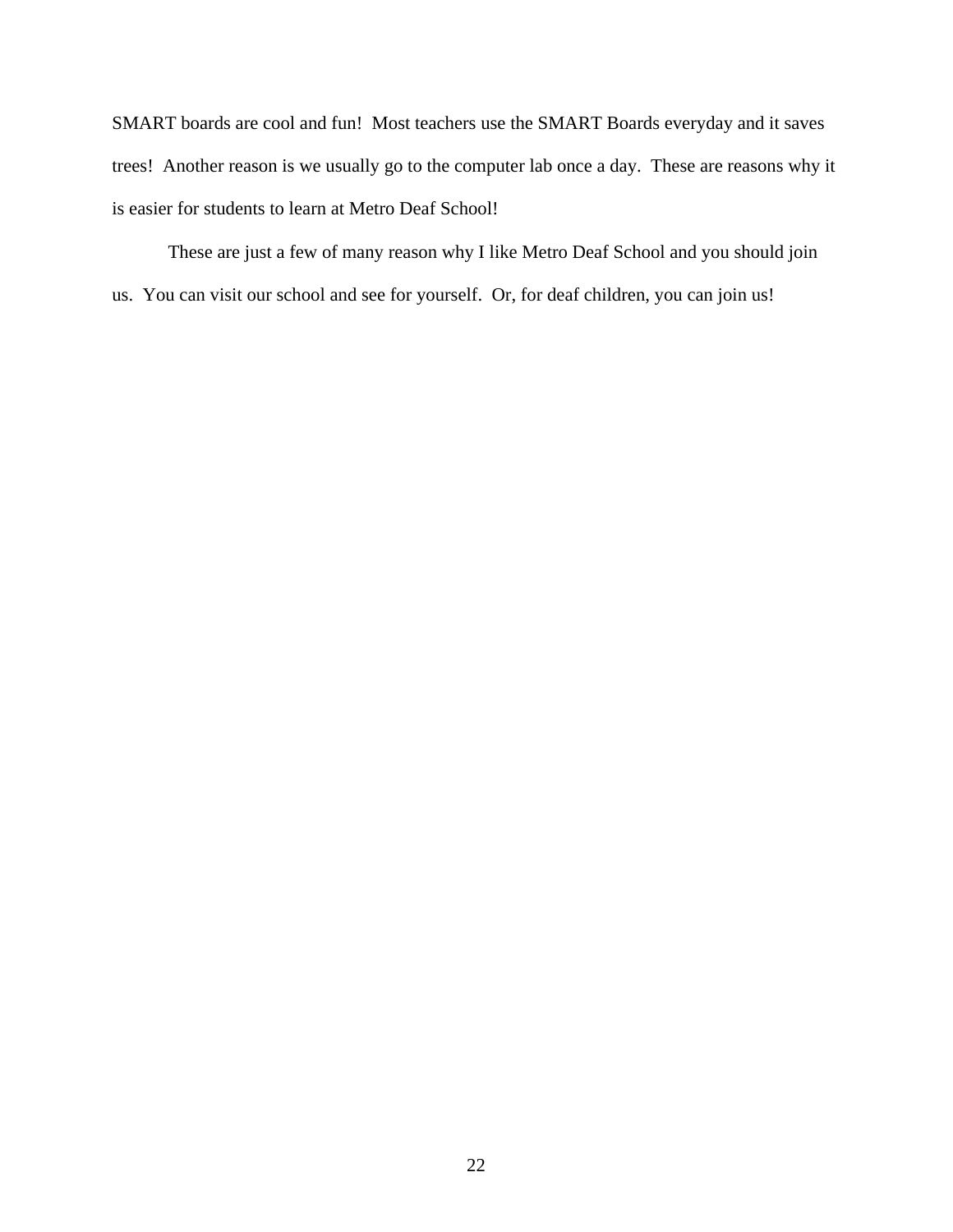## Middle School Division (11-14 year olds) Second Place Winner

## Louie Boyd Twin Cities Academy

#### **How my charter school has changed me**

 My charter school has changed me in many ways. First, I am participating n more than I did at my old school. Now since there are stamps for good and bad behaviors, it makes me try my hardest to get my homework done. Here, there are expectations for each and every student. At TCA, our principal, Mrs. Wynne, helps us meet her expectations.

 First, I am participating more than I ever have. At my old school, I was like the kid in the back who didn't say anything. Now that I am at TCA, I participate in everything. At TCA, I raise my hand and tell the answer, rather than mumble. I have the courage to say something right and not act dumb to be cool. Also, I now have fun, energetic teachers who keep us happy with all kinds of events. For example, on March 14, 2007, in many Math class, we celebrated Pi Day! We recited as many number of Pi as we could. I only recited 20, but the highest was 146! We ate pies for a reward.

 Second, there are high expectations and discipline at TCA. The teachers have all kinds of stamps. They have stamps for incomplete assignments, being tardy to class, uniform violations, office referrals, chewing gum, C.R.I.S.P, and V.I.C.T.O.R.Y. stamps. You get the incomplete stamp if you do not do your homework or if you do not have it to hand in. You get the tardy stamp if you come to class late. If you get the office referral stamp, you are probably not unknown to Mrs. Wynne and have been to the office before. The chewing gum stamp is used when you are caught chewing gum. The C.R.I.S.P stamp, which stands for citizenship, respect, initiative, and perseverance, is a good stamp. You would get the V.I.C.T.O.R.Y. stamp if you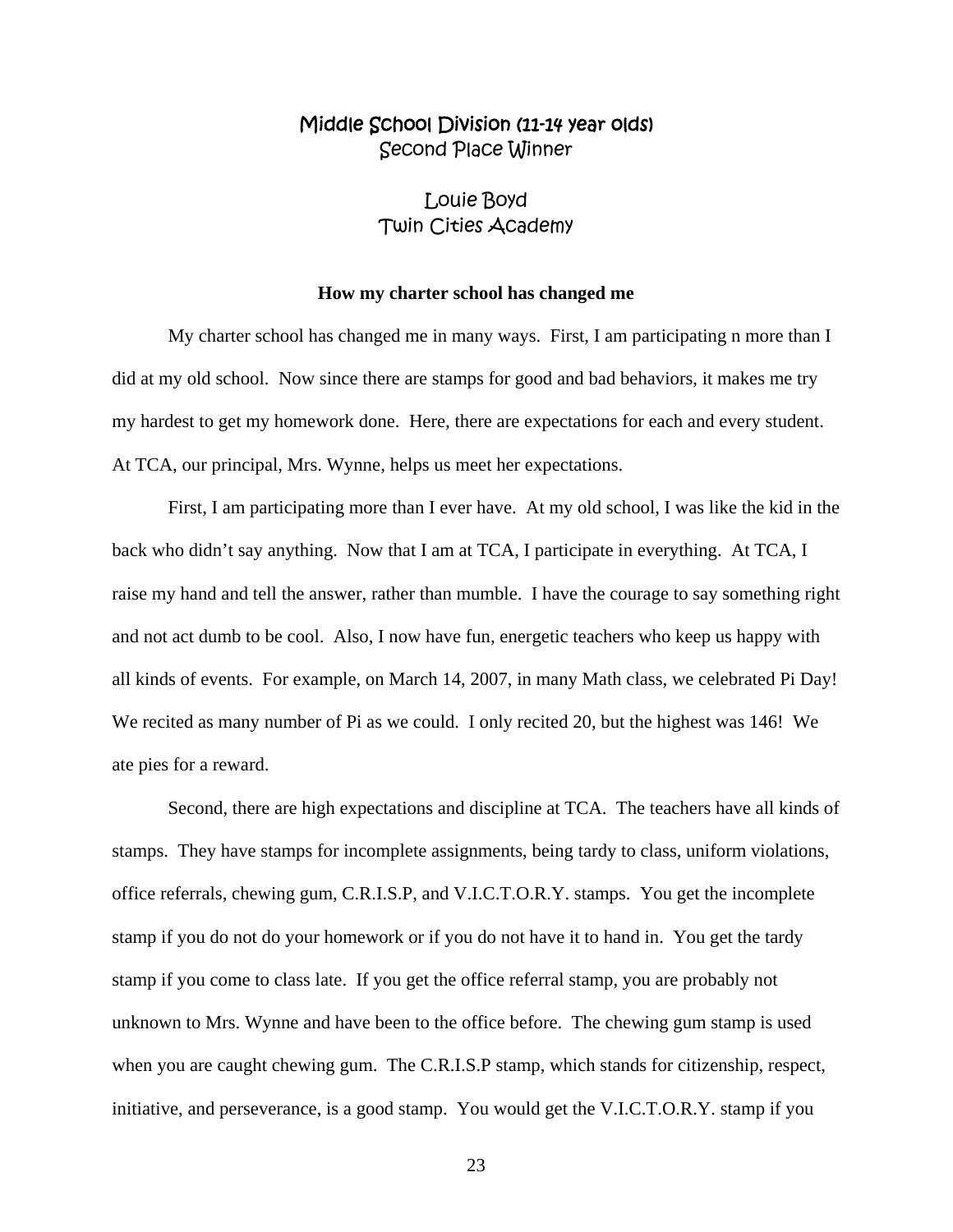get caught doing a good deed! All of the stamps are motivate us to be good students and attend the end of the quarter event, which is always fun.

 In conclusion, I think my school has changed me in a way for the better. I am now thinking more positive and I am better at getting my homework done and turned in. Most importantly, I have learned to be more respectful. Our principal, Mrs. Wynne, has a good way of teaching us respect towards our teachers and other students. She gets respect from us and she always will.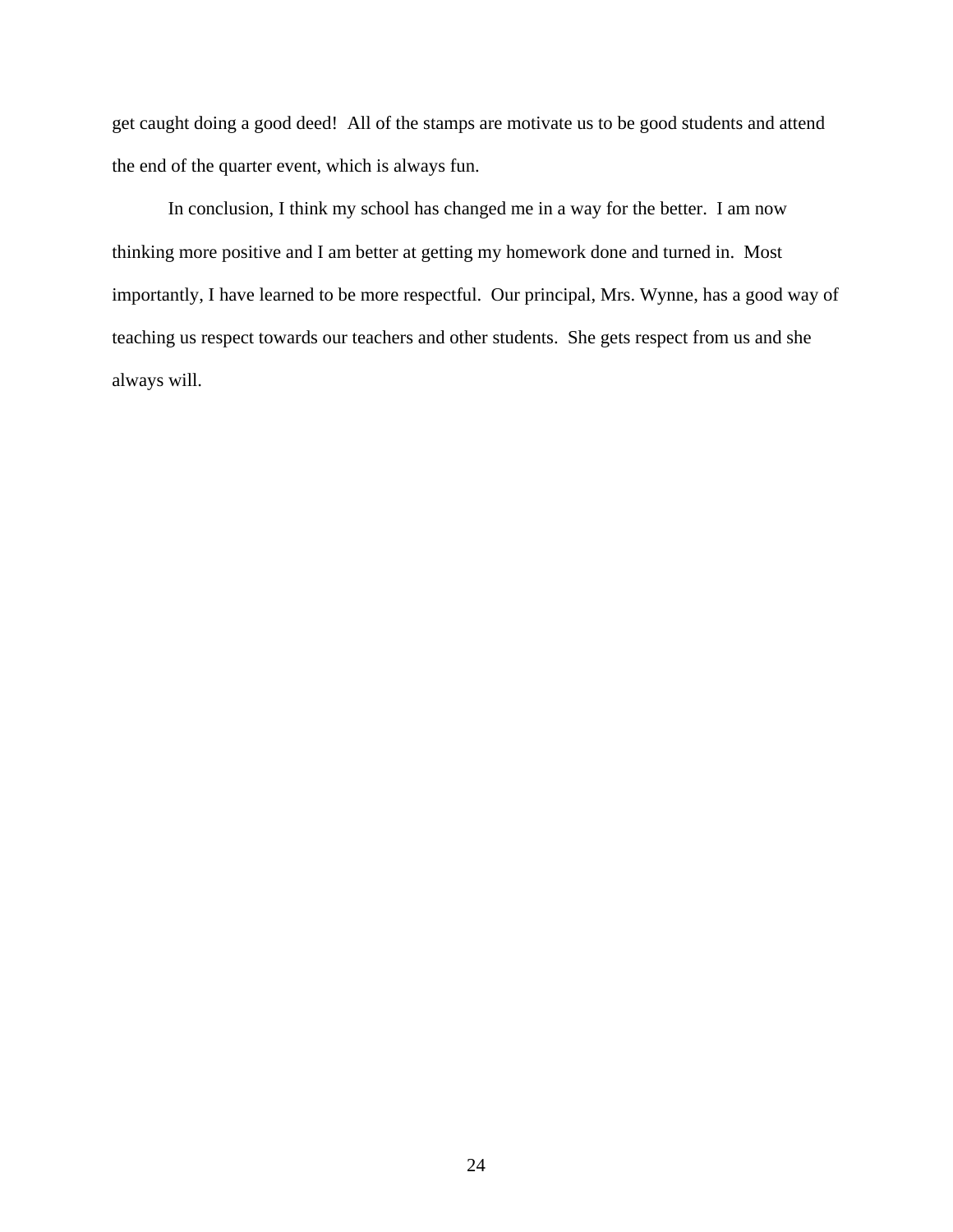## Middle School Division (11-14 year olds) Second Place Winner

### Jared Kaufman Beacon Academy

#### **Why I would encourage a friend to attend my charter school**

 Are you dissatisfied with your public school system? Well, if so, then try out Beacon Academy! I would encourage a student to attend my charter school, Beacon Academy, for four main reasons: the teachers, the curriculum, the benefits of a charter school, and the great features this school has to offer.

 First, the teachers are wonderful! They go through great effort to get everything prepared for us, including test, lessons, and fun activities. Not only do they make the tests, but they also take time out of their weekends and evenings to grade them. Recently, our Spanish teacher spent her whole weekend grading our tests because she promised they'd be returned by Monday! These amazing people also create their lesson plans and implement them to teach us things, to do fun projects, and to review.

 Second, the curriculum is very content-rich. It is the nationally-recognized Core Knowledge curriculum. The math and reading curricula are also very good and challenging, using Saxon math and Houghton Mifflin reading/language arts. The Saxon textbooks are grades four through six, and are divided into 120 daily lessons and 12 investigations. The Houghton Mifflin reading book has selections that are short stories or excerpts from longer ones. There is also a corresponding workbook that has some assignments for each selection.

 Third, the benefit of a charter school, in general, is that it is its own school district and has its own school board. Therefore, the school can have unique programs and opportunities that larger districts may not have. Some benefits of Beacon Academy are the uniforms, small class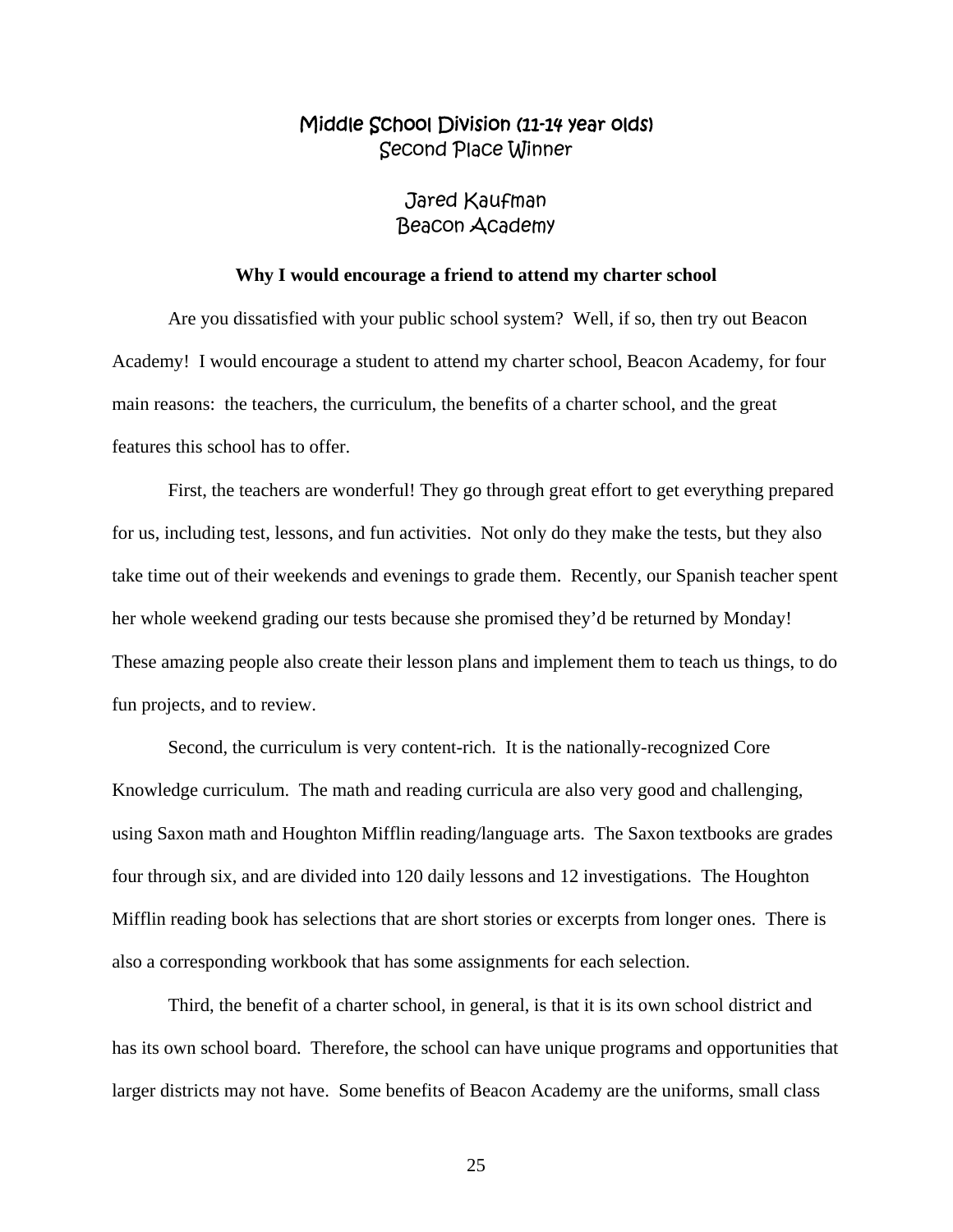sizes, and daily Spanish. Uniforms (ours are navy pants and a white or red shirt) are good because then you don't have to worry about what to wear in the morning. Also, uniforms help because kids are not distracted by what others are wearing and kids cannot wear inappropriate styles of clothing or shirts with inappropriate words on them. Another benefit of Beacon is the small class sizes. At Beacon Academy, there are 23 students in my class. At my former school, there would have been over 30 students in my class. Daily Spanish at Beacon Academy is one more benefit of going to school here. We have 45 minutes of Spanish everyday. Now only are we learning another language, but we are also learning how to communicate with people in Spanish-speaking countries around the world, as well as in the United States.

 Lastly, the school has some other great programs that are offered. We have after-school opportunities including math and science classes, basketball, chess, sign language club, drawing class, Girls Scouts, and choir. Enrichment and leadership opportunities are also available through clubs such as, Math Masters and Student Council. Beacon schedules the entire school to have math at the same time to allow students to attend whatever level of instruction they need. In addition, the guided reading groups are leveled so that students can read at *their* reading level rather than a *classroom* reading level.

 All of the reasons previously explained are why I would encourage a friend to come to Beacon Academy. The teachers, curriculum, the charter school benefits, and unique programming make it a wonderful place and a great school.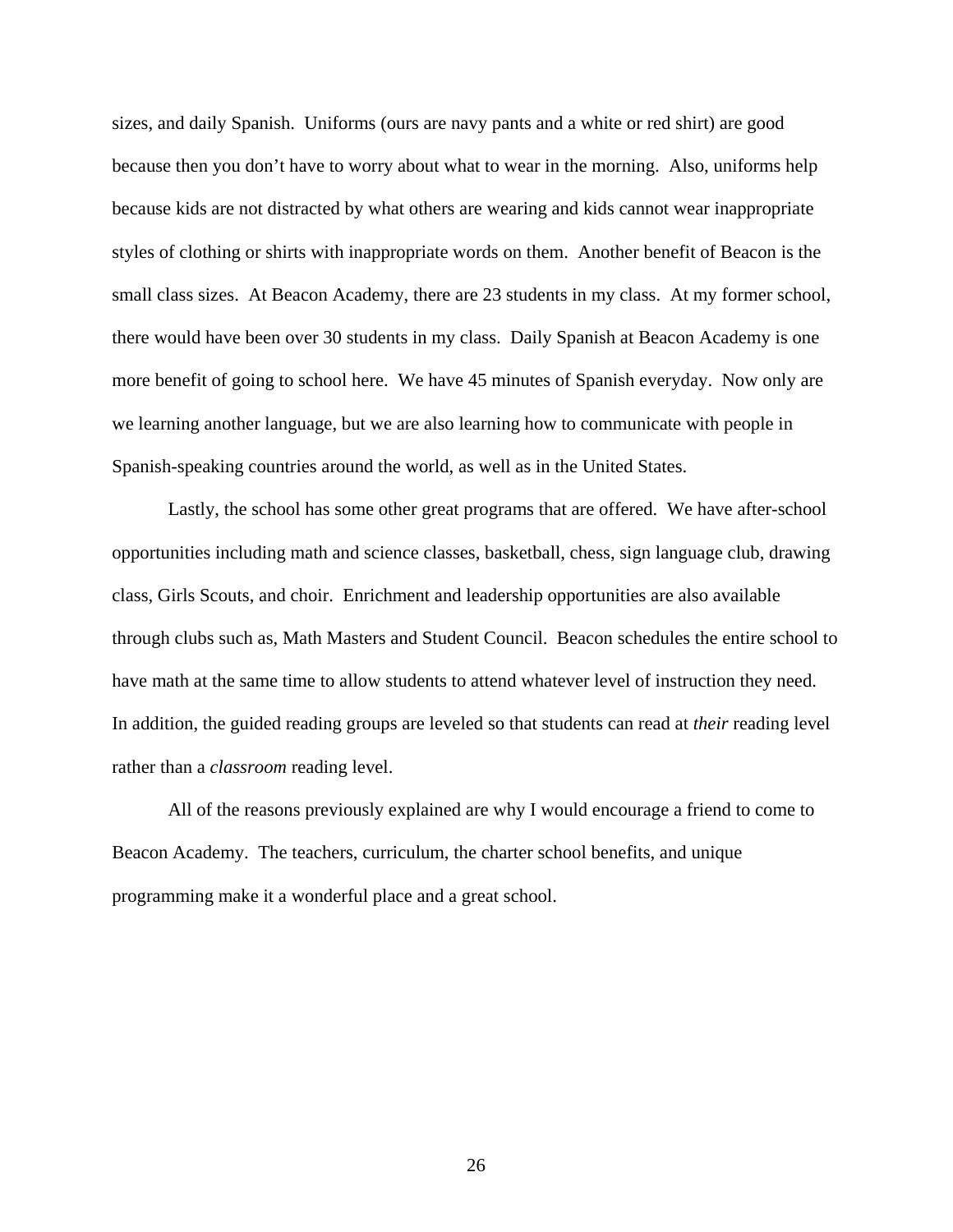## Middle School Division (11-14 year olds) Second Place Winner

## Amy Vang Community of Peace Academy

#### **How has the charter school I attend changed my life**

 My charter school has taught me many things. I have learned to be a more respectful and peaceful student.

 Our school is about peace building. In the morning, we say a pledge. The pledge describes what a peace builder should do everyday. At the end of the school year, two students in each class get the "Peace Builder of the Year" award. This award demonstrates their ability to show peace and leadership to their friends.

 I have learned how to help others, to right wrongs, and ask for help from wise people. Helping others is when someone is hurt and trying to make their day a better day! To right wrongs is to fix your mistakes. Asking for the help of wise people is when you ask a teacher or someone who you can trust.

 My school also taught me to praise people, to not use put downs, and to be respectful. Also, to treat others the way you would like to be treated. To not use put downs is to not say something that will hurt others feelings and not to say bad words. To be respectful is show respect others for who they are.

 I am thankful to be a student at Community of Peace Academy. The school and the teachers have taught me many things about a peaceful person's view of life.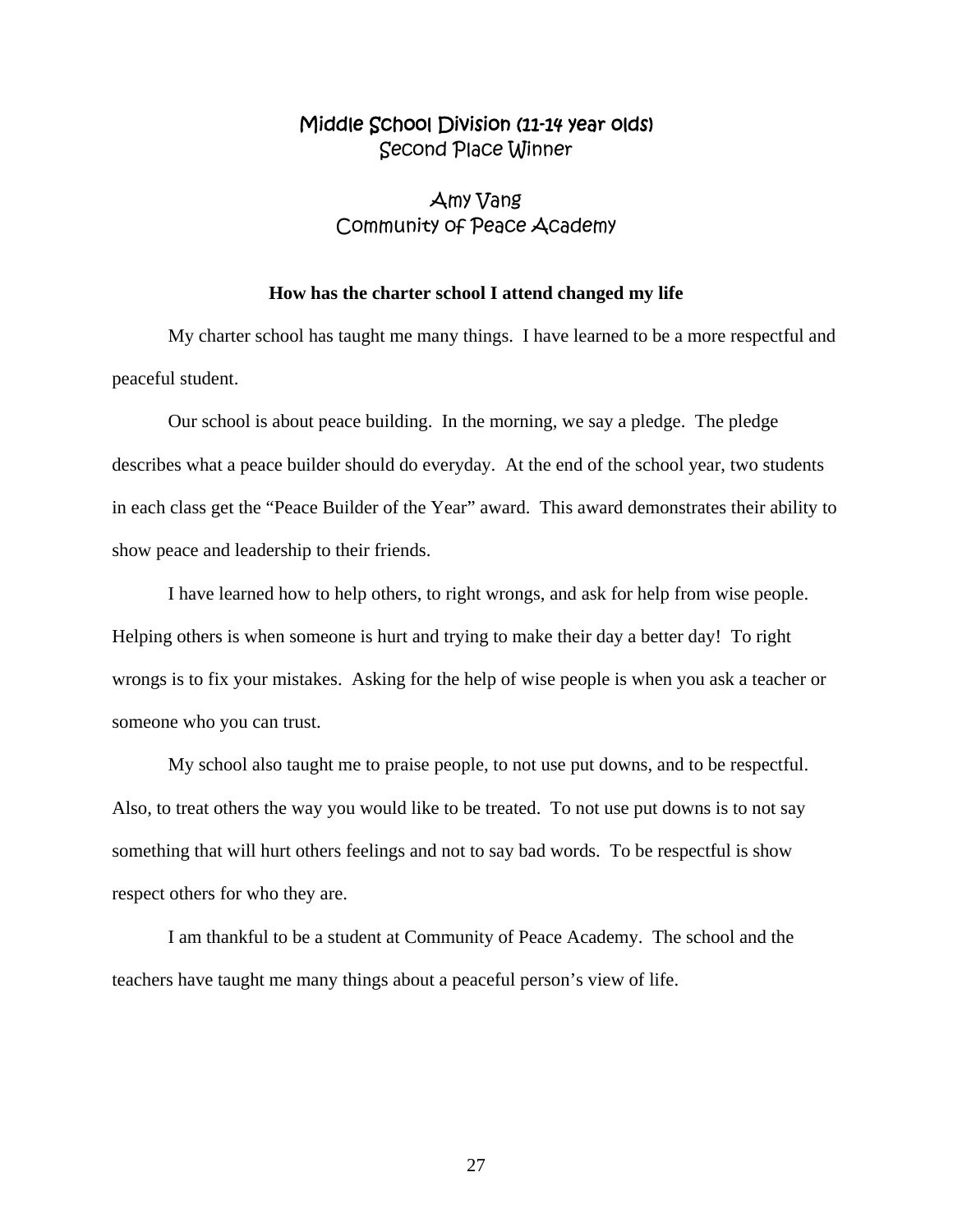## Middle School Division (11-14 year olds) Third Place Winner

## Anna Boisvert Cyber Village Academy

 In my opinion, Cyber Village Academy is the finest school in St. Paul. It contains several learning possibilities that are fun to participate in, but from which you can still extract knowledge. The school has a family-like feel to it. CVA has more flexibility to offer than most schools. CVA is a school of superior quality.

 One reason that you should come to CVA is that there are many unique learning opportunities. There is an individualized education plan made for each pupil where student can learn from home on the computer or at school for three days a week. Some of the most important happenings are field trips, History Day, Science Fair, and the Spring Musical. The many extra options to choose form include Chinese Class, private tutoring, Student Council, Newspaper Committee, and Chess and Checker Club. In this school there is experiential and technology-focused instruction. CVA offers numerous diverse educational choices.

 Another reason to attend is that CVA has a warm and welcoming environment. The school is filled with kind and considerate teachers who give individual help to each person. Because it is a small school, everyone knows everyone else. Everybody in CVA cares about the other students because they are part of the community. The school possesses a cordial and inviting environment.

 A third reason to enroll is that students at CVA have more free time than kids at other schools. There is no homework on school nights, which means evenings are open for time with the family. CVA gives you more time to get to know your family better. Kids are only away from home for three days a week, and when they are home, they work with their parents online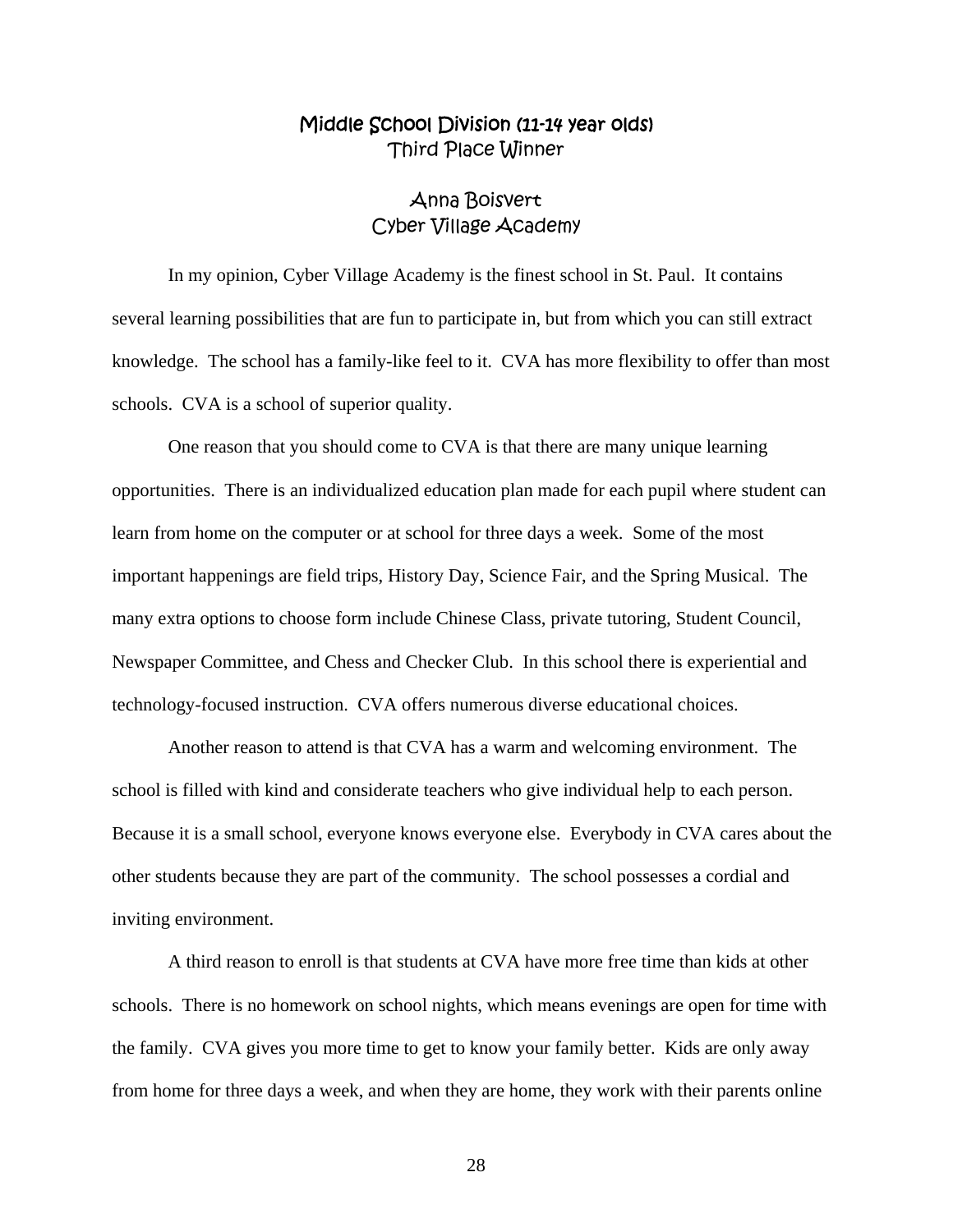to finish their homework. You can do assignments at your own pace and at the time you choose. Going to CVA gives you less stress because due dates are not until Monday morning, so it gives you a flexible schedule. Students at CVA have more choices about what to do with their time than kinds at other schools.

 CVA is the best school in the city. At CVA, there are many hands-on opportunities to discover knowledge. This school has a cordial and welcoming air about it. The choices that the school presents you with give you more time to be together as a family. CVA is the most advantageous school in St. Paul.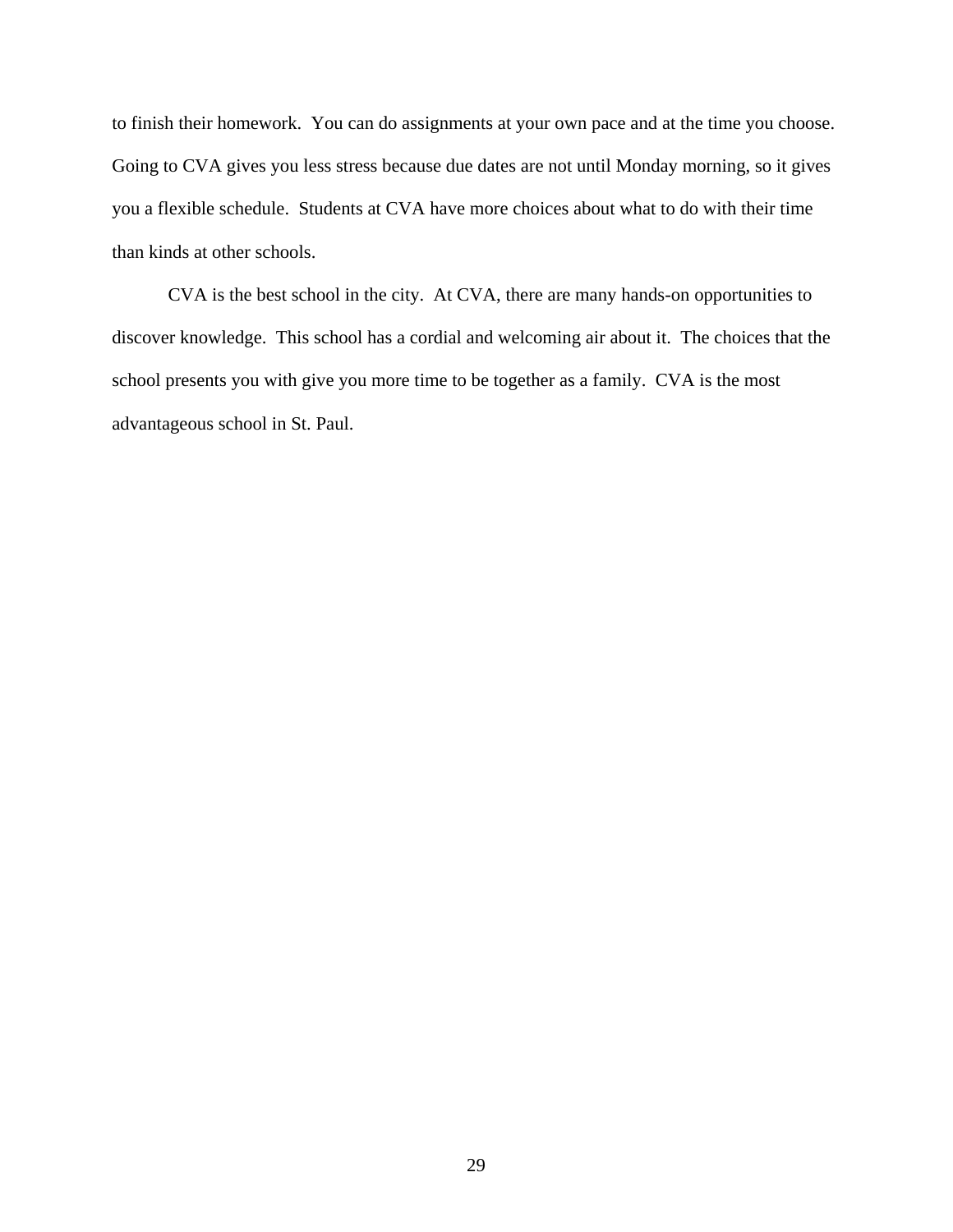## Middle School Division (11-14 year olds) Third Place Winner

## Hannah Hass MN New Country School

I like it better here than at a traditional school because the staff takes more time to listen to what I have to say. I think I am a better student here than I was at my old school. The staff and the students have motivated me to, and, when I was at my old school, I wouldn't have even thought about doing these projects. For example, I just finished a Child Development project and at first I said, "No, I can't do it, it will be way too hard," but then the teachers sat down and talked to me about it. They made me realize that it wouldn't be so hard and I would get a lot of credit for it. I said, "Okay, I will try it," and it ended up being really fun. It was kind of hard but I felt really well once I was done and I felt like I did something big. It made me feel very proud of myself. So, now I am more confident.

I really like the students at MNCS and going here has made my life a lot easier. At my old school, there was a bunch of gossip and if someone was mad at me then everybody else would be mad at me, too. At MNCS I'm friends with everybody. At each advisory, there are mixed-aged groups which give me the opportunity to meet everyone. Students don' think "Well because you're in  $6<sup>th</sup>$  grade and I'm in  $8<sup>th</sup>$  grade, I can't hangout with you." I also like this school because I don't have a teacher talking in front of me he whole day. I can work on my projects, but if I need help, the staff will help.

At my old school, there was a janitor but here we help keep our school clean by picking up after ourselves. Each advisory takes turns cleaning, for example, some people in the advisories clean the bathrooms and some vacuum. Plus, think how much money the school is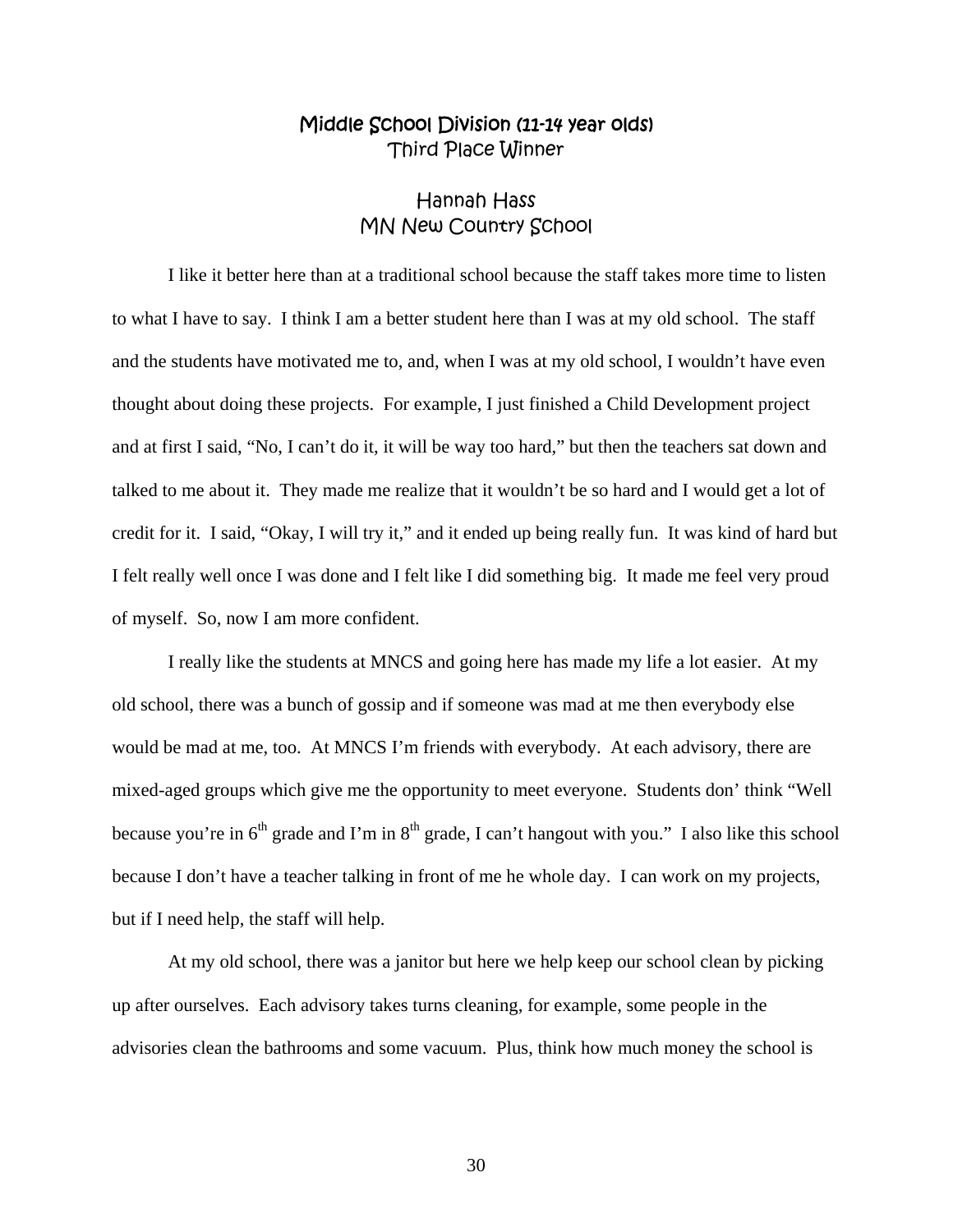saving by not having a janitor and not having a principal. The school can spend more money other things like computers and that kind of stuff.

MNCS is also nice because I look at my advisor, Jim, and see how good his relationship is with the kids who have been here for at least two or three years. At a traditional high school, I would just go from class to class and I wouldn't really know the teachers that well; but here everyone knows each other really well, even the new students. So, I hope that one day my advisor will know mw as well as he knows other students, but I guess that all depends on how long I go here. I think I'm going to go here until I graduate.

One of the great things at our school is that we have some Fridays off and some Fridays that required. When we don't have a required Friday, I can either stay home or come to school and do remediation. That is when I just work at school. Or I can sign up for something to do, for example, my favorite things to do are scrap booking or building a suspension bridge. There is pottery or, in the winter, some of the staff members take kids ice fishing. So, there are a lot of fun activities going on at school.

Anther really cool thing is when we have experience week. That is when I can sign up for some activity that I would do for a week. I can pick three of my favorite things to do out of ten options. Then a staff member looks at everyone's slip and I might not always get my number one choice, but I will usually get one of my three choices. I got pottery and I spent my time making pottery and glazing. I learned so much during experience week. We usually have experience week in October and in April or May.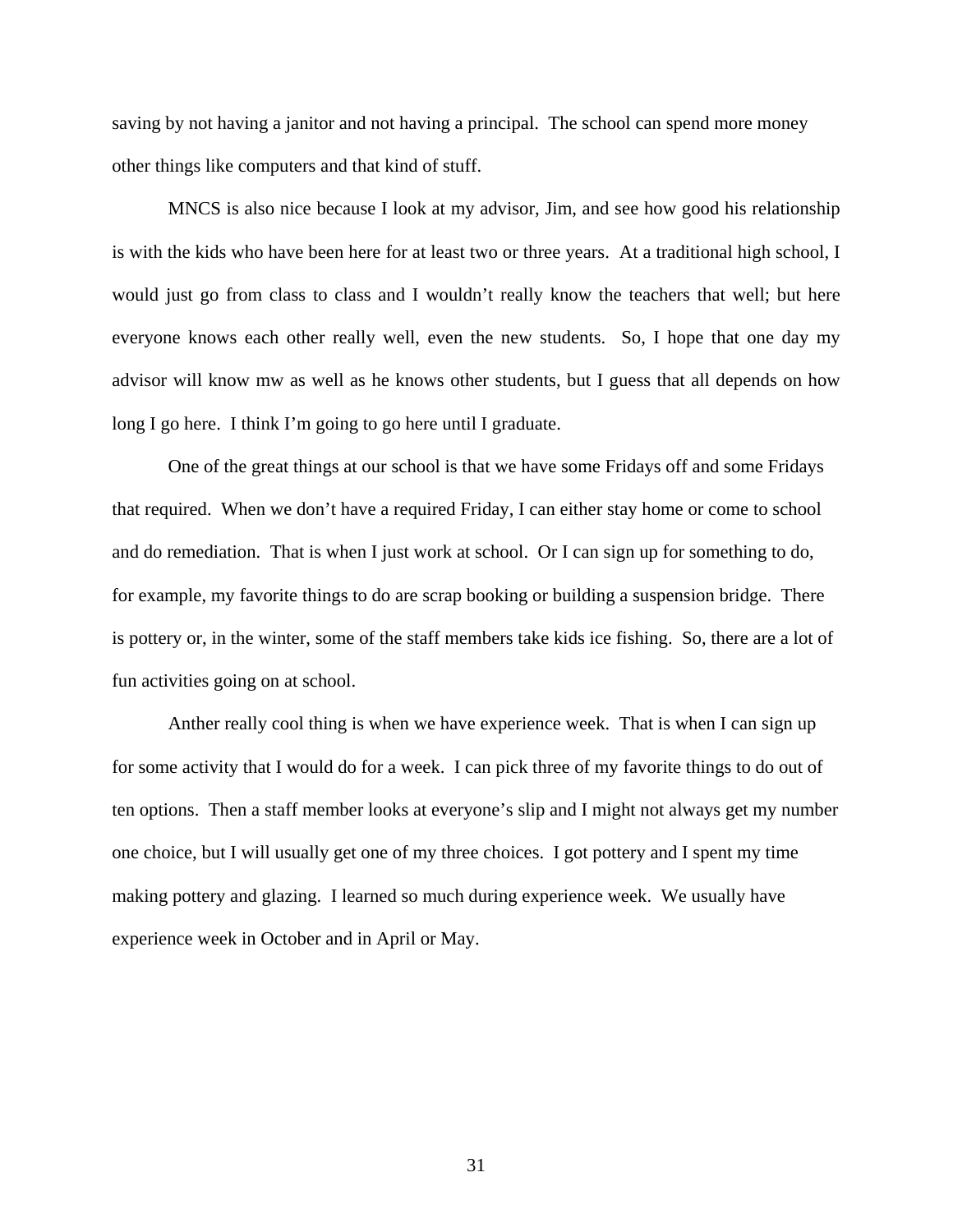## Middle School Division (11-14 year olds) Third Place Winner

## Stacie Lewis BlueSky Charter School

Attending a charter school has changed my life immensely for the better. The school previously attended was close to being a nightmare. Not only did my fellow students give me a hard time, but the teachers and principals did as well. I have been told since I was in kindergarten that the school staff is always there to help. Well, they never said what to do when the principal reprimands you for going down to the office for assistance. Everyone failed to tell me what the correct action is to take when the nurses badger you for calling your own parents. Those were just a few problems I experienced after going to the same school for over seven years. Then, one day, my mother found an advertisement for BlueSky Charter School. We discussed it and decided I would try the school for a time. A few weeks later, I joined BlueSky.

I was immediately able to tell how much better the staff was compared to my former school. Never had I been so sincerely encouraged to ask questions! The teachers' answers are always prompt and extremely courteous. Whether it be by email, instant messenger, or telephone; I've always found my teachers willing to help. The rest of the staff at BlueSky is great as well. Our director couldn't get a hold of my family the week after I started, so he took time out of his day to call us on a Sunday.

Certainly, that's not the only ting great about BlueSky! I find the work much more detailed and in depth than at my former school. Never before was I able to say each day I learned something. Knowledge is easier to retain now. Besides, since I'm not in a normal classroom setting, concentrating is simple. Also, times is no longer wasted with teachers having to discipline students, taking roll, or waiting for people to finish taking notes. Charter school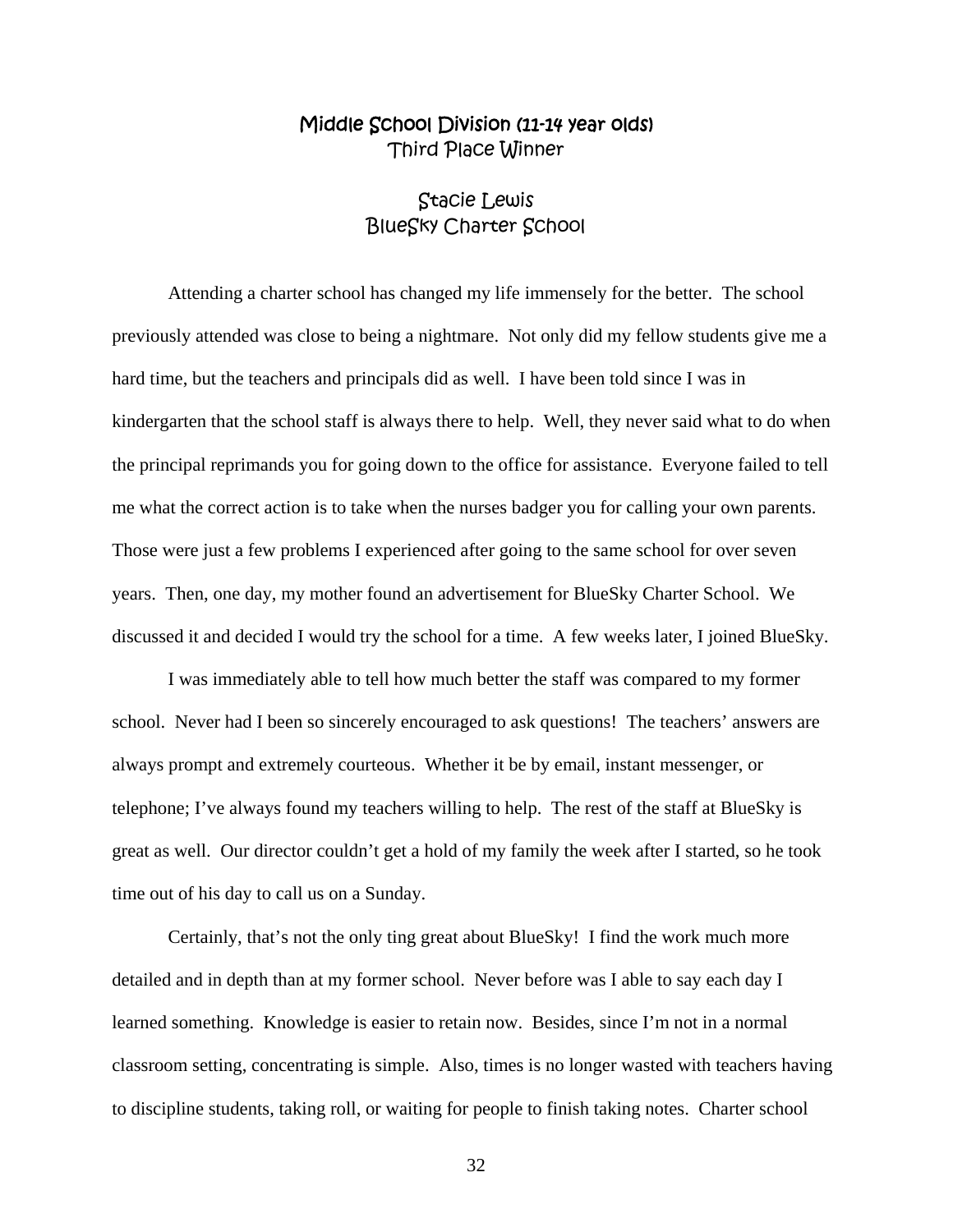allows each learner to work at their own pace. At BlueSky, I am more at liberty to take breaks when I need them. Also, absence isn't always necessary when I get sick. I'm also able to help my dad with the business he started a year ago. That business knowledge will undoubtedly help me in the future.

All in all, I would say that switching from a conventional school to a charter school was one of the best decisions I've ever made. The liberty, happiness, and quality of education it offers can hardly be beat.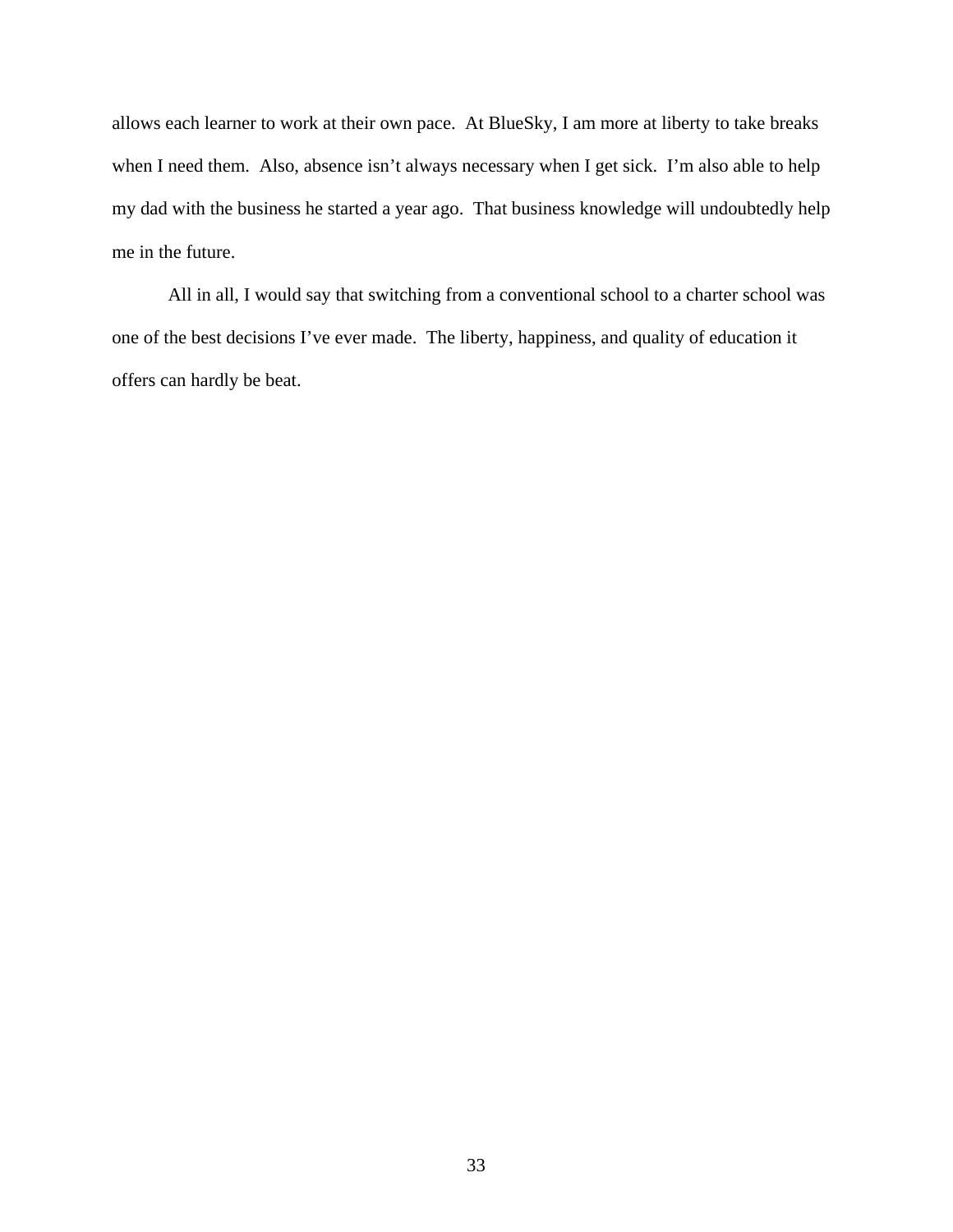## Middle School Division (11-14 year olds) Third Place Winner

## Kathy Moua Community of Peace Academy

 Have you ever told yourself that you were dumb? I use to say to myself that I was. People would call me names if I made a mistake. My relatives would compare me to their own kids. A lot of people hated me. And it made me feel that I didn't fit in. When I made mistakes or did something that I couldn't do, people would laugh. I felt sad and felt like crying just right then, but if I cried I know how they would've laughed and teased me even more, like calling me names such as cry baby and a loser.

 My relative didn't care how I felt. They would say things about me that weren't even true. They would say I'm dumb and I should change and they would say that I should be more like their kids. I hated it when they said those things. I knew I'm supposed to listen to the adults and respect them but they didn't respect me for who I was. I knew that people were talking about me and comparing me. Students hated how I was a teacher's pet. Students laughed when I passed by and they would whisper stuff about me, just because they didn't like me.

 Things changed ever since I attended Community of Peace Academy. On my first day of kindergarten, I was shy because I thought I was going to get laughed at but I made a lot of new friends and met a lot of people who were nice to me. The teachers were nice. They helped me out with a lot of things that I needed help with. People made me feel like I fit in and they encouraged me to do things that I couldn't do.

 After attending Community of Peace Academy, I felt that I was not dumb. I should have just tried harder, but I was just too scared—now, I don't feel dumb or scared. After all, Community of Peace Academy has taught how to do things that are better for me and made me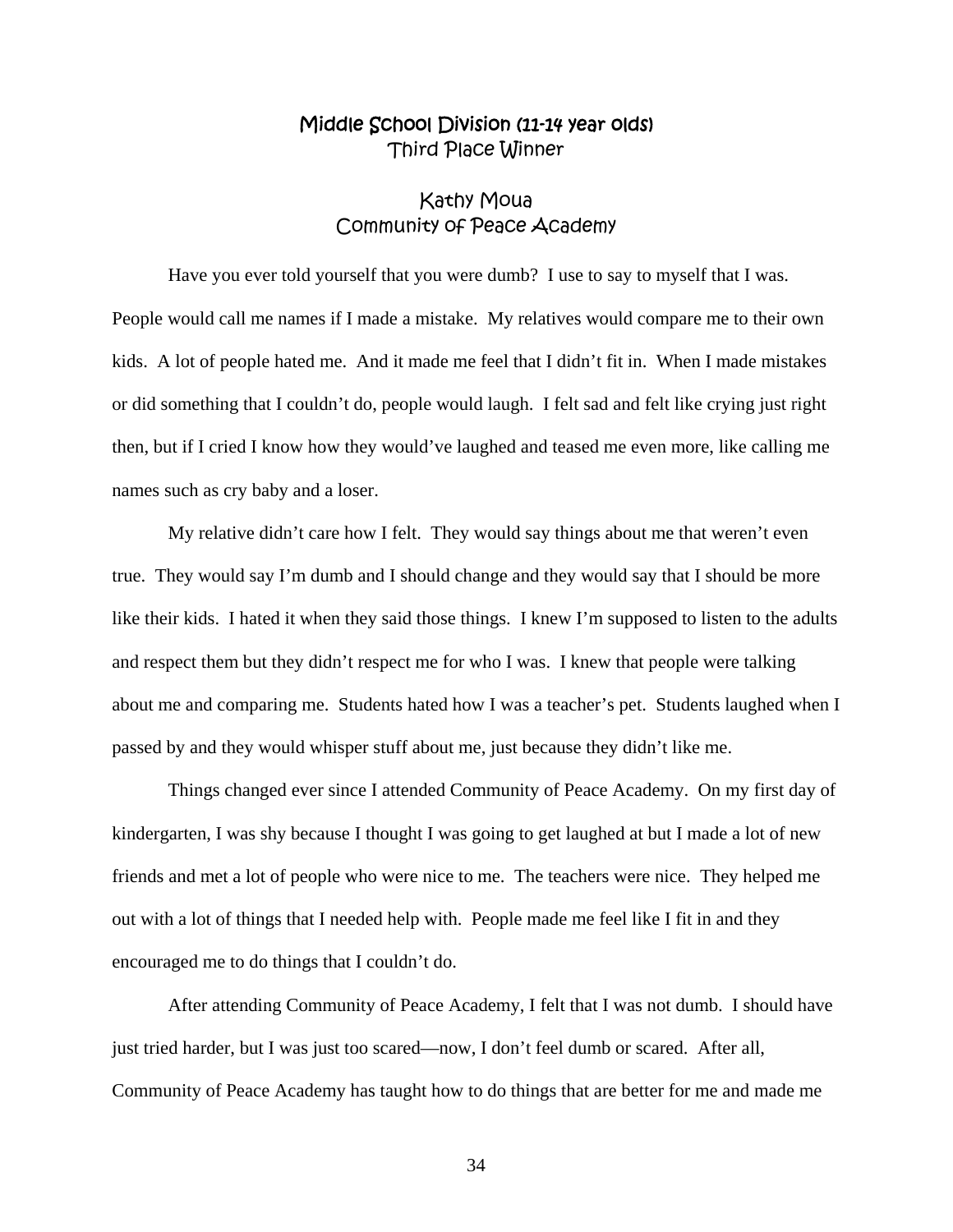happy for who I was. Now I know that Community of Peace Academy is a place I can have fun, enjoy myself, and a school that I can count on.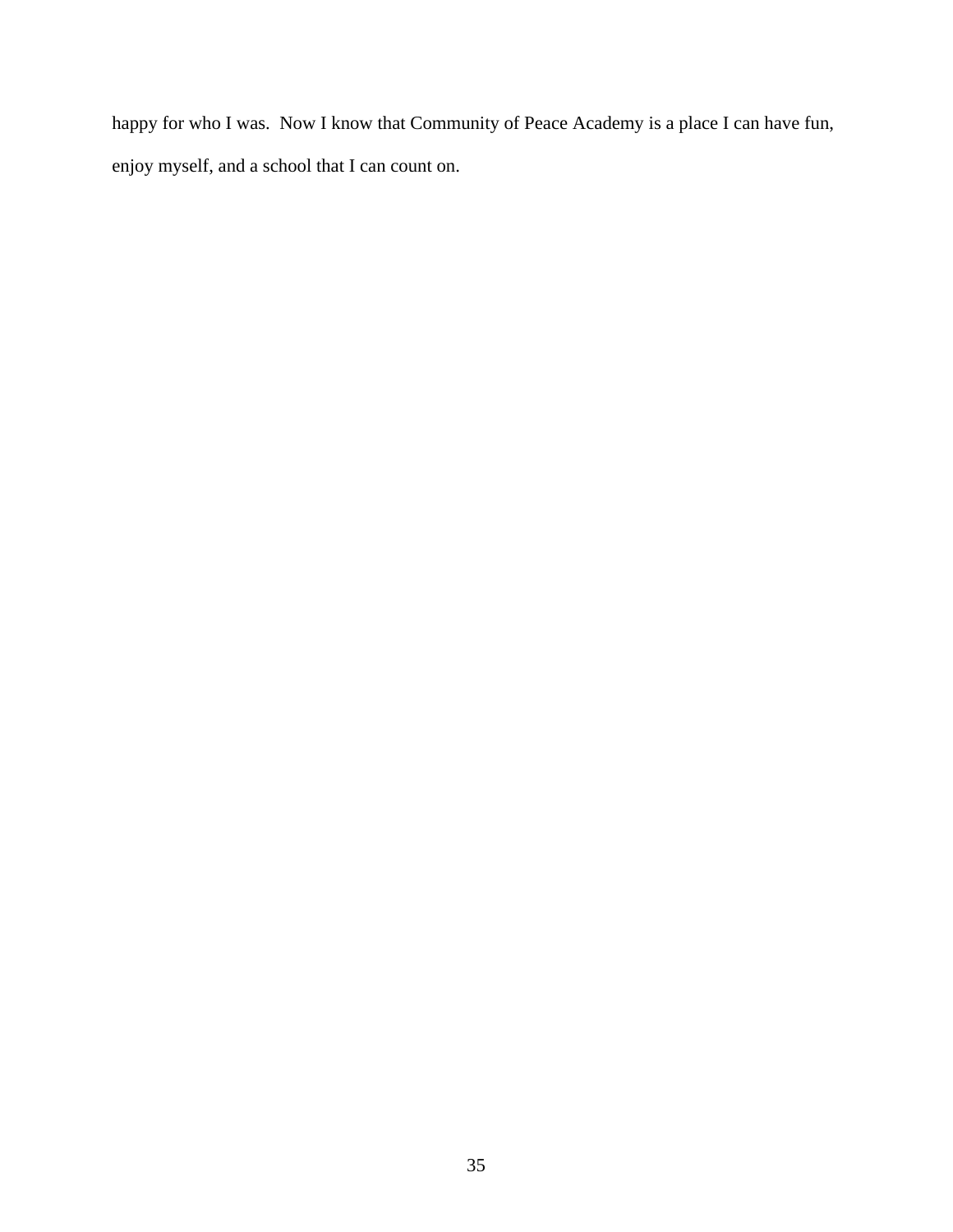## Special Award

Jesse Seelye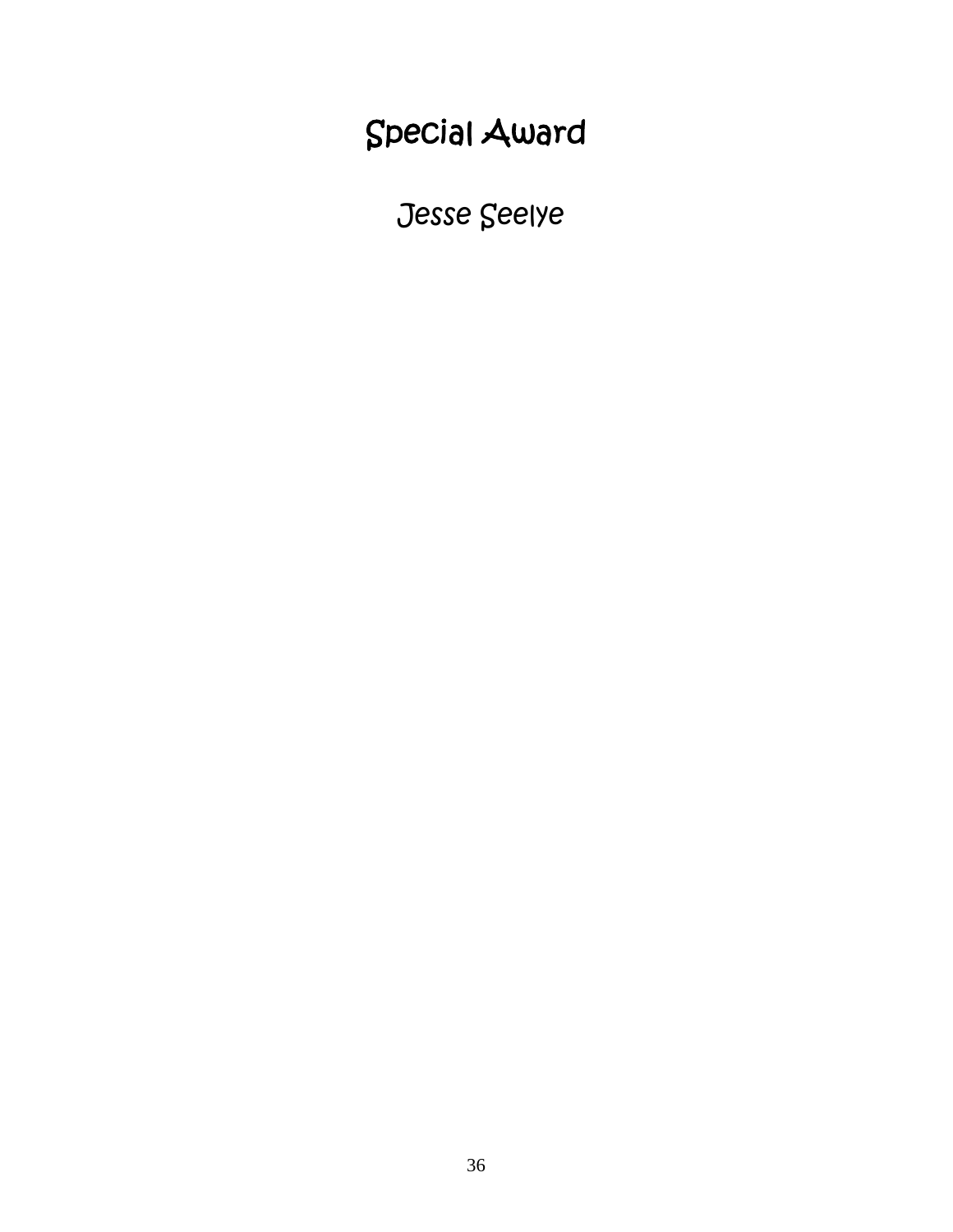#### Special Award

## Jesse Seelye Metro Deaf School

#### **How has the charter school you attend changed your life?**

I joined this charter school, Metro Deaf School (MDS). This school changed my life. Before I joined MDS, I went to a different school. I didn't do well. I was frustrated and struggled. I will explain more about my education, social skills and friends here at MDS. Also, I am deaf and blind since birth.

I have been deaf and blind since I was born. I hear some sounds in my ears a little bit but not much. I use my hands to sign (talk) and do not use my voice at all for talking. With my eyes, I can see colors and can see shapes. I use my glasses and see things close, but I can't see far.

At my old school, all hearing teachers did not use sign language. Other hearing students never used sign language. I didn't learn a lot of sign language and was behind in my education. Then my family discussed with me about attending a new school called Metro Deaf School to help me get a better education.

I struggled at my old school because I learned from one teacher. Sometimes I didn't understand the teacher. At MDS, I learned American Sign Language from many deaf teachers, aides, and students. I also have an intervener to support me in sign language. My intervener helps me by interpreting what my teacher says, learn new vocabulary, and writes on a small board when the teacher writes on the big white board in order for me to see.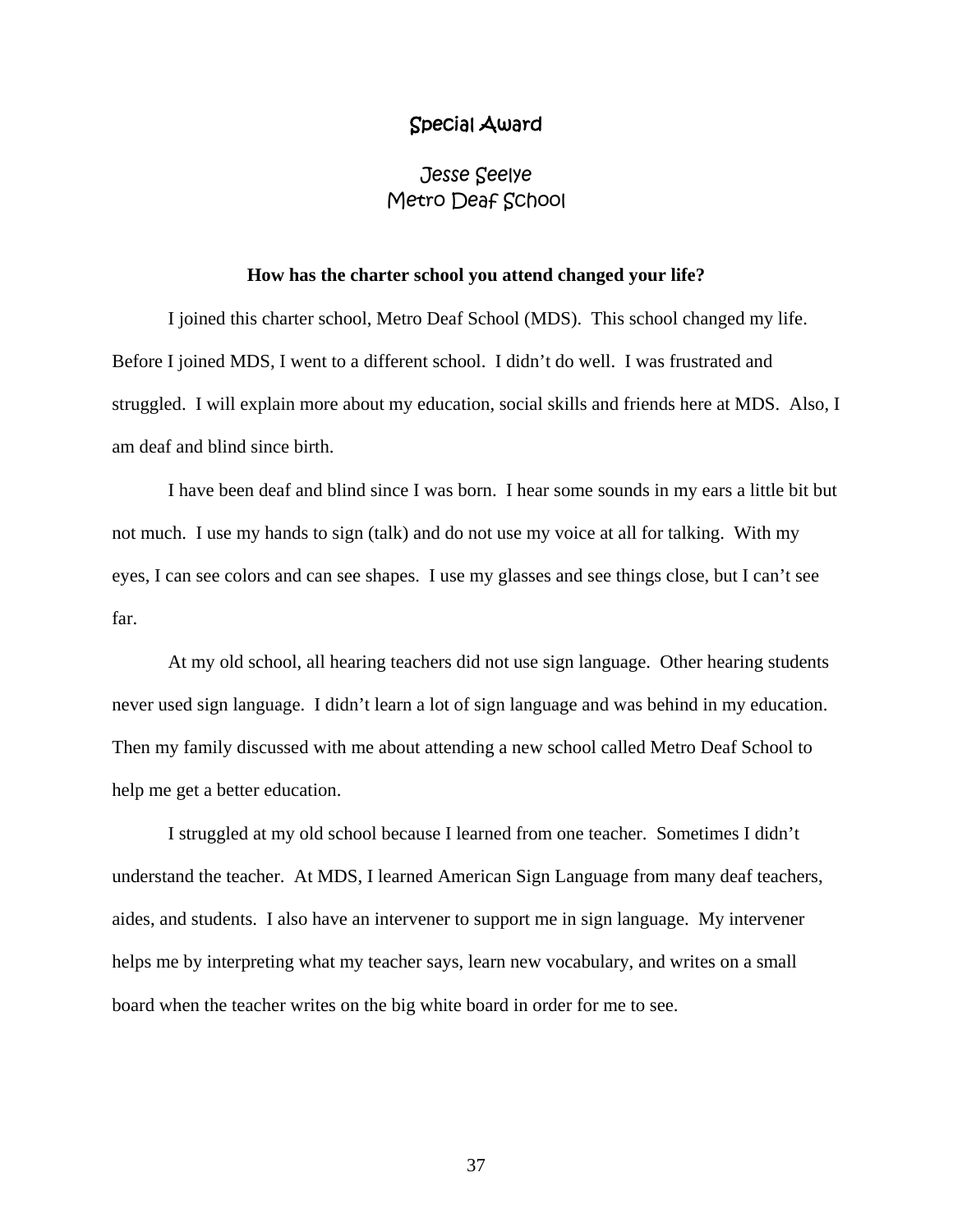I didn't talk to other students at my old school. I didn't have anyone to play with. At MDS, I've made many friends. I can communicate and talk with many friends. I learned a lot about social skills like doing eye contact, signing right properly, and how to pay attention.

I feel happier, proud, and excited to be a student at MDS. I have friends that I can learn more new signs from. All my friends and I respect each other. I made it on the B Honor and got Student of the Month. This demonstrates that I pay attention, show respect, finish homework, and cooperate with people. I continue to be improve in my skills and hope to become successful. Everyone at MDS has helped prepare me for high school and college.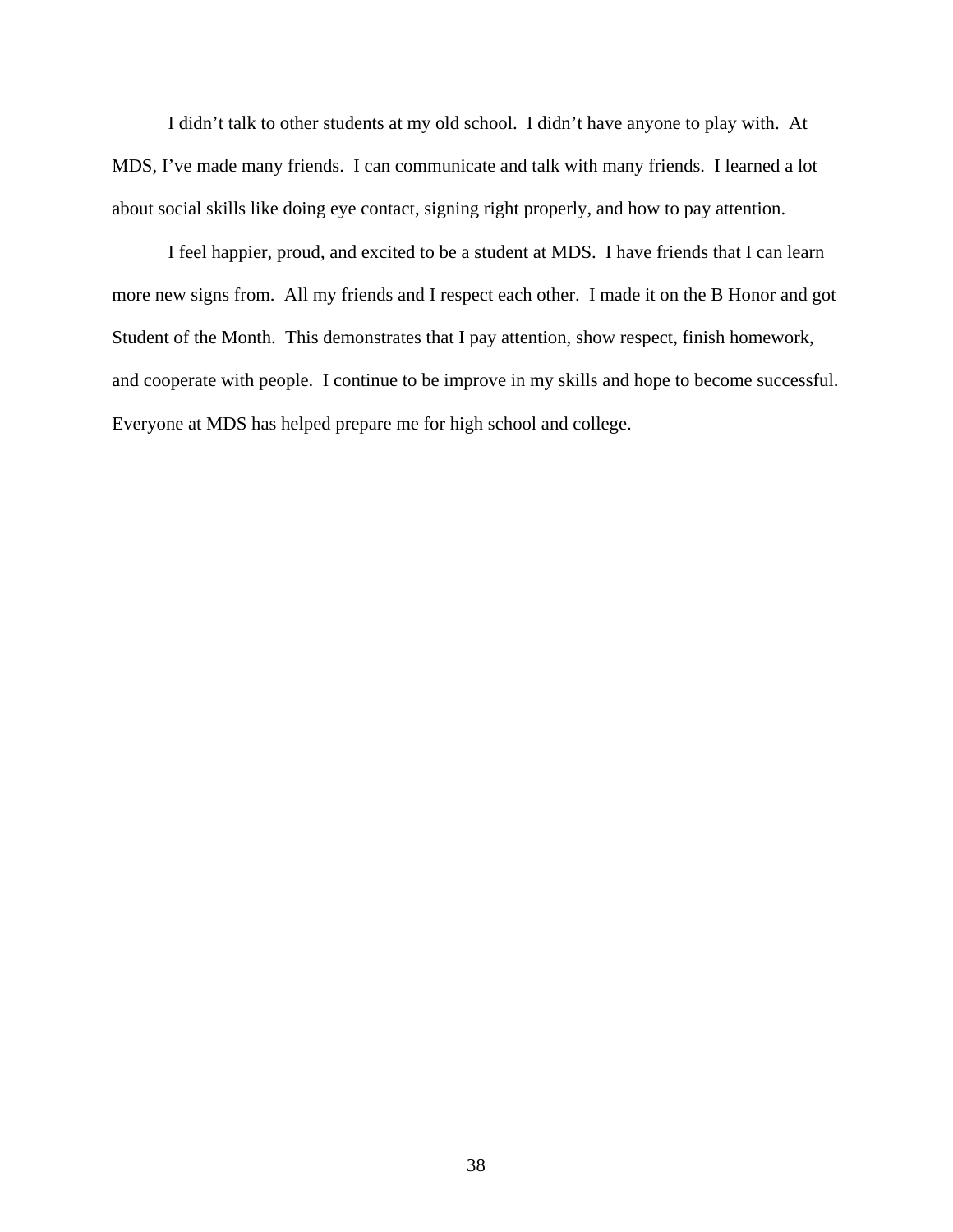## High School Division

## (15 and older)

## FIRST PLACE

Kaidi Williams-Jankowski (Math and Science Academy)

## SECOND PLACE

Ben Harris (Harbor City International School) Leah Peacock (Lakes Area Charter School) K. (MN Online High School)

## THIRD PLACE

Liz Marcus (New Century Charter School) Marcus Olson (MN Online High School) Katie Stangel (Northern Lights Community School)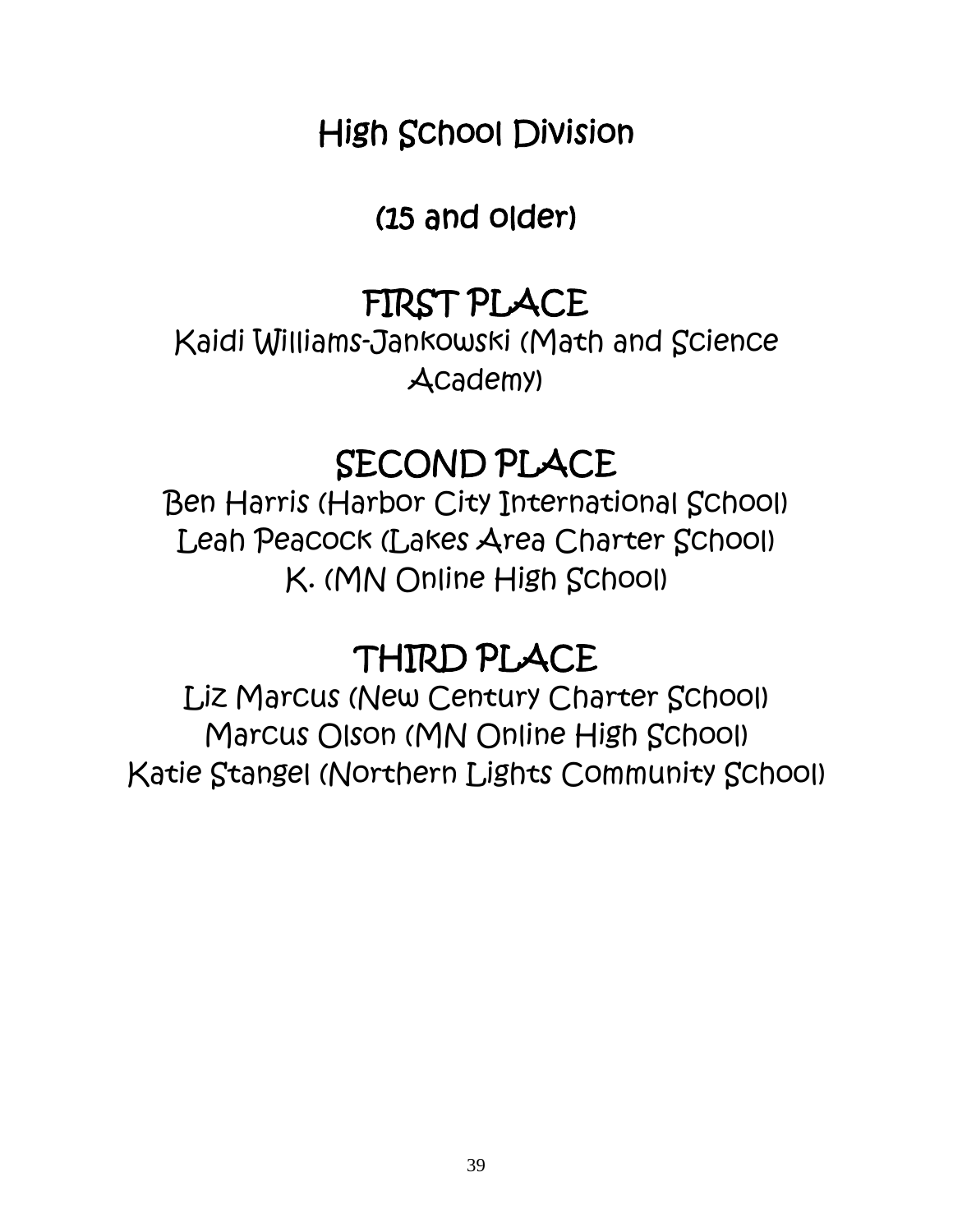## High School Division (15 and older) First Place Winner

## Kaidi Williams-Jankowski Math and Science Academy

 "Do you learn anything other than math and science?" That is the first question people have asked me since seventh grade when they heard that the name of my school was called "The Math and Science Academy." To answer truthfully, "I learn everything there." I learned how to write research papers for both English and History classes. I also learned how to calculate the coefficient of kinetic friction and construct the antiderivative of a sinusoidal function. In addition, I learned that being smart is a good thing. Good grades are earned by hard work and girls do not have to be stupid to get attention from boys. Teachers are some of the most overworked and underpaid instruments in developing the future of the world. Last of all, I learned how to do physics, analyze literature, and make historical connections. I like calculus. I learned a lot.

 My sixth grade year at Hudson Middle School, which bulged with one thousand students, was not a good school. During that year, stomach migraines brought on by stress plagued me everyday and sent me to the nurse's office at least twice a week. Almost every night ended in tears, and the year ended in a search for a better place. That sanctuary came in the odd little package of a charter school called The Math and Science Academy (MSA) which offers refuge to about three hundred students and twenty staff members. My mother's need for a teaching job and my need for a new school compelled us to grab hands and take the leap of faith. Six wonderful years later, I will graduate from the place I so lovingly call MSA.

 At MSA, there is no peer pressure to drink or do drugs but instead, to think and achieve. Here, geek is chic. There is nothing cooler that acing a history test, or getting an 'A' on a lab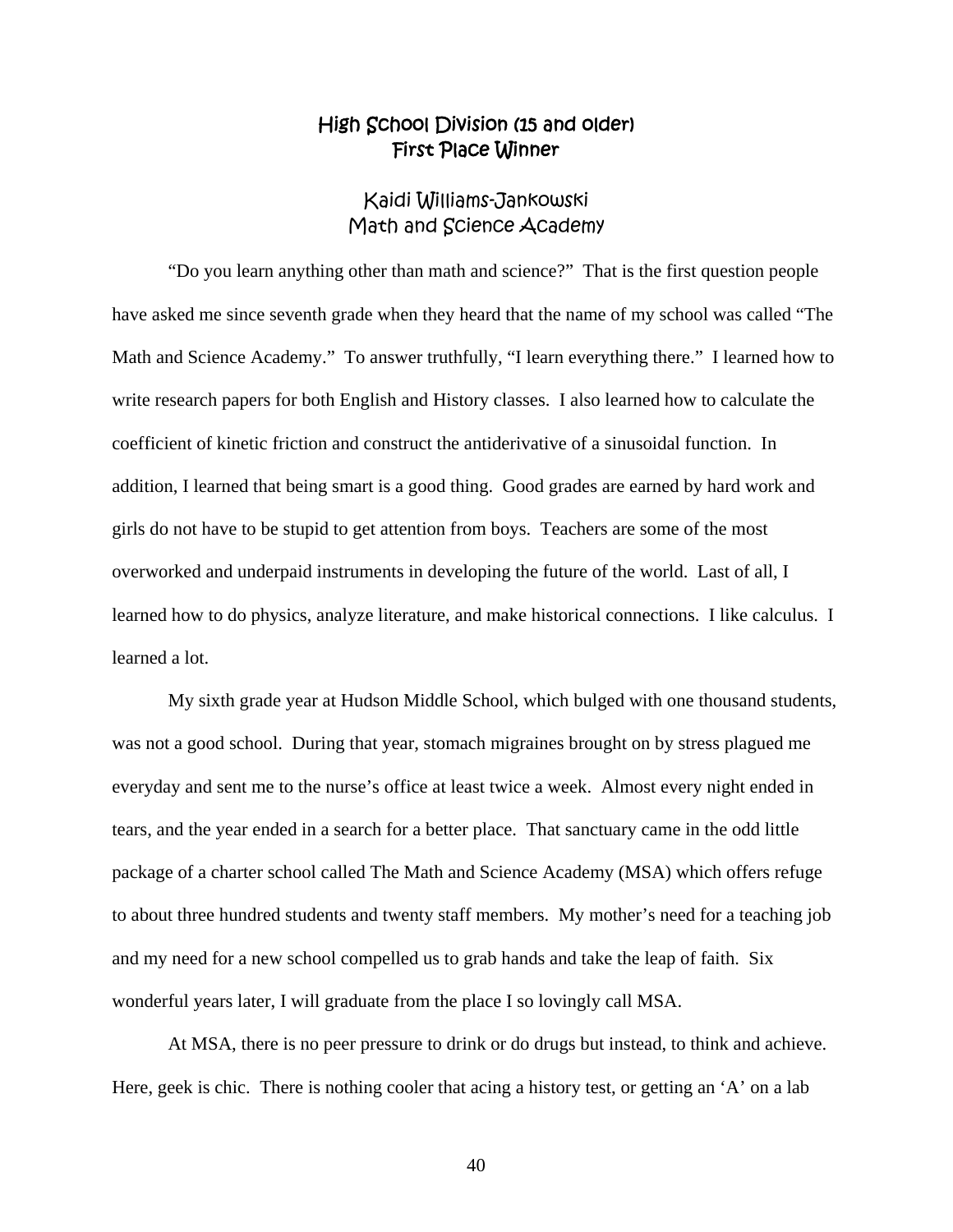book and spending the whole weekend perfecting an English project. This "cool" status of academic excellence, especially in math and science, is not limited to the boys; MSA girls enjoy and excel in those subjects traditionally dominated by boys. Being a girl a MSA is an experience that has taught me how to be confident, adventurous, daring, forthright, and independent.

 At MSA, girls as well as boys learn from a unique and dedicated faculty. The innovative teaching styles of the staff have pushed us to formulate opinions on issues, pioneer unknown topics, develop new methods to reach established conclusions, and think for ourselves. As I learn more from my teachers every year, I think that others could benefit form these methods. The teachers at MSA have inspired me to become a teacher myself and to show others that there are inventive ways to teach conventional subjects. The Math and Science Academy has helped me grow and my experience there will continue to benefit me for the rest of my life.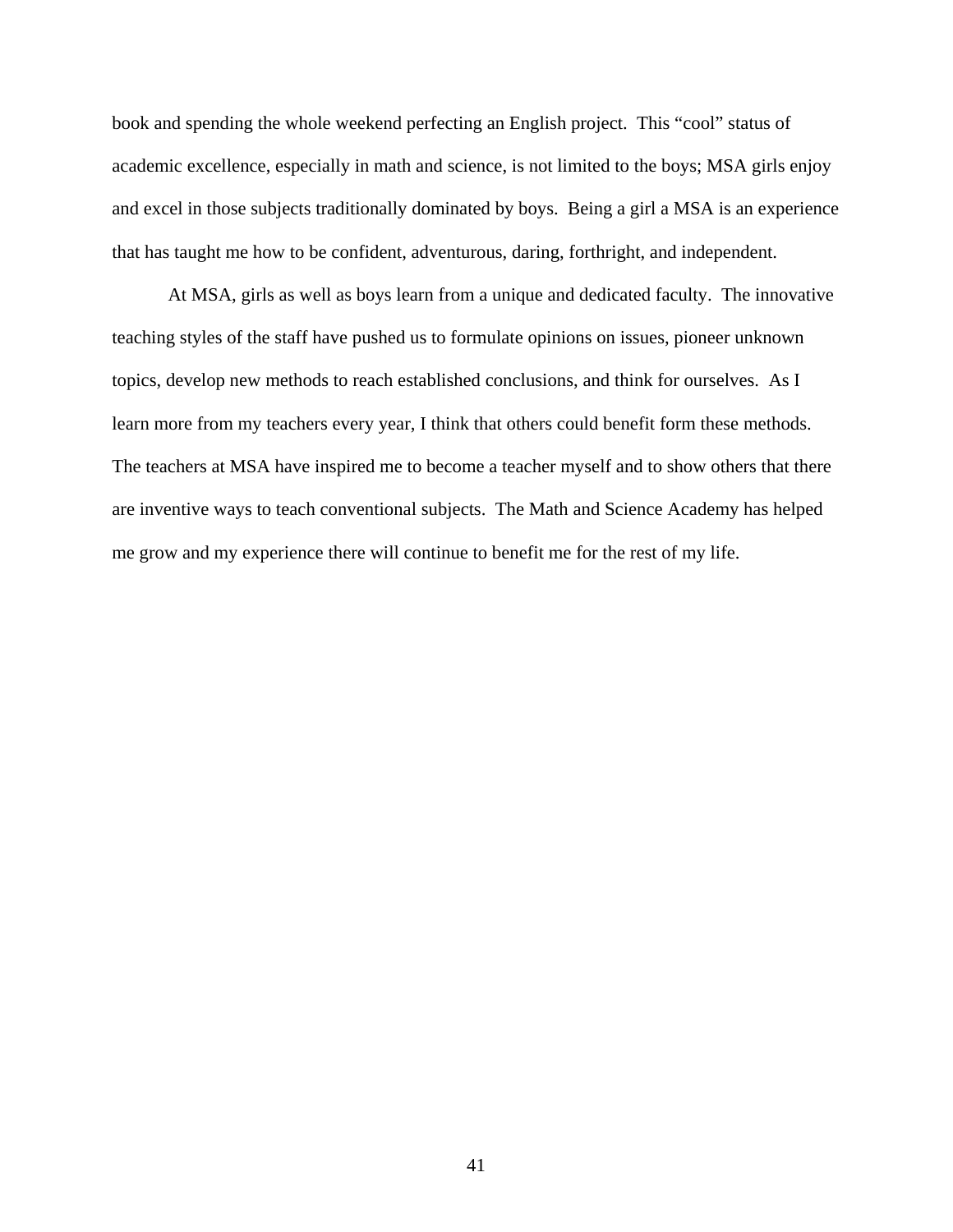## High School Division (15 and older) Second Place Winner

## Ben Harris Harbor City International School

#### Why I Would Encourage a Friend to Attend my Charter School

 Have you ever had a math teacher who casually practices kick flip while taking attendance? A six foot something civics teacher in Converse All Stars who gets you black coffee in the morning? I have, and this is my charter school, Harbor City International. Since I came from my old-fashioned Silver Bay school, William Kelly, to Harbor City, the atmosphere has made school life more relaxing and more a home that a county jail. The teachers here at Harbor City seem to be perfect for my unique learning style. The education and atmosphere are one thing, and going between Silver Bay and Harbor City is a whole new experience.

 At Harbor City there seems to be great attention paid to the feeling one gets when first stepping off the elevator. "Welcome" is written in many languages, including binary, on the wall directly across from the elevator doors. Attention is paid to whether a blank white wall or a French window with flowing long red and black curtains, opening on a magnificent view of the lake, inspires more creativity in a student. For me this is the difference between a bleak sentence or a whole page essay. The halls, classrooms and common areas at HCIS are not crunched but tightly knit together, making the atmosphere cozy. The school has a personality, from its French windows to its beat up couches, and its bulky wooden pillars to the computers that seem to be in almost every square foot of extra space. These things change how I learn, my mood, my concentration, my creativity, and make the day more relaxing.

 How teachers teach here plays another important role in my education, even more important than atmosphere. It is like I am a piece to a puzzle in the middle of an empty gap, and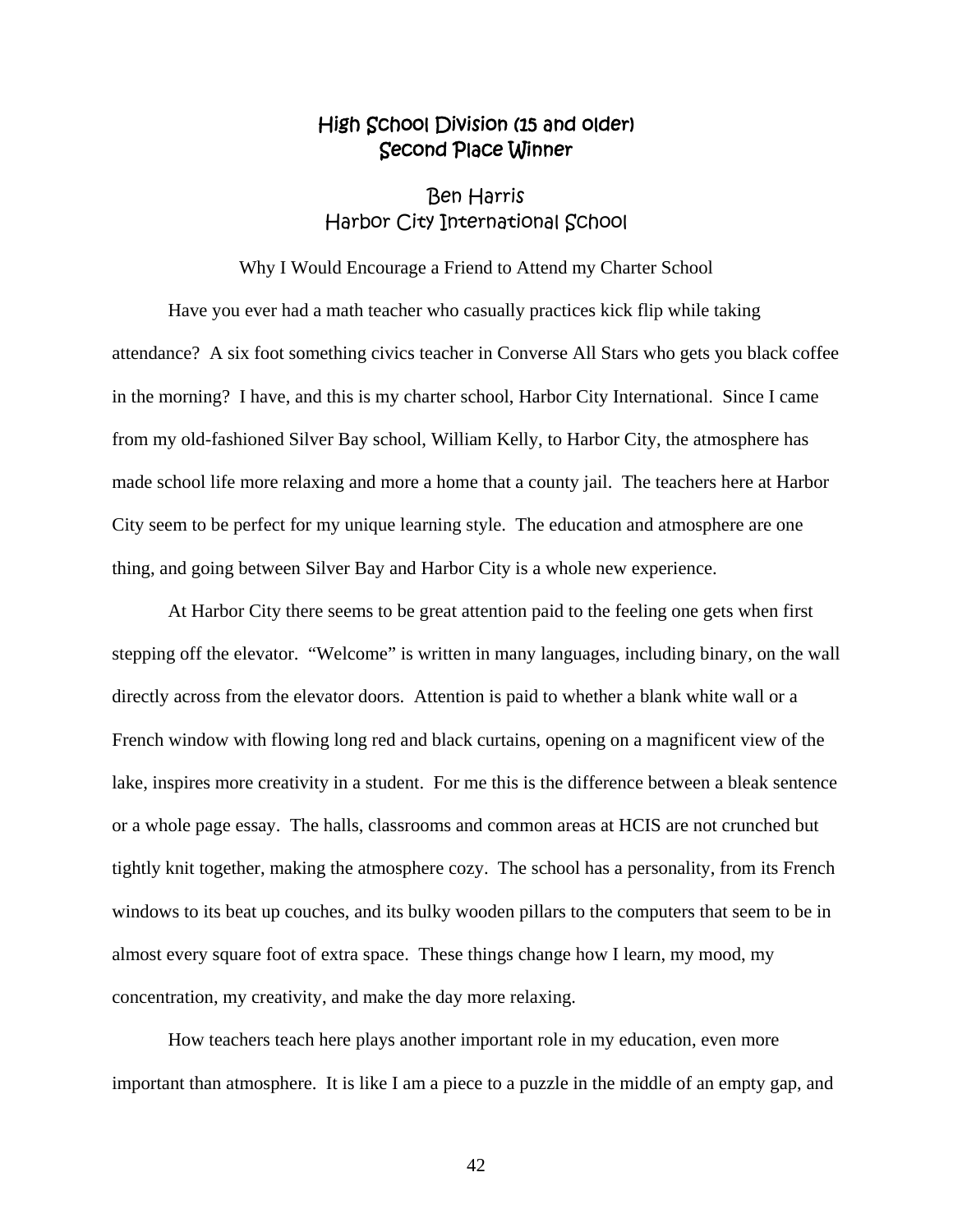my teachers are those missing pieces; they connect me to all the other pieces – my ingenuity, my strengths, and all the things I want to express and learn.

 At HCIS the curriculum is self directed, hands on, and has creative approaches to learning things – like a jug band physics class that combines building jug band instruments with learning to play them, and the physics behind how they work. The jug band physics class was one of Harbor City's symposium classes this January. Symposium is four weeks to two classes the first semester and two one week classes the January. Symposium I have taken are a class in preschool and elderly care where I made a good friend, Stanley, who is now like my grandpa, and a creative writing class where we made a goob er cool poetry hot water heater.

 Each semester we also have two Friday elective classes. This year I took a guitar class where I developed my playing skills and a Middle East studies class where I got a better look at how the culture and problems in the United Stated affects our relationship with other countries. This semester am taking am taking a relaxing yoga class and a creative non-fiction writing class. I always enjoy writing and want to improve my composition writing. These classes give me a chance to learn about something I usually wouldn't learn. For the more formal, daily classes I have Core, which consists of civics, English, and physical science. These classes all focus on themes. For example, we looked at nuclear bombs in all three classes. We do a lot of hands on things, such as science experiments, mock political situations, and lots of personal opinion writing, essay writing, journaling, and creative writing.

 Each semester in Core we get to do one self-directed project. The first semester I did a project in which I built a potato gun, studied the physics behind it, studied the guns effect on child development, and worked on my direction writing skills by writing plans for the potato gun. While doing our projects, we are required to set up deadlines for ourselves. Core projects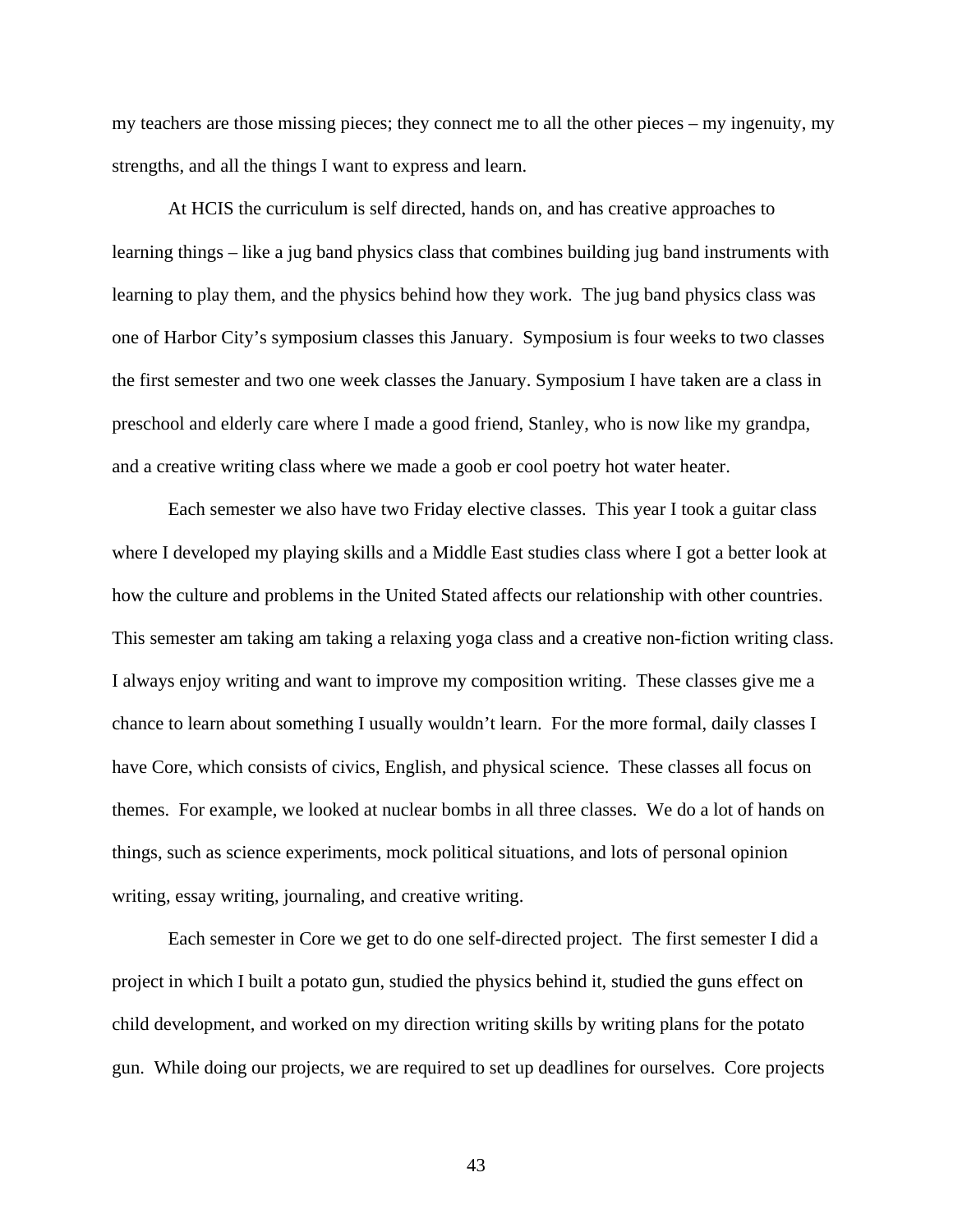let me challenge myself, plan ahead, and they allow me to dig dipper into something that interests me.

 At Harbor City I get to take Spanish, a class I otherwise would not have taken at my other school. I have music classes, which consist of one day of theory, and three days of me on trumpet and my friend, Forest, on trombone. I also have three required classes in the afternoon. They are technology fundamentals, which prepares me for all the hundreds of times I use computers in my other classes; art, where I am getting a glimpse of many different things, such as, cartooning, clay, oil paint and others; and algebra, my last class of the day, which is much smaller than my previous math classes, so I get more personal help.

 My parents live in Silver Bay, Minnesota, and going between there and Duluth on the long eye-opening road along Lake Superior always brings new adventures. Whether I am going to concerts, snow boarding, or to whatever is happening, I seem to feel more content about life. With my school schedule, I stay in Duluth two days a week and drive back and forth the other days. Staying in Duluth two days a week gives me a chance to curl, which I always enjoy. The next day I might shred some metal on my snow board or hang out in town with friends. The other days are not quite so exciting, though I do enjoy the rides from busy Duluth to the small town of Silver Bay. The drive usually gives me relaxing down time, and time to sleep, think, or do homework.

 Harbor City has been an excellent choice for my school career. Now I am actually enjoying school, the busy life style I have, and the educational atmosphere at the school. I hope to cherish this awesome charter school until my last senior day. (Cheesy music starts playing here!) All of the things each teacher and class have to offer makes me strive further, and I actually enjoy schools for the first time in my life. You rock Harbor City International School!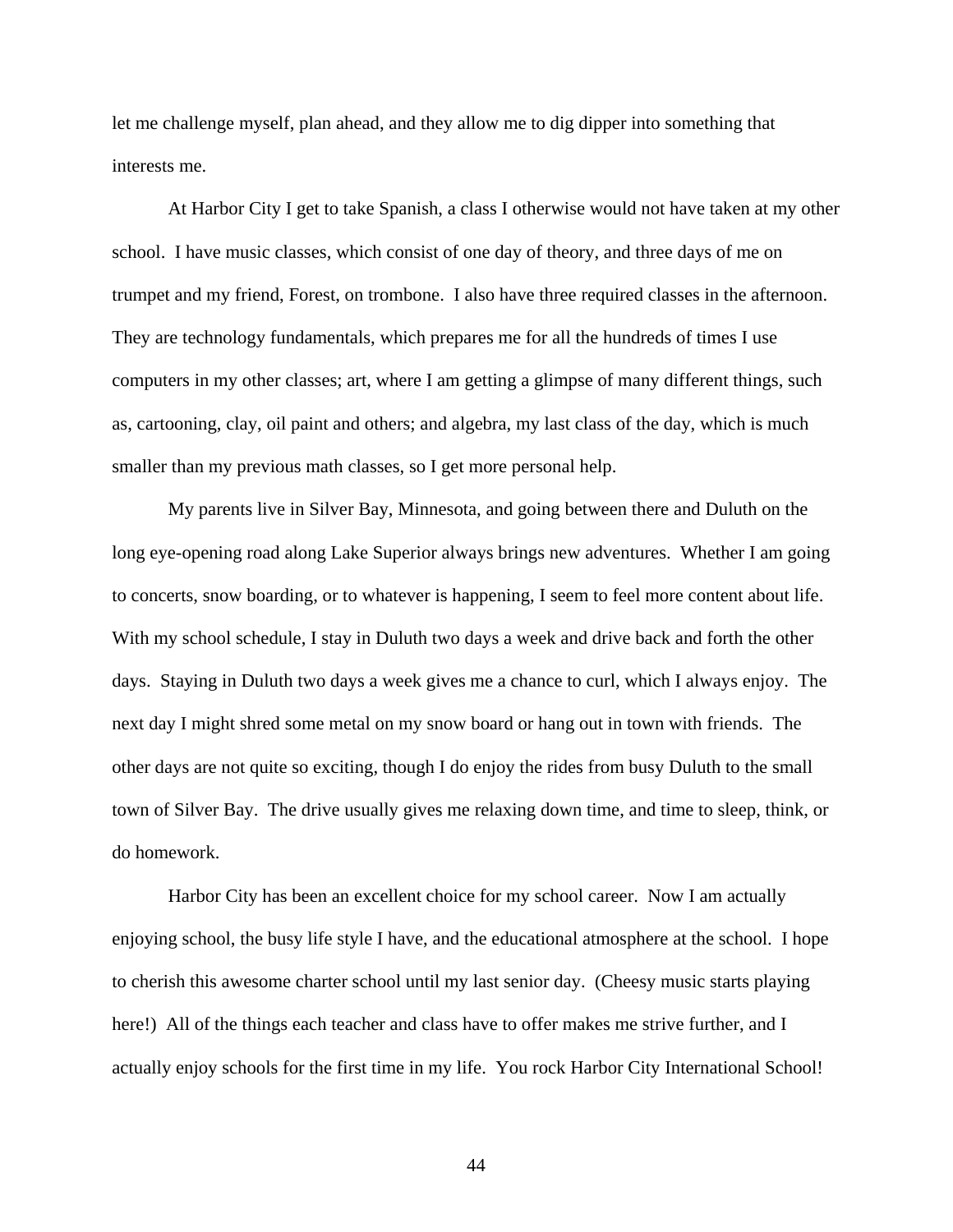## High School Division (15 and older) Second Place Winner

## Leah Peacock Lakes Area Charter School

#### **I TRIED TO WRITE AN ESSAY, AND THIS IS WHAT CAME OUT**

I stare out the bus window, eyes still heavy from a fitful night of half-sleep, waiting for the shape of the school to come into view. Most people think 'big, blocky, intimidating, confining' whey they think of school. I think of a house, hot chocolate waiting in the kitchen if you want it, bagels, bread, peanut butter, jelly, and butter for breakfast sitting in the fridge and on the counter, and smiles galore being directed at you when you walk in the door. "Good morning" is the reigning phrase of welcome as we come in from the chilling wind and snow that whips through the parking lot. I'm not a morning person, and I often find the cheeriness and smiling faces to be overabundant and sometimes mocking, as though they're thinking, *"We've got you for another day, and there's nothing you can do about it."* I don't mind. Yes, it's school, but it's not like normal school. It's more homey and comforting, plus there's no homework to speak of – unless you failed a class or two at your previous school(s). Personally, I'm sitting on a history of 2 other high schools from last year, and I have to say, my attitude about school has improved an incredible amount since my last day at either Jefferson Senior High or Morris Area High School. Middle school wasn't exactly an easy time for me, and I repeatedly found myself buried under several hours of detention that no one even told me I had. I know, I shouldn't have been late to my Social Studies class that many times, but if I had known about the detention, I would have gone and gotten it done with instead of having it double on me time and time again. I guess bringing a huge Care Bear to the middle school's vice principal's office put me on his bad side. I don't see *why*, but if I were to bring one of my many large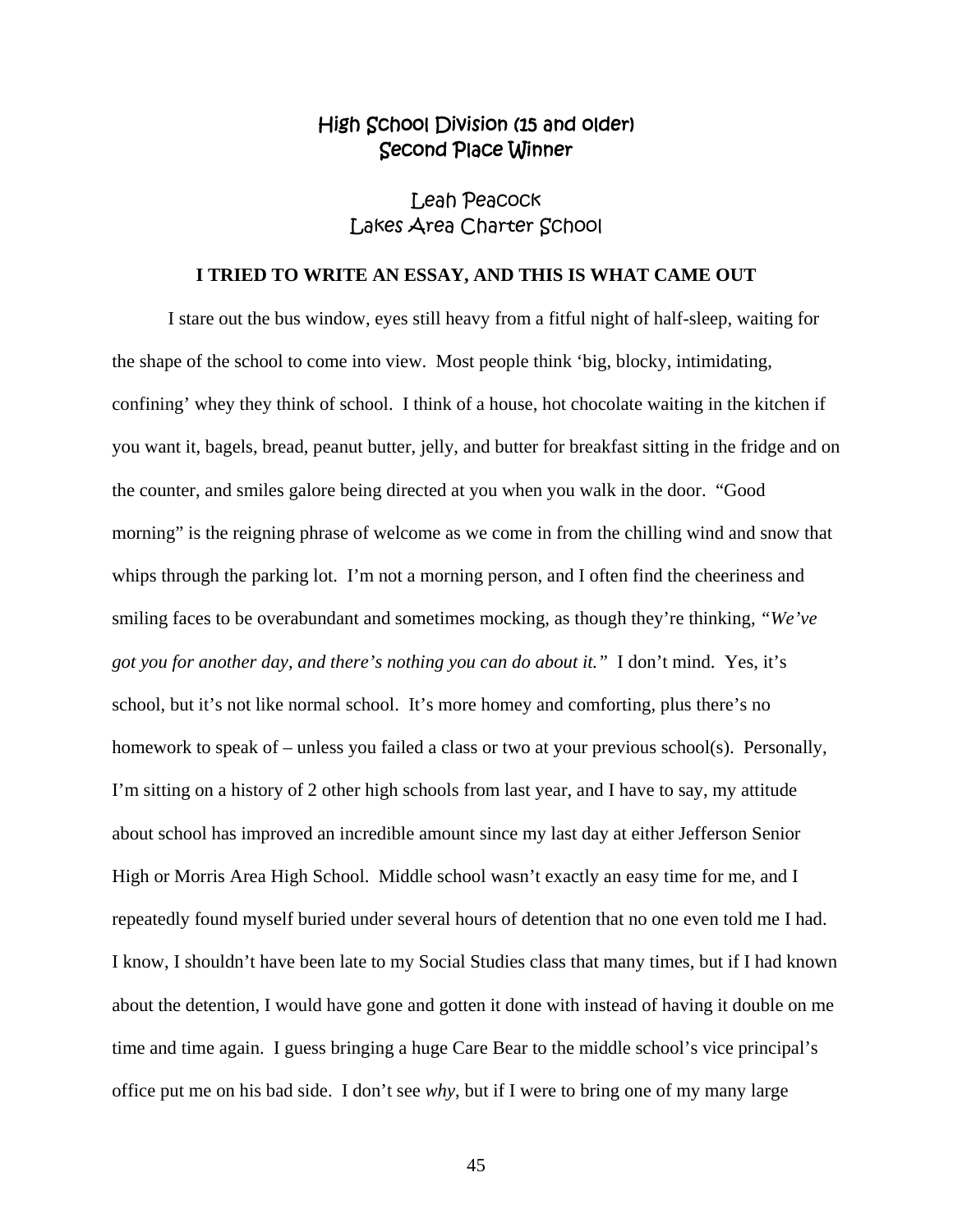stuffed animals to school here, at the Lakes Area Charter School, my teachers would (at worst) give me an odd look and tell me it couldn't have it's own chair, or laugh at the comical image of me carrying a bright pink bear at least half my size through their classroom door before they asked where I got it. It's an easy-going place, this charter school, and it's got a calm, laid-back environment. Sure, there's always drama between certain students, but that's normal. Some people say charter schools don't have cliques. They're wrong. The teachers may not see it, but there are always cliques. I've always rejected the social norm, and so have been categorized as an 'oddball' or 'social reject' or 'outcast', and those students who have been blessed with an abundance of money or are lacking in parental supervision automatically classify me as the type of person they can step all over. While there *are* still cliques here, they're not as prominent. I'm by no means popular, but I'm not as cut off from the rest of the school as I used to be. It's a nice feeling, to at least be partially accepted for who I am. In short, this school makes me feel good about myself. Isn't that how young adults are supposed to feel? With how the world's been lately, if there's a place where kids like me can feel confident in themselves, shouldn't that place be supported and kept in good shape? I think so.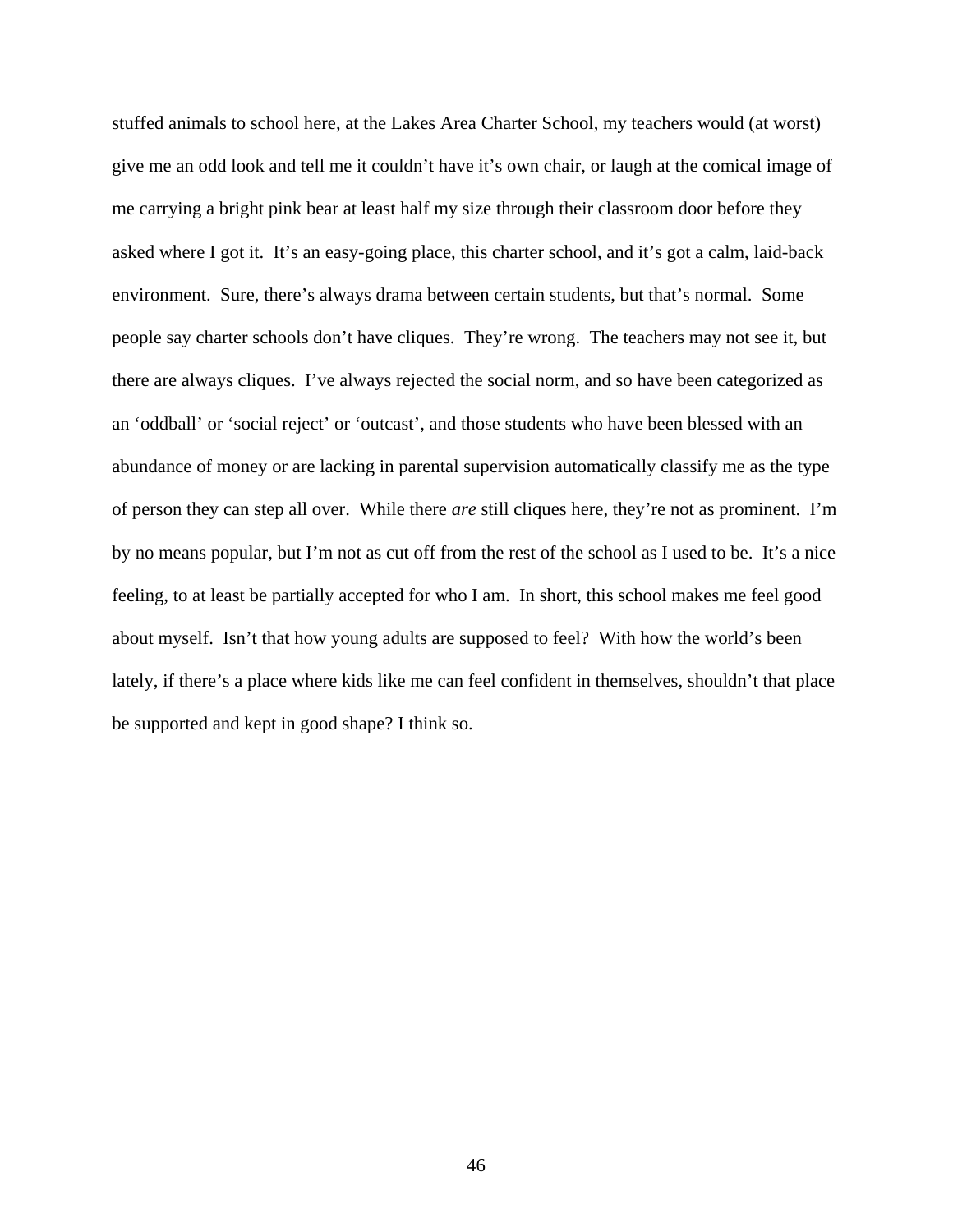## High School Division (15 and older) Second Place Winner

 $By K.$ Minnesota Online High School

#### **A New Way of Learning: Minnesota Online High School**

The charter school that I attend is Minnesota Online High School. This is my first year being enrolled in it and it has changed my life in many ways. Of course there are some negative benefits like not seeing my friends as much as I used to but overall there are many more positive advantages. Finding this particular charter school basically saved my high school career.

Through the years, I have had frequent migraine problems. Traditional public school was great, but because I was sick a lot, I had a poor attendances record. The school administration was not accepting my problem and basically drove me out of school. I had numerous doctors' notes informing the school why I was absent all the time. This problem was blown out of proportion and my parents have many meetings with the school board. After they threatened to prosecute me for delinquent behavior and report my parents to the police for not being adequate parents and sending their child to school, they decided that because I was sick too much they were just going to deduct my grades as a punishment. I worked harder than I ever had last year in public school to catch up on my work and maintain good grades, but my good grades were all reduced and I even ended up failing a class.

"Enough is enough," my parents said. My mom, dad, and I all agreed that I couldn't take the chance of going back to my public school again the following year. We also didn't want me ending up in the same situation and getting reduced all over again.

My dad did a lot of research on different schools, and home schooling. He came across Minnesota Online High School. It was nothing like I had ever heard of before. After looking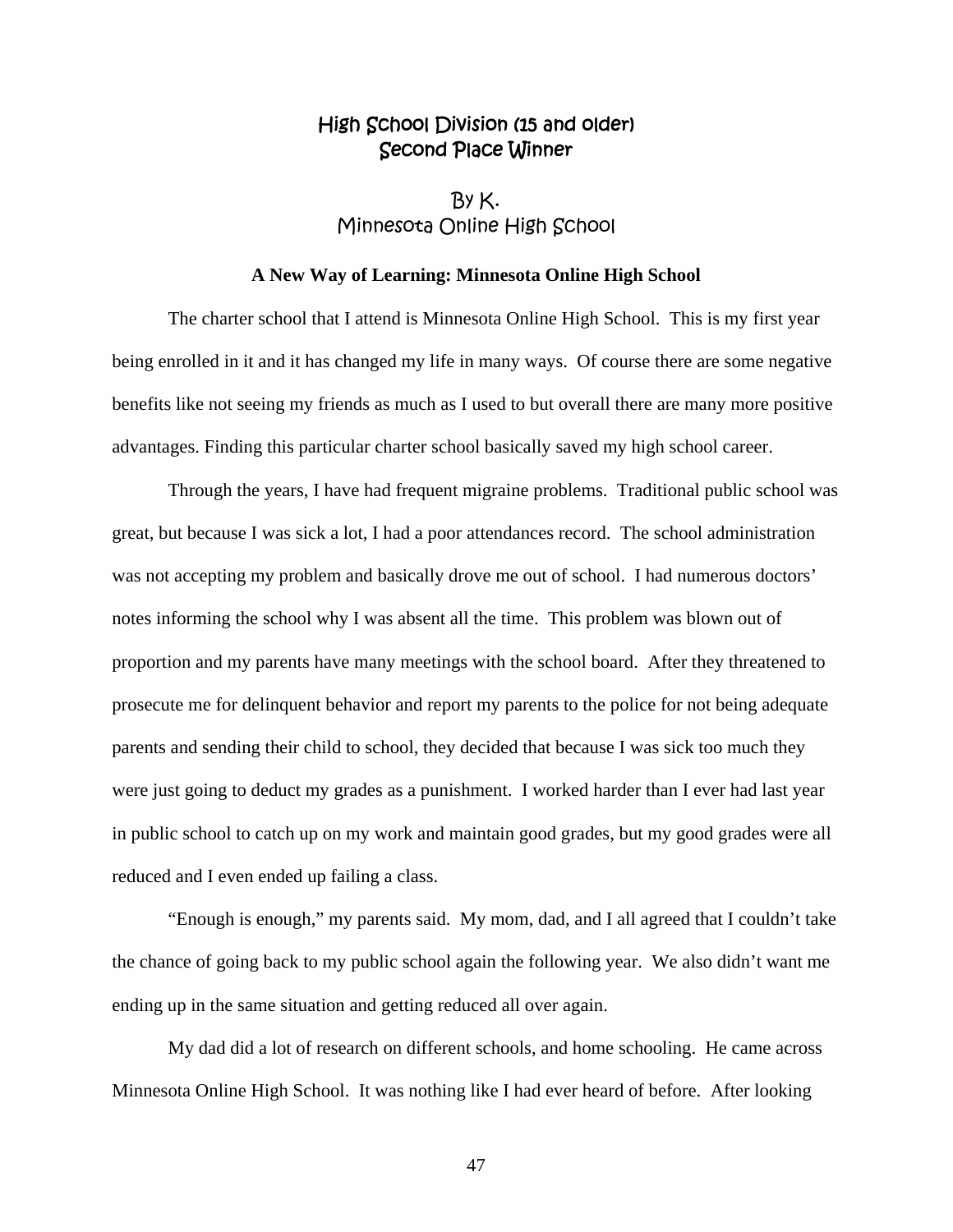into it, I decided that it would be a great opportunity. I knew I needed to find a school that could work for me, and this sounded perfect. I always wanted to try home schooling but because my dad works all the time and my mom only has a high school degree, there would be no one to teach me. So an online high school was a perfect solution.

By attending an online high school, it gives me the flexibility I needed in my week. I still have migraine problems, so when I am sick, it doesn't matter because I can still get my work done. I know that I will get full credit for it. Because of all the flexibility in the school, I have been able to get a job and participate in some extracurricular activities. One of the biggest things that I am getting out of attending a charter school is learning how to manage my time and expand my learning style. Public school is very structured and there is not much time management involved. Last year, I would get an assignment and it would be due the following day, but this year is much different. Each class that I take gives me a week's worth of work at one time and I have to be responsible for managing my time go get all the work done. At the beginning of the year, I was really bad with the time management concept, but now I think I basically have it down. My learning style is also being broadened. I am a visual learner, but without direct contact with teachers, I have had to learn to develop my other learning styles. The main form of learning my school comes from reading, and reading all day I am beginning to get much better at it. B expanding my new skills, I know that I will benefit from them in the future and will greatly contribute to my college career.

Overall, my charter school has really changed my life. It has given me the opportunity to be successful in high school, and still have a good chance at attending college in the future. My school has also given me the flexibility I need. Minnesota Online High School is teaching me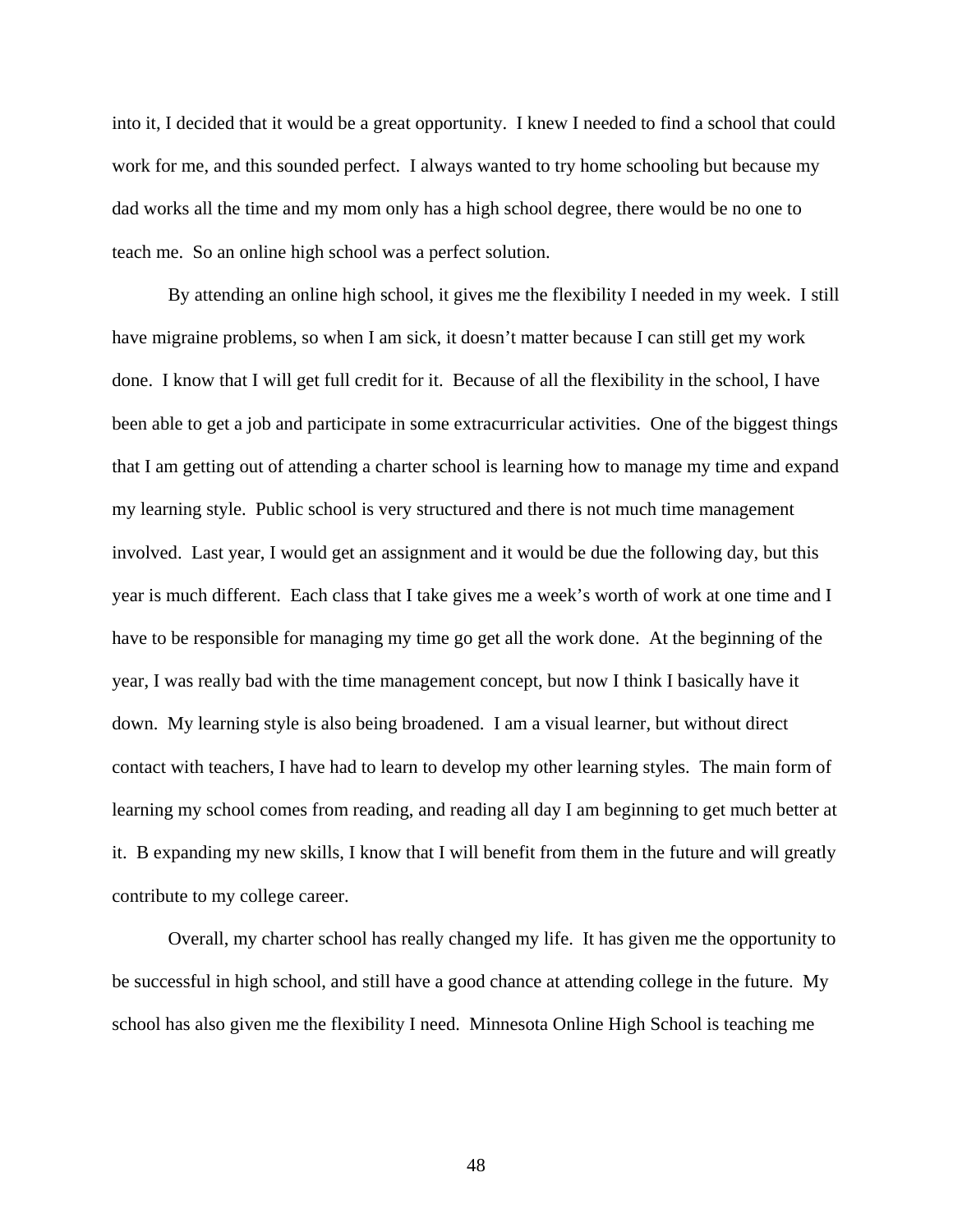new things. I am really appreciative that charter schools area around and they help many kids who don't do well in a traditional schooling environment.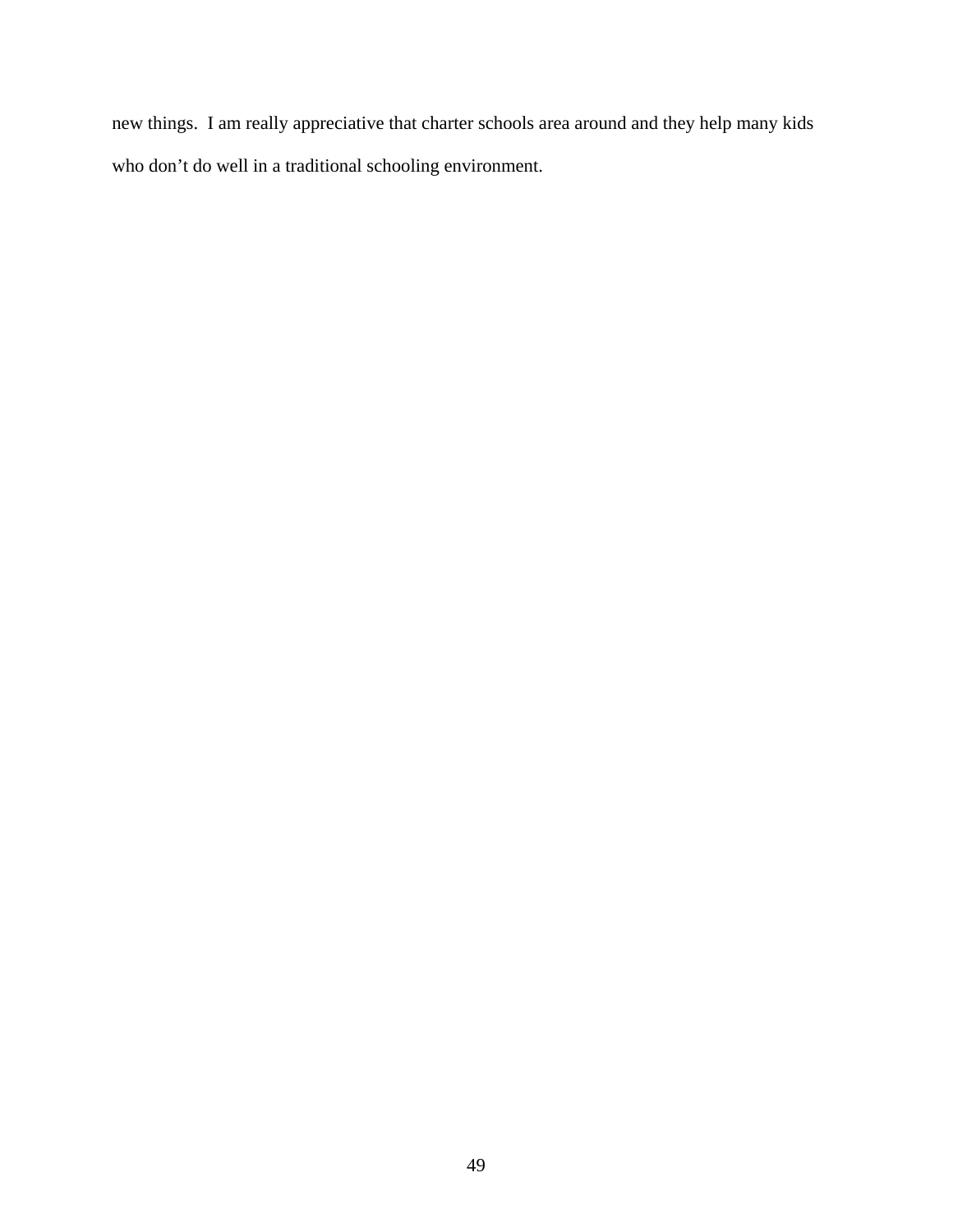## High School Division (15 and older) Third Place Winner

Liz Marcus New Century Charter School

#### **New Century: Embracing Individuality**

 I suppose I could say that the greatest thing about my school is the privilege of technology that we possess. Or perhaps I could choose to say that I most enjoy our unique class schedule. I could even say that I like the student-teacher relationships best. There are many appeals to my school; however, what I appreciate most is that it encourages individuality, is lacking of peer pressure, and compels its student to be well-rounded.

 If you had been at New Century Charter School about four years ago, you would have seen an awkward and quirky girl, clad in a crazy, mismatched outfit, with hair no longer than an inch or two. That girl was me; back when I had first begun New Century in seventh grade. Although I must have been an unusual sight to see, I quickly made friends and adjusted right into my new school system.

 Throughout these 15 years of my life, I have been to nearly all types of schools—home, public, private, and now charter. Although they all provided me with an excellent education, I don't think my 7<sup>th</sup>-grade self would have been entirely accepted within all of them. Peerpressure is an active factor in how students dress, behave, and speak. Have I been living under this influence, I might have had long, highlighted hair, and have been wearing Abercrombie jeans and an array of makeup. Yet at New Century I did not feel pushed into any of that; peerpressure did not exist. I felt glad to be the person I was, and I never cared what people thought of me. I didn't need to, because no one criticized me. Things are nearly the same today,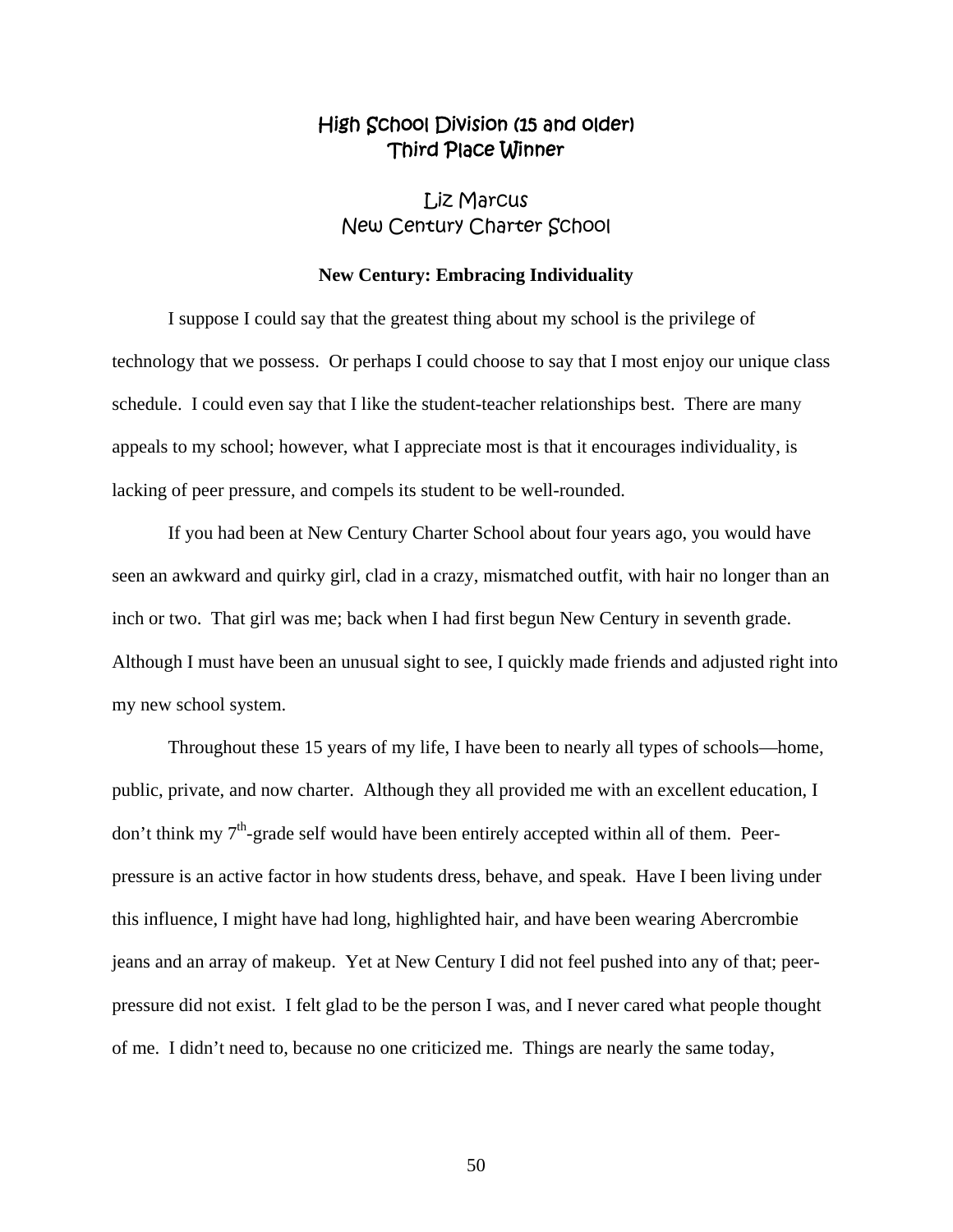although my clothing sense has improved a bit. I am not alone in being my own person. Everyone has something slightly different about them, and we all let it show.

 It seems the diversity my school offers is constantly providing new outlook on life. I believe this presents the chance for me to better myself. It teaches me to be more open-minded of new ideas, and more accepting of other people—understanding that everyone brings another distinctive, innovative idea to the table. In this way New Century is certainly preparing its students to be respectful and well-rounded adults.

 I would absolutely say that New Century encourages students to find out how they are and to be proud to that person. It is an environment where individuals do not have to look or think like everyone else in order to fit in. Each student is different from the next, and I find it refreshing. It is for these reason that I appreciate New Century Charter School.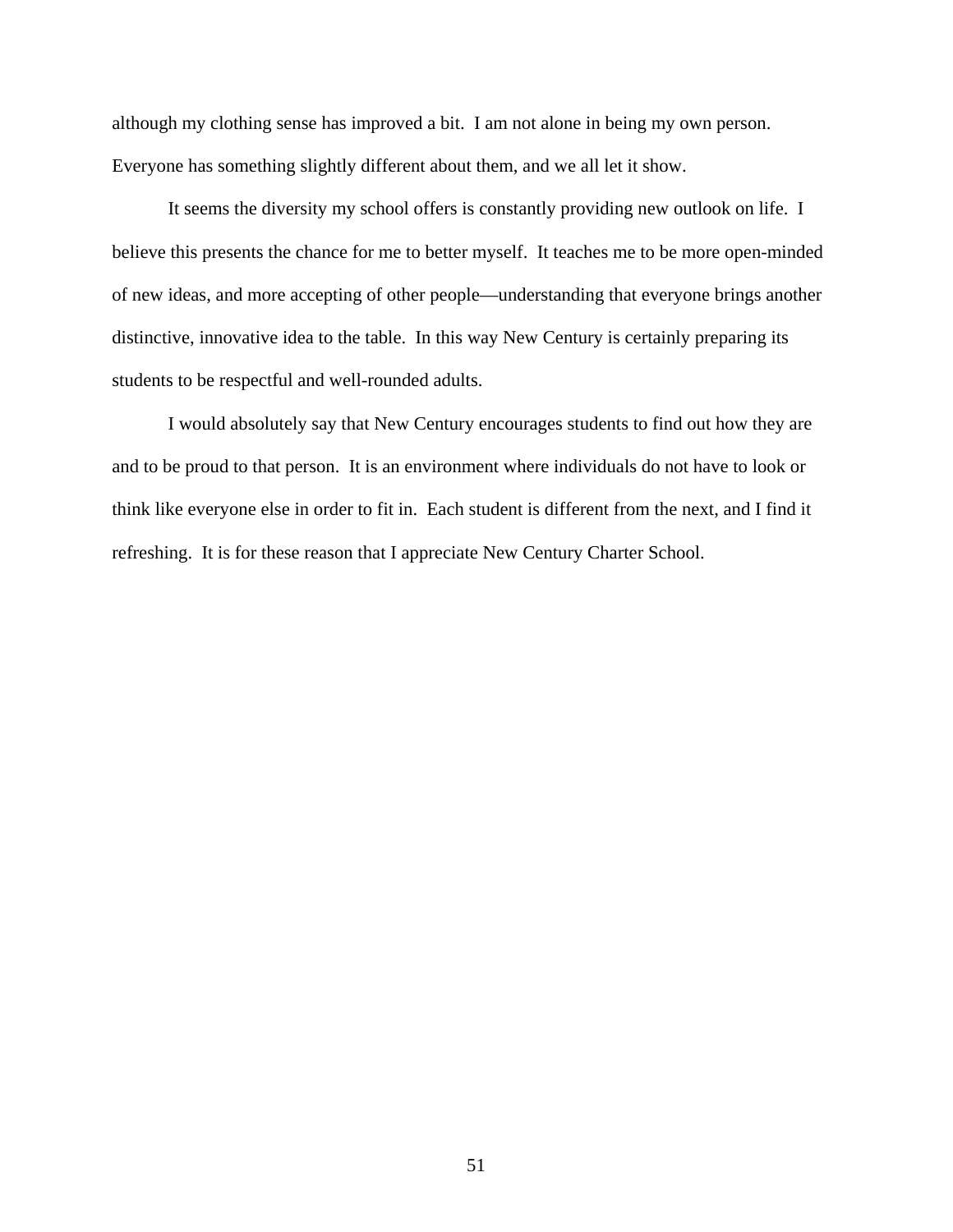## High School Division (15 and older) Third Place Winner

Marcus Olson, age 18, grade 12 Minnesota Online High School

#### **Why would I encourage a friend to attend on-line school?**

Why would I encourage a friend to attend an online school? Online high school is one of the best ideas for kids like me, who have a hard time sitting in a class room. I like school, but all day in the same place is something too much for me. Oh, I know, but when I graduate I have to work 8 hours a day in the same job, but I know I am the sort of person who needs to be busy with my hands so I don't get bored. I will be a person who works outside so I move around.

 I tell all of my friends they need to look at Minnesota Online High School to help get their diploma. They ask me, "Why would I want to sit in front of a computer all day?" This is what I tell them: "Huh, you think I sit all day."

 I try to split my day up. I will work on my homework and do some studying online for awhile. Then I can go to my job and work for 5-7 hours. When I come home I can work online some more or I can get back at my classes the next day. If I'm in town at the library, I can get online to work on classes from there too. My school can be so portable I can take it with me as if it is a part of me. I tell them, "Instead of dropping out, give me online classes a try." Being in these classes gives me the freedom to work at my own speed.

 My brother had trouble in school a year ago and he attended Minnesota Online High School to help him graduate. He needed a couple credits to finish his year. This is where he got those credits. His teachers were very understanding and always were there to help. I watched how easy it was for him and I figured if I was going to graduate, I had better get up to speed.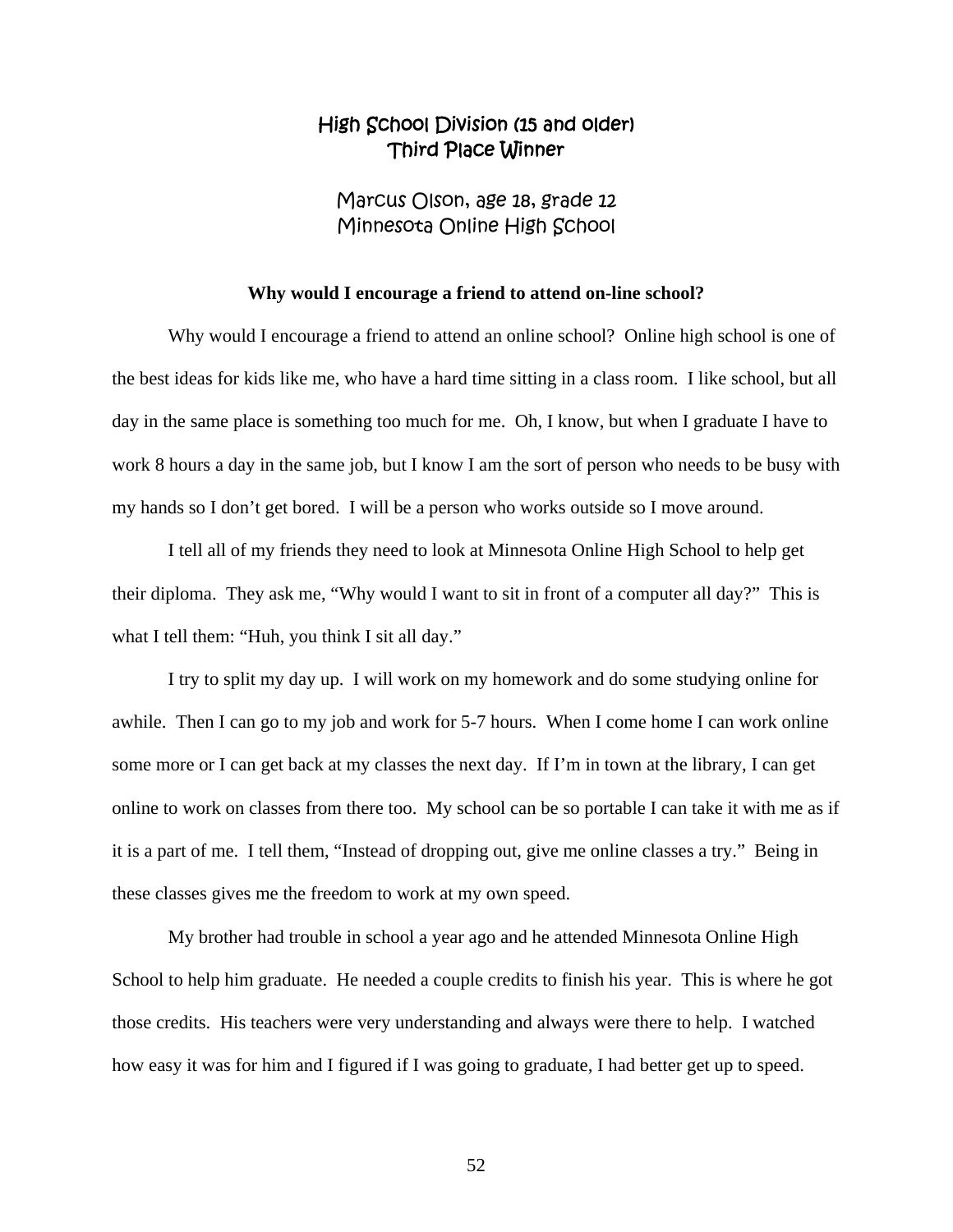I tell all of my friends being online is better than being in a classroom. I feel that the teachers don't know me personally like a instructor where I sit in his/her classroom everyday. I know I can contact my instructors through email, on the phone, through classroom discussion, and will always receive the help I need.

 I feel we should advertise in the paper, television, computer, by word of mouth, or any other way possible to get the word out of how great an opportunity Minnesota Online High School is. Have a hard time sitting or paying attention for long period of time? Turn on your computer and type in Minnesota Online High School. Check it out, you won't be sorry!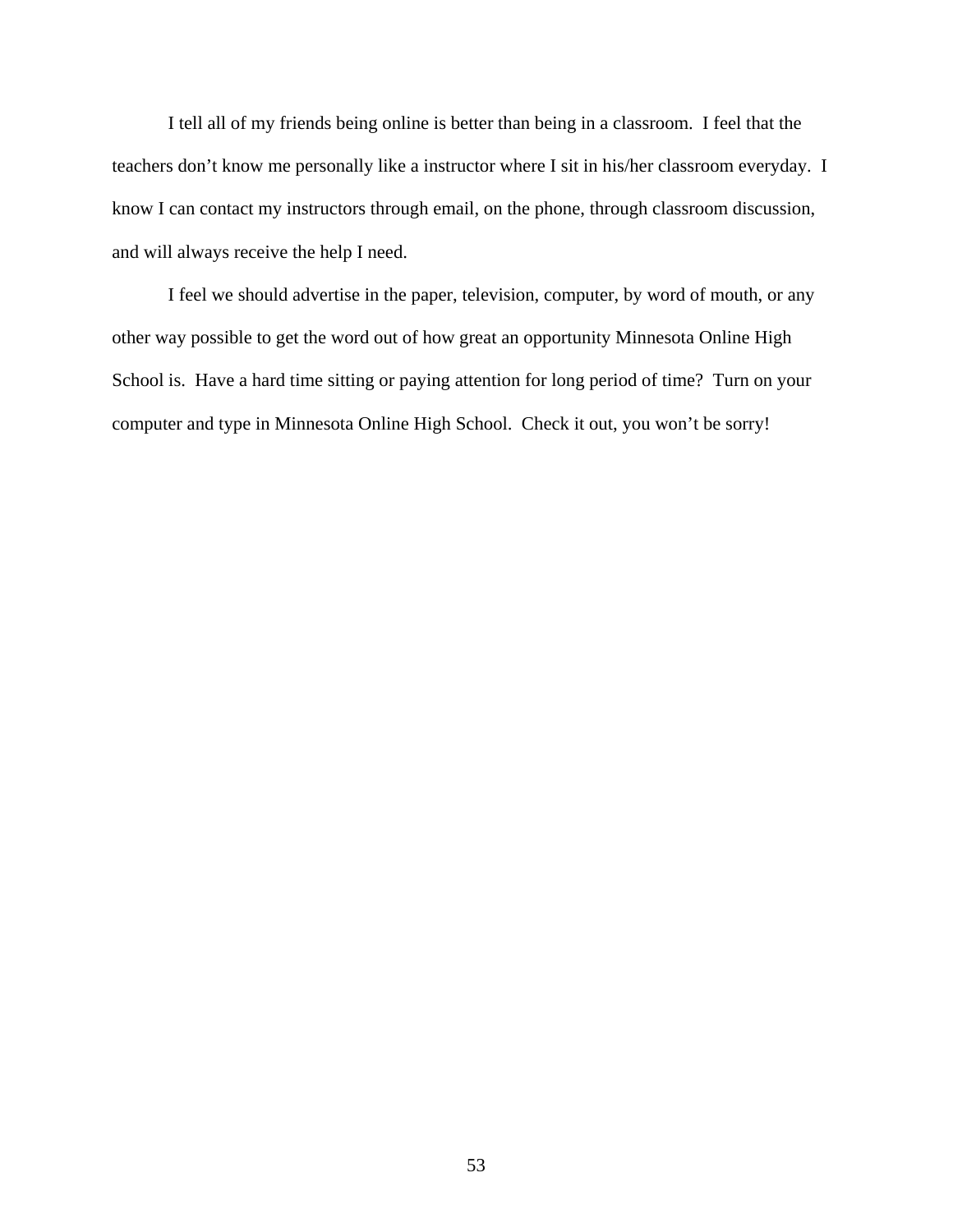## High School Division (15 and older) Third Place Winner

## Katie Stangel Northern Lights Charter School

 My charter school has changed my life drastically in many different ways. When I was seven years old my kidneys failed. After a year and a half of being on renal dialysis I got a kidney transplant. With all the time it took for all my medical stuff, I really was not in school all that much. When it came time to go back to school it was horrible. I was used to not going and being with my mom and dad all day.

 Finally, I went back to school and dreaded everyday that I had to go, up until a year ago. That is when I transferred to Northern Lights Community School. I still did not like going to school, but then I got to know the teachers and they got to know my medical history. Eventually, day by day, and week by week, I started going every single day and actually enjoy going. Who would have ever though a medical condition could affect my life in such drastic ways…but it did.

 Now we are in our second year and the teachers cannot believe how much I have improved since I first started. Every single day I get comments saying how proud they are of me for how well I have done to get motivated in school. They say I have a gift of making everybody happy anytime I walk into a room.

 They do not have this in traditional school, and that is what makes our school so special. It makes me feel like a better person inside knowing that my teachers believe in me. When a teacher gives me a comment it makes me feel important. In a traditional school you have to look, act, and have good grades to even get noticed…not at our school. Everyone is treated equally. I really think if I would not have transferred that I would have dropped out at 16. The